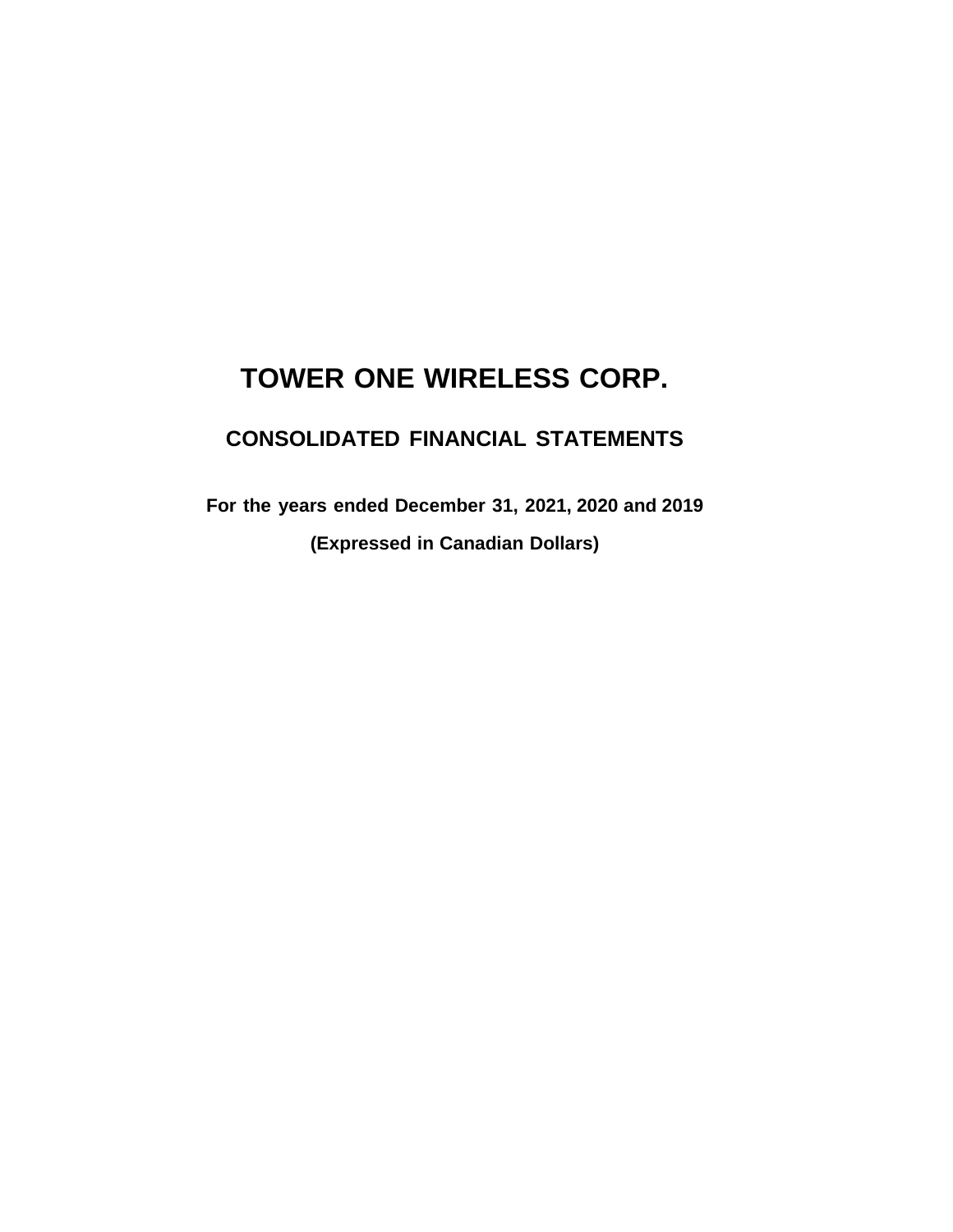

## **REPORT OF INDEPENDENT REGISTERED PUBLIC ACCOUNTING FIRM**

## **TO THE SHAREHOLDERS AND DIRECTORS OF TOWER ONE WIRELESS CORP.**

#### *Opinion on the Consolidated Financial Statements*

We have audited the accompanying consolidated statements of financial position of Tower One Wireless Corp. (the "Company") as of December 31, 2021 and 2020, and the related consolidated statements of comprehensive loss, changes in equity (deficiency) and cash flows for each of the years in the three-year period ended December 31, 2021, and the related notes (collectively referred to as the "consolidated financial statements"). In our opinion, the consolidated financial statements present fairly, in all material respects, the financial position of the Company as of December 31, 2021 and 2020, and the results of its operations and its cash flows for each of the years in the threeyear period ended December 31, 2021, in conformity with International Financial Reporting Standards ("IFRS"), as issued by the International Accounting Standards Board.

#### *Material Uncertainty Related to Going Concern*

The accompanying consolidated financial statements have been prepared assuming that the Company will continue as a going concern. As discussed in Note 1 to the consolidated financial statements, the Company has suffered recurring losses from operations, has a net working capital deficiency, and may not be able to amend, refinance, or pay off its debt, that raise substantial doubt about its ability to continue as a going concern. Management's plans in regard to these matters are also described in Note 1. The consolidated financial statements do not include any adjustments that might result from the outcome of this uncertainty.

#### *Basis for Opinion*

These consolidated financial statements are the responsibility of the Company's management. Our responsibility is to express an opinion on the Company's consolidated financial statements based on our audits. We are a public accounting firm registered with the Public Company Accounting Oversight Board (United States) ("PCAOB") and are required to be independent with respect to the Company in accordance with the U.S. federal securities laws and the applicable rules and regulations of the Securities and Exchange Commission and the PCAOB.

We conducted our audits in accordance with the standards of the PCAOB. Those standards require that we plan and perform the audit to obtain reasonable assurance about whether the consolidated financial statements are free of material misstatement, whether due to error or fraud. The Company is not required to have, nor were we engaged to perform, an audit of its internal control over financial reporting. As part of our audits, we are required to obtain an understanding of internal control over financial reporting, but not for the purpose of expressing an opinion on the effectiveness of the Company's internal control over financial reporting. Accordingly, we express no such opinion.

Our audits included performing procedures to assess the risks of material misstatement of the consolidated financial statements, whether due to error or fraud, and performing procedures that respond to those risks. Such procedures included examining, on a test basis, evidence regarding the amounts and disclosures in the consolidated financial statements. Our audits also included evaluating the accounting principles used and significant estimates made by management, as well as evaluating the overall presentation of the consolidated financial statements. We believe that our audits provide a reasonable basis for our opinion.

Vancouver 1700 - 475 Howe St Vancouver, BC V6C 2B3 T: 604 687 1231  $F: 6046884675$ 

Langley 600 - 19933 88 Ave Langley, BC V2Y 4K5 T: 604 282 3600 F: 604 357 1376

Nanaimo 201 - 1825 Bowen Rd Nanaimo, BC V9S 1H1<br>T: 250 755 2111 F: 250 984 0886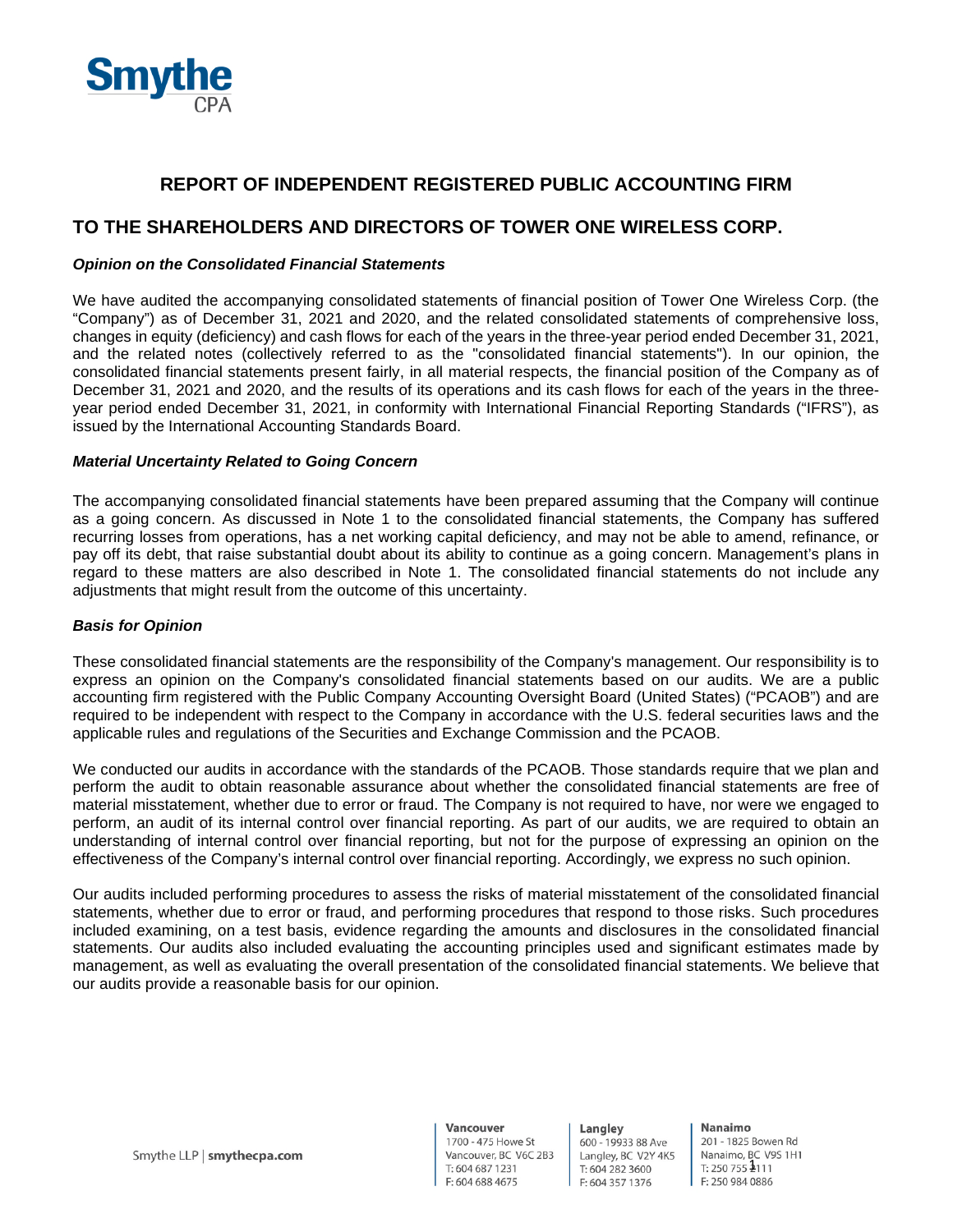

#### *Critical Audit Matter*

Critical audit matters are matters arising from the current-period audit of the consolidated financial statements that were communicated or required to be communicated to the audit committee and that (1) relate to accounts or disclosures that are material to the consolidated financial statements and (2) involved our especially challenging, subjective, or complex judgments. We determined that there are no critical audit matters.

Smythe LLP

Chartered Professional Accountants

We have served as the Company's auditor since 2020.

Vancouver, Canada May 2, 2022

Vancouver 1700 - 475 Howe St Vancouver, BC V6C 2B3 T: 604 687 1231 F: 604 688 4675

Langley 600 - 19933 88 Ave Langley, BC V2Y 4K5 T: 604 282 3600 F: 604 357 1376

Nanaimo 201 - 1825 Bowen Rd Nanaimo, BC V9S 1H1<br>T: 250 755 2111 F: 250 984 0886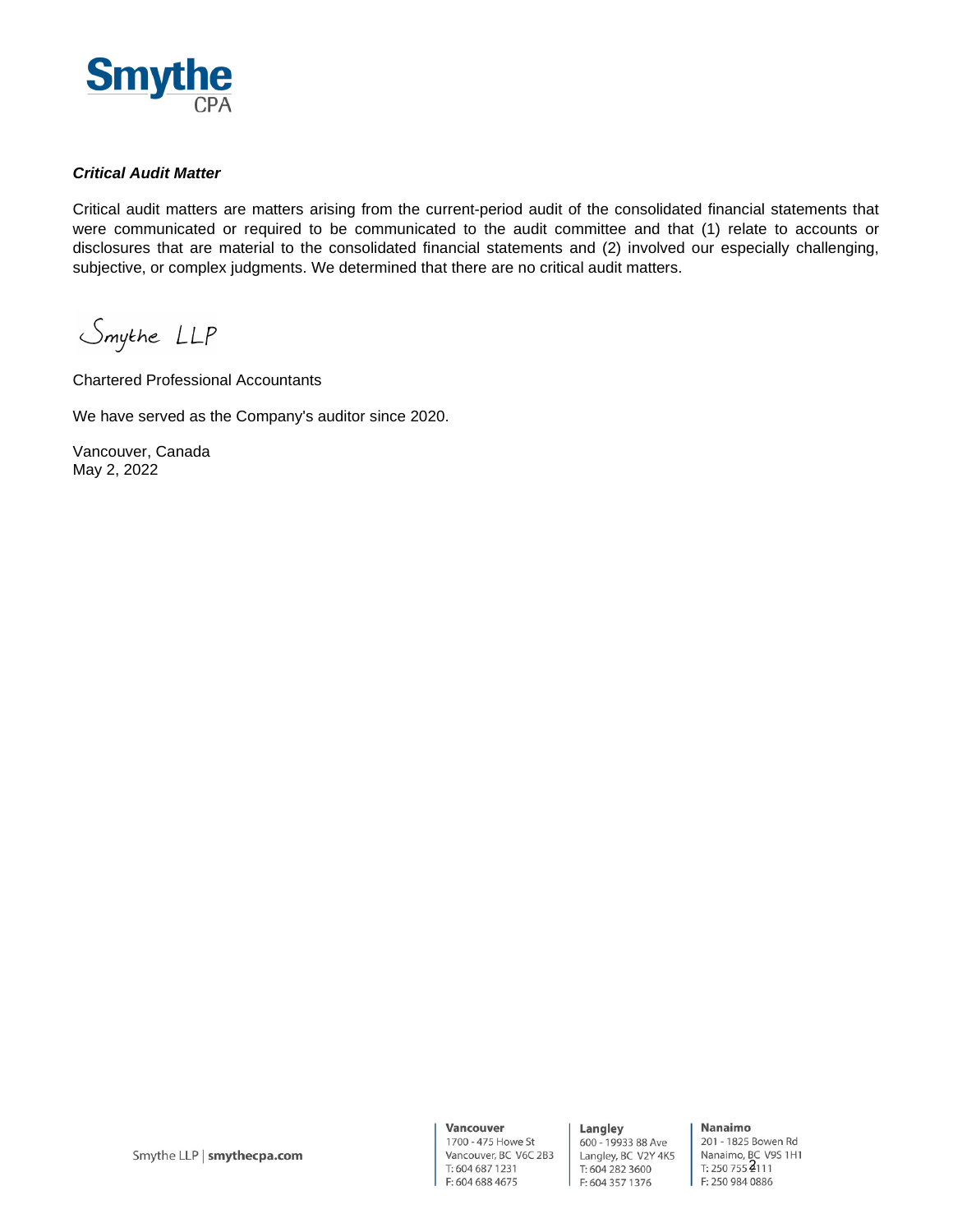Consolidated Statements of Financial Position As at December 31, 2021 and 2020 (Expressed in Canadian Dollars)

|                                                       | <b>Note</b> | 2021           | 2020           |
|-------------------------------------------------------|-------------|----------------|----------------|
|                                                       |             | \$             | \$             |
| ASSETS (Notes 14 and 15)                              |             |                |                |
| <b>Current Assets</b>                                 |             |                |                |
| Cash                                                  |             | 1,059,386      | 122,759        |
| Amounts receivable                                    | 23          | 4,819,388      | 1,166,502      |
| Prepaid expenses and deposits                         | 11          | 452,249        | 371,013        |
| Deferred cost                                         | 12          | 1,223,395      |                |
| Asset held for sale                                   | 16          |                | 30,967         |
|                                                       |             | 7,554,418      | 1,691,241      |
| Long-term prepaid expenses and deposits               | 11          | 2,910,956      |                |
| Intangible assets                                     | 13          |                | 1,357,658      |
| Right-of-use assets                                   | 14          | 2,536,594      | 1,885,433      |
| Property and equipment                                | 15          | 8,885,003      | 6,175,128      |
| <b>Total Assets</b>                                   |             | 21,886,971     | 11,109,460     |
| <b>LIABILITIES AND SHAREHOLDERS' DEFICIENCY</b>       |             |                |                |
| <b>Current Liabilities</b>                            |             |                |                |
| Accounts payable and accrued liabilities              | 20          | 10,039,853     | 4,368,281      |
| Income tax payable                                    | 28          | 554,777        | 610,977        |
| Interest payable                                      | 18, 19, 20  | 668,805        | 650,278        |
| Deferred revenue                                      |             |                | 278,443        |
| <b>Customer deposits</b>                              | 23          | 5,301,501      | 5,621,307      |
| Current portion of lease liabilities                  | 14          | 193,402        | 92,308         |
| Current portion of loans payable                      | 18          | 4,208,925      | 3,440,732      |
| Loans from related parties                            | 20          | 1,560,394      | 3,870,748      |
| Current portion of bonds payable                      | 19          | 1,776,077      | 1,882,750      |
|                                                       |             | 24,303,734     | 20,815,824     |
| Long-term portion of lease liabilities                | 14          | 2,139,003      | 1,593,370      |
| Long-term portion of loans payable                    | 18          | 10,112,949     | 143,855        |
| Long-term portion of bonds payable                    | 19          | 129,500        |                |
| <b>Total Liabilities</b>                              |             | 36,685,186     | 22,553,049     |
| <b>Shareholders' Deficiency</b>                       |             |                |                |
| Share capital                                         | 21          | 17,481,406     | 16,900,668     |
| Subscriptions receivable                              | 21          | (41,600)       | (30,000)       |
| Shares issuable                                       | 21          | 130,000        |                |
| Contributed surplus                                   | 21          | 1,678,992      | 1,706,089      |
| Non-controlling interest                              | 12          | (2,825,829)    | (4,532,457)    |
| Deficit                                               |             | (32, 247, 379) | (25, 352, 460) |
| Accumulated other comprehensive income (loss)         |             | 1,026,195      | (135, 429)     |
| <b>Total Shareholders' Deficiency</b>                 |             | (14,798,215)   | (11,443,589)   |
| <b>Total Liabilities and Shareholders' Deficiency</b> |             | 21,886,971     | 11,109,460     |
|                                                       |             |                |                |

Approved on behalf of the Board of Directors:<br>"Alejandro Ochoa"

*"Alejandro Ochoa" "Robert Nicholas Peter Horsley"*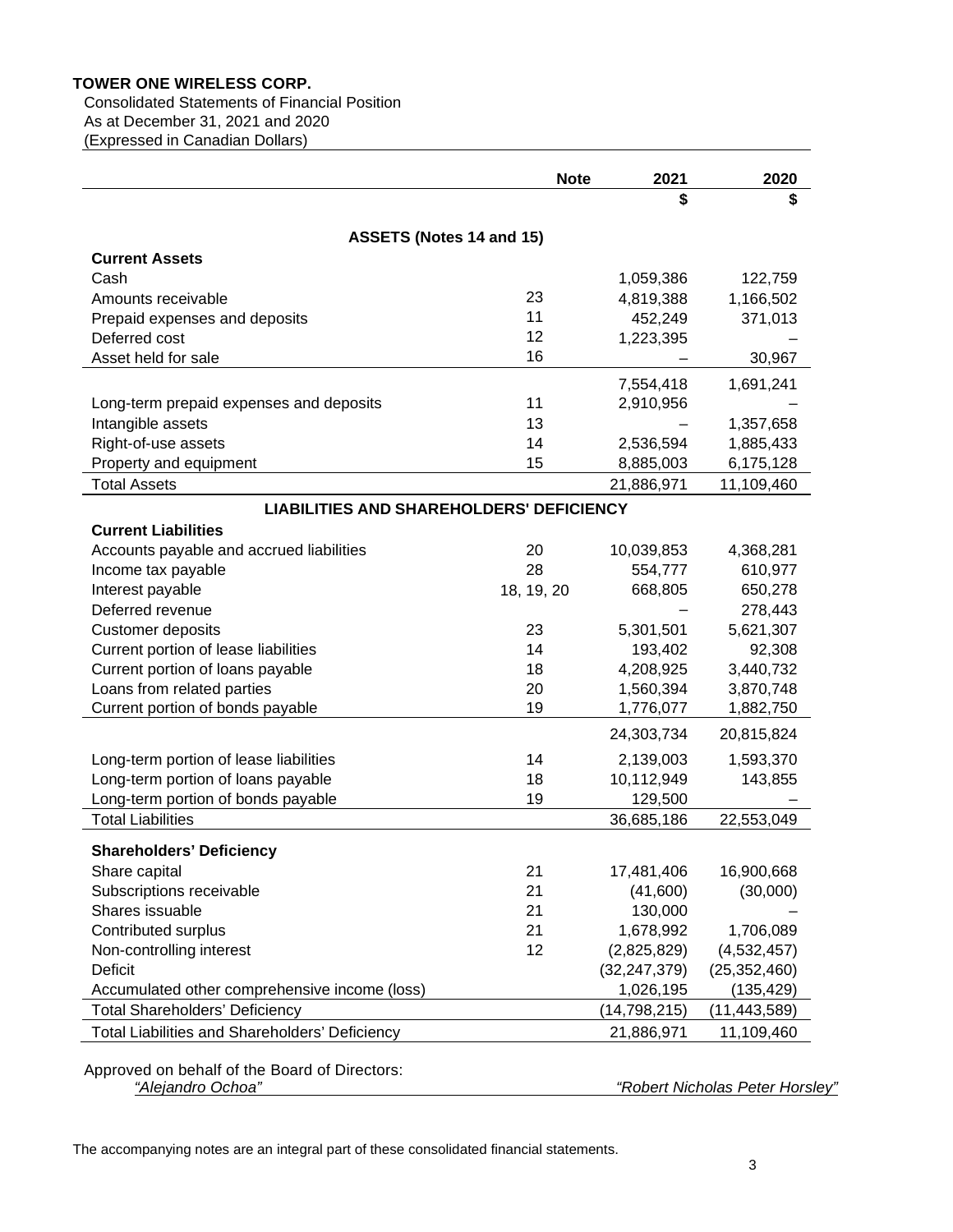Consolidated Statements of Comprehensive Loss For the Years Ended December 31, 2021, 2020 and 2019 (Expressed in Canadian Dollars)

|                                             | <b>Note</b>    | 2021          | 2020          | 2019          |
|---------------------------------------------|----------------|---------------|---------------|---------------|
|                                             |                | \$            | \$            | \$            |
| <b>Revenues</b>                             | 24             | 10,687,626    | 9,126,082     | 5,413,594     |
| Cost of sales                               | 15             | 6,265,803     | 4,951,013     | 2,879,546     |
|                                             |                | 4,421,823     | 4,175,069     | 2,534,048     |
| <b>Expenses</b>                             |                |               |               |               |
| Advertising and promotion                   |                | 235,243       | 133,726       | 46,789        |
| Amortization                                | 13, 14, 15     | 1,436,058     | 1,260,439     | 1,261,964     |
| <b>Bad debts</b>                            |                | 78,056        | 38,410        | 150,551       |
| Foreign exchange                            |                | (397, 940)    | 540,633       | 21,576        |
| Interest, financing charges and accretion   | 14, 18, 19, 20 | 2,127,429     | 1,205,657     | 1,912,553     |
| Maintenance and operations                  |                | 984,171       | 942,370       | 1,001,161     |
| Office and miscellaneous                    |                | 884,896       | 869,732       | 963,460       |
| Professional fees and consulting            | 20             | 1,780,545     | 2,395,170     | 2,366,030     |
| Share-based compensation                    | 21             | 130,000       |               |               |
| Travel                                      |                | 103,369       | 154,043       | 214,065       |
|                                             |                | 7,361,827     | 7,540,180     | 7,938,149     |
|                                             |                |               |               |               |
| Loss before other items                     |                | (2,940,004)   | (3,365,111)   | (8,203,072)   |
| <b>Other items</b>                          |                |               |               |               |
| Loss on extinguishment of debt              | 20             |               |               | (393, 026)    |
| Impairment of intangible assets             | 8,13           | (1,056,716)   |               |               |
| Impairment of property and equipment        | 15             | (393, 478)    | (441, 292)    | (1,306,767)   |
| Impairment of advances and loans receivable |                |               |               | (224, 975)    |
| Write-off of VAT receivable                 |                |               |               | (48, 735)     |
| Gain (loss) on net monetary position        | 4              | (118, 821)    | 318,659       | (711,090)     |
|                                             |                | (1,569,015)   | (122, 633)    | 144,378       |
| Net loss before income taxes                |                | (4,509,019)   | (3,487,744)   | (8,088,694)   |
| Current income tax expense                  | 28             | (85, 269)     | (186, 560)    | (380, 863)    |
| Deferred income tax recovery                |                |               |               | 322,289       |
| <b>Net loss</b>                             |                | (4,594,288)   | (3,674,304)   | (8, 147, 268) |
| Other comprehensive income:                 |                |               |               |               |
| Foreign exchange translation adjustment     |                | 1,139,917     | 508,446       | (327, 696)    |
| <b>Comprehensive loss</b>                   |                | (3, 454, 371) | (3, 165, 858) | (8,474,964)   |
| Net loss attributable to:                   |                |               |               |               |
| Shareholders of the Company                 |                | (4, 185, 480) | (2,364,633)   | (4,977,237)   |
| Non-controlling interest                    |                | (408, 808)    | (1,309,671)   | (3, 170, 031) |
| <b>Net loss</b>                             |                | (4, 594, 288) | (3,674,304)   | (8, 147, 268) |
|                                             |                |               |               |               |
| Other comprehensive income attributable to: |                |               |               |               |
| Shareholders of the Company                 |                | 1,016,895     | 373,945       | (155, 147)    |
| Non-controlling interest                    |                | 123,022       | 134,501       | (172, 549)    |
| Other comprehensive income                  |                | 1,139,917     | 508,446       | (327, 696)    |
|                                             |                |               |               |               |
| Loss per common share - basic and diluted   |                | \$(0.05)      | \$(0.04)      | \$(0.13)      |
| Weighted average common shares outstanding  |                | 97,423,247    | 93,867,588    | 63,389,446    |

The accompanying notes are an integral part of these consolidated financial statements.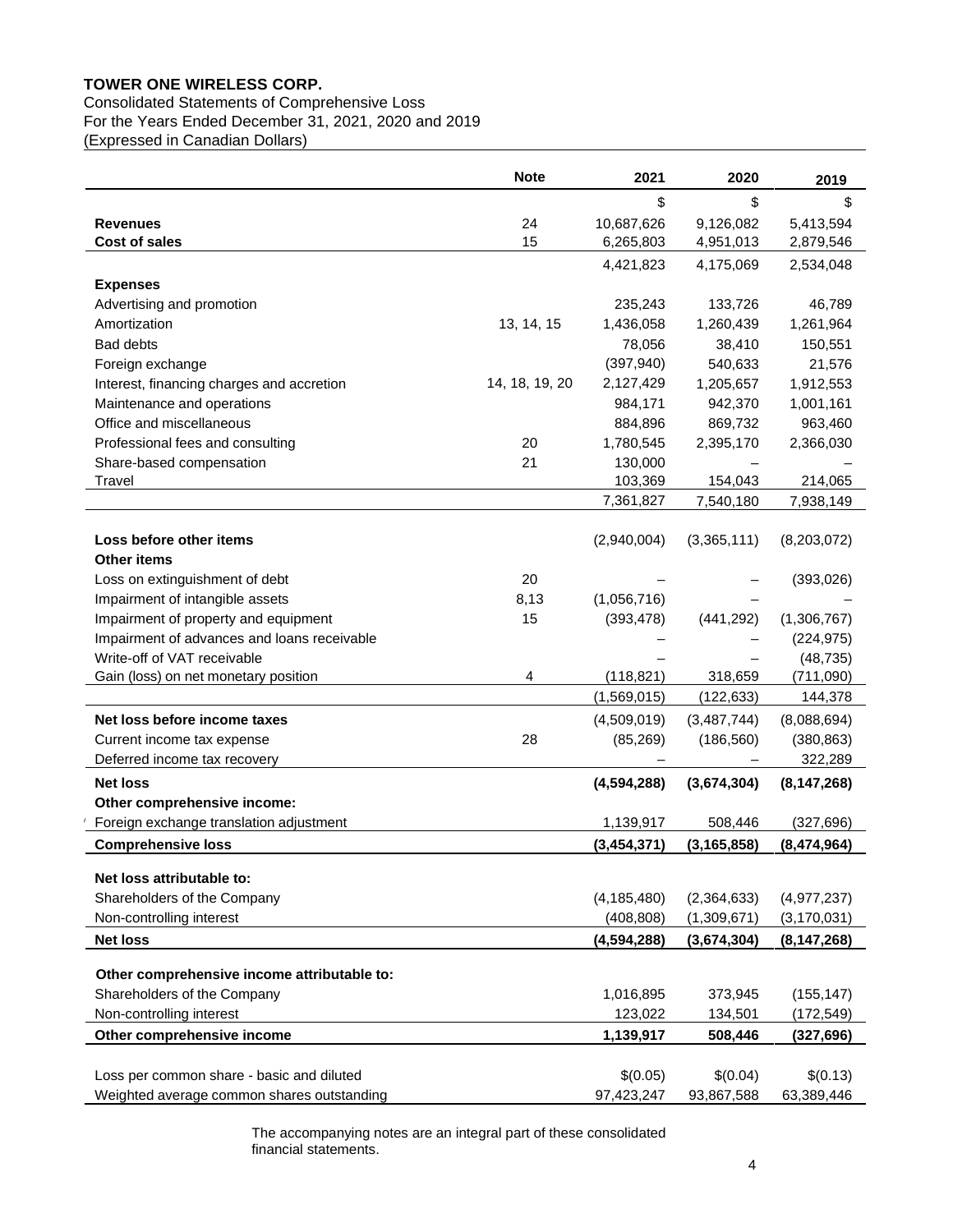Consolidated Statements of Changes in Equity (Deficiency) For the Years Ended December 31, 2021, 2020 and 2019 (Expressed in Canadian Dollars)

|                                                       | Number of<br>Common<br><b>Shares</b> | Capital    | Share Subscriptions<br>Receivable | Shares<br>Issuable                                   | Contributed<br>Surplus   | Deficit        | Accumulated<br>Other<br>Comprehensive<br>Income | Deficiency<br>Attributable to<br>Shareholders of<br>the Company | Non-<br>controlling<br>Interest | Total                     |
|-------------------------------------------------------|--------------------------------------|------------|-----------------------------------|------------------------------------------------------|--------------------------|----------------|-------------------------------------------------|-----------------------------------------------------------------|---------------------------------|---------------------------|
|                                                       |                                      | \$         | \$                                | \$                                                   | \$                       | \$             | \$                                              | \$                                                              | \$                              | \$                        |
| Balance, December 31, 2018                            | 93,389,446                           | 16,876,382 | (30,000)                          |                                                      | 2,089,462                | (19,009,676)   | (354, 227)                                      | (428, 059)                                                      | 162,471                         | (265, 588)                |
| Warrants issued                                       |                                      |            |                                   |                                                      | 608,440                  |                | $\overline{\phantom{0}}$                        | 608,440                                                         | -                               | 608,440                   |
| Obligation to issue warrants                          |                                      |            |                                   |                                                      | 180,714                  |                |                                                 | 180,714                                                         | -                               | 180,714                   |
| Extinguishment of convertible debenture               |                                      |            |                                   |                                                      | (574, 895)               |                |                                                 | (574, 895)                                                      | $\overline{\phantom{0}}$        | (574, 895)                |
| Adjustment on acquisition of controlled<br>subsidiary |                                      |            |                                   |                                                      |                          | (106, 990)     |                                                 | (106, 990)                                                      | 869                             | (106, 121)                |
| Adjustment on disposition of controlled<br>subsidiary |                                      |            |                                   |                                                      |                          | 508,444        |                                                 | 508,444                                                         | (178, 047)                      | 330,397                   |
| Net loss                                              |                                      |            |                                   |                                                      |                          | (4,977,237)    | $\overline{\phantom{0}}$                        | (4,977,237)                                                     | (3, 170, 031)                   | (8, 147, 268)             |
| Other comprehensive loss                              |                                      |            |                                   |                                                      |                          |                | (155, 147)                                      | (155, 147)                                                      | (172, 549)                      | (327, 696)                |
| Balance, December 31, 2019                            | 93,389,446                           | 16,876,382 | (30,000)                          |                                                      | 2,303,721                | (23, 585, 459) | (509, 374)                                      | (4,944,730)                                                     | (3, 357, 287)                   | (8,302,017)               |
| Warrants expired<br>Shares issued as penalty to the   |                                      |            |                                   |                                                      | (597, 632)               | 597,632        |                                                 |                                                                 |                                 |                           |
| convertible debt lenders                              | 714,286                              | 24,286     |                                   |                                                      |                          |                |                                                 | 24,286                                                          | -                               | 24,286                    |
| Net loss<br>Other comprehensive income                |                                      |            |                                   |                                                      | -                        | (2,364,633)    | -                                               | (2,364,633)                                                     | (1,309,671)                     | (3,674,304)               |
| Balance, December 31, 2020                            | 94,103,732                           | 16,900,668 | (30,000)                          |                                                      | 1,706,089                | (25, 352, 460) | 373,945<br>(135, 429)                           | 373,945<br>(6,911,132)                                          | 134,501<br>(4,532,457)          | 508,446<br>(11, 443, 589) |
| Warrants expired                                      |                                      |            |                                   | $\overline{\phantom{m}}$<br>$\overline{\phantom{0}}$ |                          | 33,545         | -                                               |                                                                 |                                 |                           |
| Adjustment on acquisition of controlled               |                                      |            |                                   |                                                      | (33, 545)                |                |                                                 |                                                                 |                                 |                           |
| subsidiary<br>Adjustment on acquisition of controlled | 6,300,000                            | 569,520    |                                   |                                                      | $\overline{\phantom{0}}$ | (2,742,984)    | 144,730                                         | (2,028,734)                                                     | 1,992,491                       | (36, 243)                 |
| subsidiary                                            |                                      |            |                                   |                                                      |                          |                | -                                               |                                                                 | (78)                            | (78)                      |
| Units issued for cash - bonds attached                | 69,850                               | 12,760     | (11,600)                          |                                                      | 6,448                    |                |                                                 | 7,608                                                           |                                 | 7,608                     |
| Share issuance costs                                  |                                      | (1, 542)   |                                   |                                                      |                          |                | $\overline{\phantom{0}}$                        | (1, 542)                                                        | $\overline{\phantom{0}}$        | (1, 542)                  |
| Shares issuable for vested PSU's                      |                                      |            |                                   | 130,000                                              |                          |                | $\overline{\phantom{0}}$                        | 130,000                                                         | $\qquad \qquad -$               | 130,000                   |
| Net loss                                              |                                      |            |                                   |                                                      |                          | (4, 185, 480)  | -                                               | (4, 185, 480)                                                   | (408, 808)                      | (4,594,288)               |
| Other comprehensive income                            |                                      |            |                                   |                                                      |                          |                | 1,016,895                                       | 1,016,895                                                       | 123,022                         | 1,139,917                 |
| Balance, December 31, 2021                            | 100,473,582                          | 17,481,406 | (41,600)                          | 130,000                                              | 1,678,992                | (32, 247, 379) | 1,026,196                                       | (11, 972, 385)                                                  | (2,825,830)                     | (14, 798, 215)            |

The accompanying notes are an integral part of these consolidated financial statements.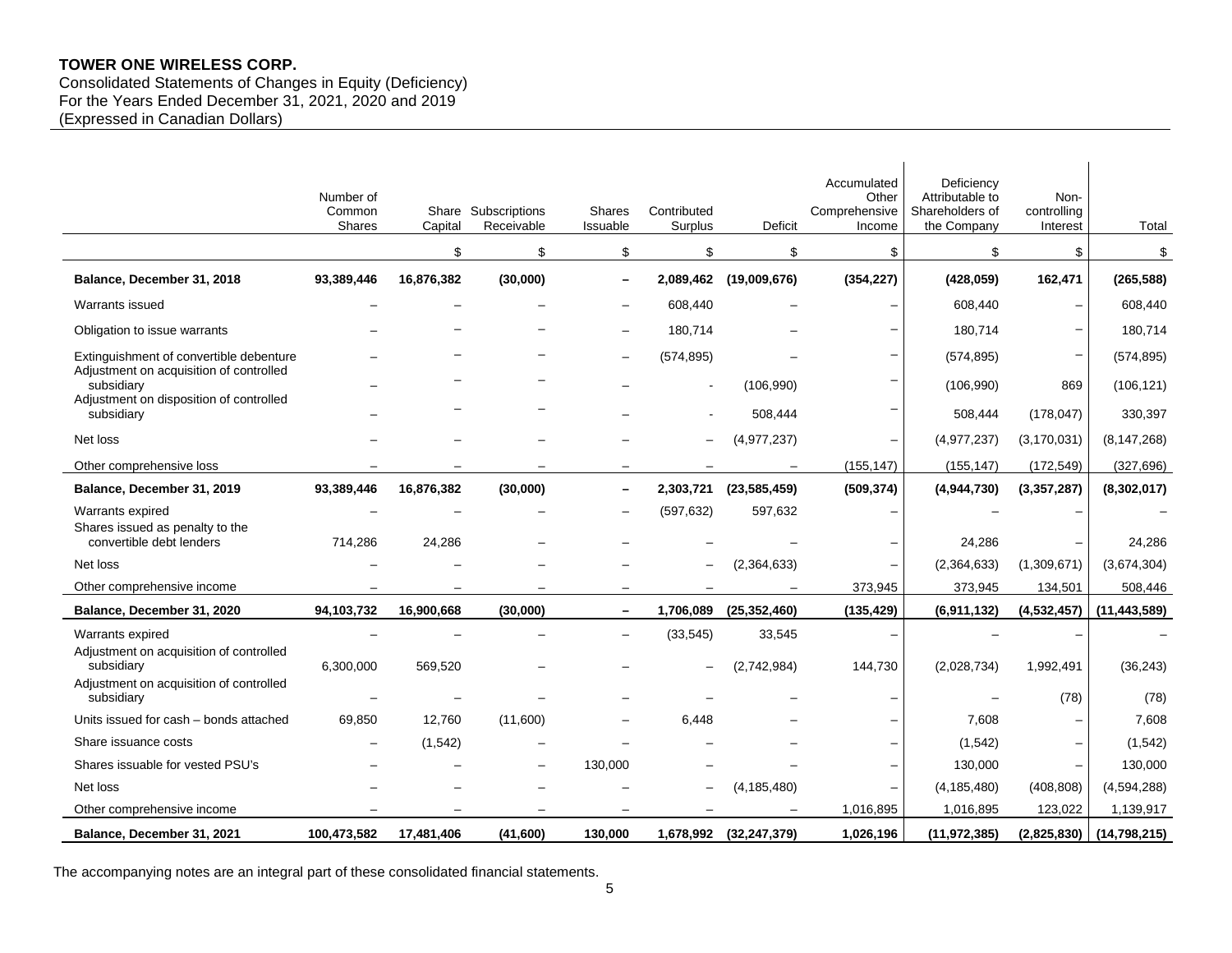Consolidated Statements of Cash Flows

For the Years Ended December 31, 2021, 2020 and 2019

(Expressed in Canadian Dollars)

|                                                                                 | 2021          | 2020        | 2019          |
|---------------------------------------------------------------------------------|---------------|-------------|---------------|
|                                                                                 | \$            | \$          |               |
| Cash flows from operating activities                                            |               |             |               |
| Net loss                                                                        | (4,594,288)   | (3,674,304) | (8, 147, 268) |
| Items not affecting cash:                                                       |               |             |               |
| Accretion                                                                       |               |             | 107,376       |
| Accrued interest                                                                | 603,282       | 493,901     | 583,883       |
| Amortization                                                                    | 1,436,058     | 1,260,439   | 1,261,964     |
| Allowance for VAT                                                               |               |             | 48,375        |
| Gain on sale of towers                                                          | (1,763,936)   | (453, 216)  | (664, 446)    |
| Deferred income tax recovery                                                    |               |             | (322, 289)    |
| Foreign exchange                                                                | 952,316       | 962,181     | 2,719,037     |
| Gain on net monetary position                                                   | (64, 322)     | (1,323,265) | (1,921,376)   |
| Share-based compensation                                                        | 130,000       |             |               |
| Impairment                                                                      | 1,450,196     | 441,292     | 1,306,767     |
| Impairment of advances and loans receivable                                     |               |             | 224,975       |
| Loss on extinguishment of debt                                                  |               |             | 393,026       |
| Changes in non-cash working capital items (Note 25)                             | (3,566,169)   | 2,691,191   | 7,529,242     |
| Cash provided by (used in) operating activities                                 | (5, 416, 863) | 398,219     | 3,119,626     |
|                                                                                 |               |             |               |
| Cash flows from investing activities                                            |               |             |               |
| Cash received from disposition                                                  |               | 72,396      | 258,001       |
| Cash paid for acquisitions                                                      | (36, 243)     |             | (106, 121)    |
| Cash received in acquisition of T3 Ecuador                                      | 1,218         |             |               |
| Cash received on sale of towers                                                 | 3,795,509     | 1,204,942   |               |
| Additions of property and equipment                                             | (5,834,167)   | (2,656,546) | (3,634,144)   |
| Cash used in investing activities                                               | (2,073,683)   | (1,379,208) | (3,482,264)   |
|                                                                                 |               |             |               |
| Cash flows from financing activities                                            |               |             |               |
| Units issued for cash, net                                                      | 6,066         |             |               |
| Repayment of convertible debts                                                  |               | (745,000)   | (750,000)     |
| Proceeds from (repayment of) bonds payable, net                                 | (49, 846)     |             | 859,560       |
| Loans received                                                                  | 12,388,018    | 2,533,479   | 1,173,953     |
| Repayment of loans                                                              | (200, 694)    | (66, 258)   | (1,467,004)   |
| Loans from related parties                                                      |               | 713,646     | 1,969,187     |
| Repayment of loans from related parties                                         | (2,749,778)   | (833,951)   | (1, 140, 500) |
| Lease payments                                                                  | (1,009,469)   | (553, 130)  | (570, 512)    |
| Cash provided by financing activities                                           | 8,373,297     | 1,048,786   | 74,684        |
| Foreign exchange on cash                                                        | 42,876        | (1,667)     | (1,520)       |
|                                                                                 |               |             |               |
| Change in cash                                                                  | 936,627       | 66,130      | (289, 474)    |
| Cash, beginning                                                                 | 122,759       | 56,629      | 346,103       |
|                                                                                 |               |             |               |
| Cash, ending                                                                    | 1,059,386     | 122,759     | 56,629        |
|                                                                                 |               |             |               |
| Property and equipment additions in accounts payable and<br>accrued liabilities | 2,433,874     | 901,653     | 1,019,581     |
| Cash paid for interest                                                          | 1,513,947     | 368,390     | 635,717       |
| Cash paid for income taxes                                                      |               |             |               |
|                                                                                 |               |             |               |

The accompanying notes are an integral part of these consolidated financial statements.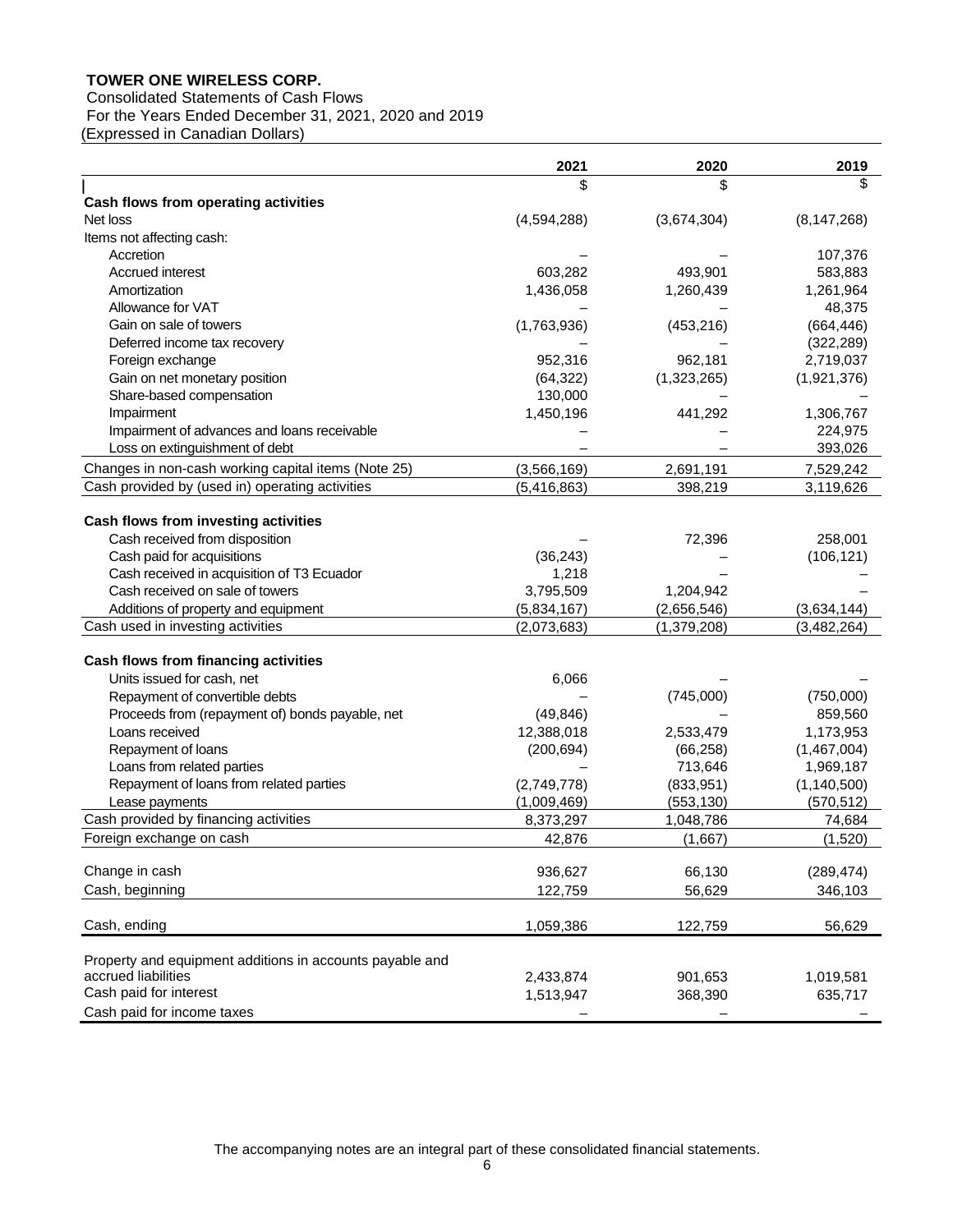Notes to Consolidated Financial Statements For the Years Ended December 31, 2021, 2020 and 2019 (Expressed in Canadian Dollars)

## **1. NATURE OF OPERATIONS AND GOING CONCERN**

Tower One Wireless Corp. ("Tower One" or the "Company") is a pure-play, build-to-suit ("BTS") tower owner, operator and developer of multitenant communications structures. The Company's primary business is the leasing of space on communications sites to mobile network operators ("MNOs"). The Company offers towerrelated services in the largest Spanish speaking countries in Latin America: Argentina, Colombia and Mexico. These tower-related services include site acquisition, zoning and permitting, structural analysis, and construction which primarily supports the Company's site leasing business, including the addition of new tenants and equipment on its sites. A long-term site lease is in hand with a tenant prior to undergoing construction.

Tower One was incorporated under the laws of the Province of British Columbia, Canada on September 12, 2005. On October 14, 2011, the Company became a reporting company in British Columbia and was approved by the Canadian Securities Exchange ("CSE") and commenced trading on November 16, 2011. The Company's registered office is located at Suite 605, 815 Hornby Street, Vancouver, BC, Canada V6Z 2E6.

These consolidated financial statements have been prepared on the basis of accounting principles applicable to a going concern, and accordingly, do not purport to give effect to adjustments which may be required should the Company be unable to achieve the objectives above as a going concern. The net realizable value of the Company's assets may be materially less than the amounts recorded in these consolidated financial statements should the Company be unable to realize its assets and discharge its liabilities in the normal course of business. At December 31, 2021, the Company had a working capital deficiency of \$16,749,316 (2020 - \$19,124,583) and an accumulated deficit of \$32,247,379 (2020 - \$25,352,460) which has been funded primarily by loans from related parties and third parties. Ongoing operations of the Company are dependent upon the Company's ability to generate sufficient revenues in the future, receive continued financial support and complete equity financings. These factors raise substantial doubt about the Company's ability to continue as a going concern.

These consolidated financial statements do not include any adjustments to the recoverability and classification of recorded asset amounts and classification of liabilities that might be necessary should the Company be unable to continue as a going concern. Such adjustments could be material.

The outbreak of the novel strain of coronavirus ("COVID-19") has resulted in governments worldwide enacting emergency measures to constrain the spread of the virus. These measures, which include the implementation of travel bans, self-imposed quarantine periods, self-isolation, physical and social distancing and the closure of non-essential businesses, have caused significant disruption to businesses globally, which has resulted in an uncertain and challenging economic environment. The duration and impact of the COVID-19 pandemic are unknown at this time. COVID-19 did not have a significant impact on the Company's site leasing business and tower sales. Moreover, COVID-19 did not have any impact on the Company's ability to collect receivables from its customers.

## **2. STATEMENT OF COMPLIANCE AND BASIS OF PRESENTATION**

## **(a) Statement of Compliance**

These consolidated financial statements have been prepared in accordance with International Financial Reporting Standards ("IFRS"), as issued by the International Accounting Standards Board ("IASB"). These consolidated financial statements were approved and authorized for issue by the Board of Directors on May 2, 2022.

## **(b) Basis of Presentation and Consolidation**

These consolidated financial statements were prepared on a historical cost basis, except for financial instruments classified as fair value through profit or loss. In addition, these consolidated financial statements have been prepared using the accrual basis of accounting, except for cash flow information. The presentation currency of the consolidated financial statements is Canadian dollars.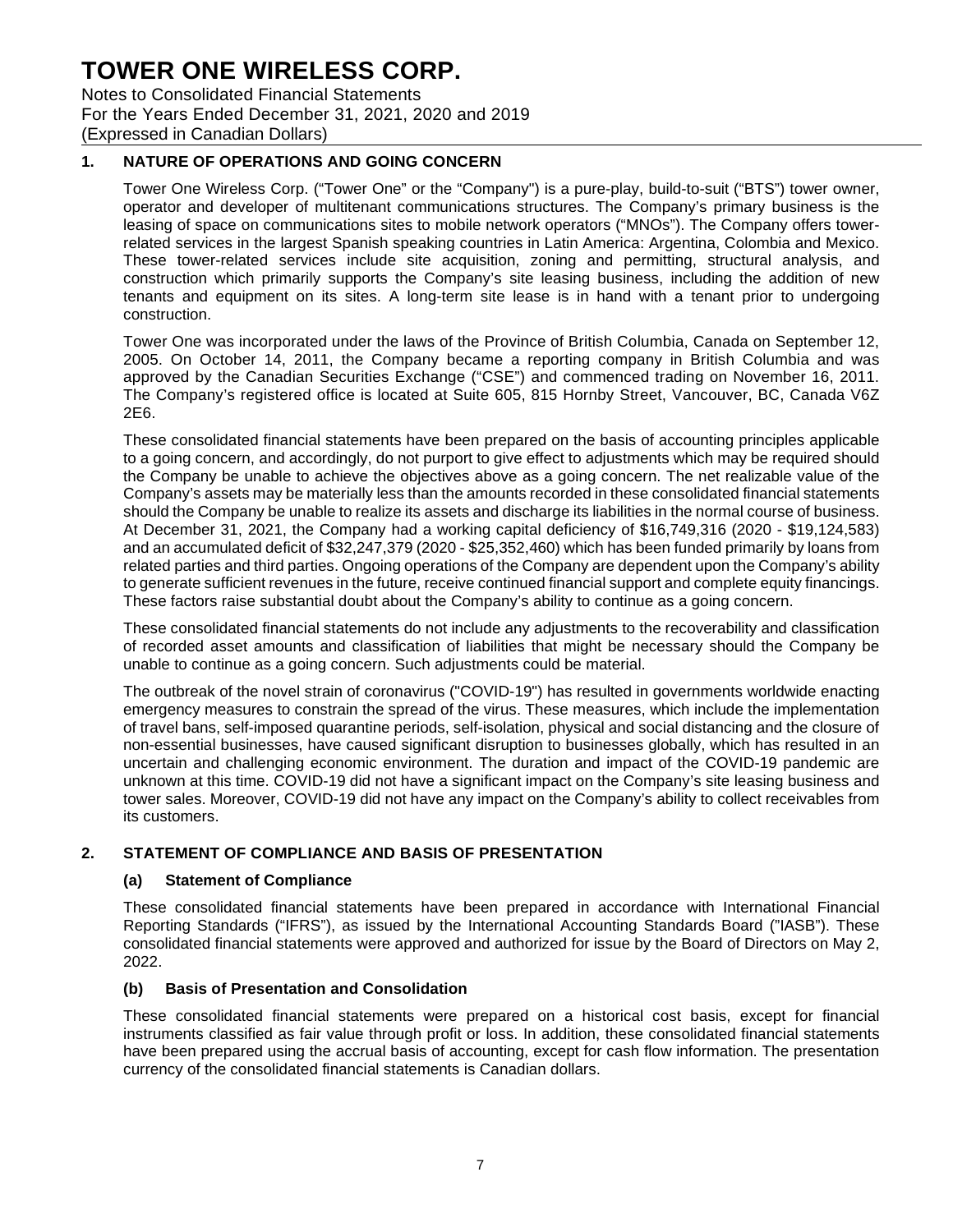Notes to Consolidated Financial Statements For the Years Ended December 31, 2021, 2020 and 2019 (Expressed in Canadian Dollars)

## **2. STATEMENT OF COMPLIANCE AND BASIS OF PRESENTATION (CONTINUED)**

## **(b) Basis of Presentation and Consolidation (continued)**

These consolidated financial statements include the accounts of the following entities as at December 31, 2021 and 2020:

|                                                       |                | Percentage of<br>ownership |        |                 |
|-------------------------------------------------------|----------------|----------------------------|--------|-----------------|
| <b>Entity</b>                                         | <b>Country</b> | 2021                       | 2020   | currency        |
| <b>Subsidiaries</b>                                   |                |                            |        |                 |
| Tower One Wireless Corp. ("Tower One")                | Canada         | Parent                     | Parent | Canadian dollar |
| Tower Two SAS ("Tower Two")                           | Argentina      | 100%                       | 100%   | Argentine Peso  |
| Tower Three SAS ("Tower Three")                       | Colombia       | 100%                       | 100%   | Colombian Peso  |
| Tower 3 SA ("Tower 3")                                | Argentina      | 100%                       | 100%   | Argentine Peso  |
| Innervision SAS ("Innervision")                       | Colombia       | 100%                       | 100%   | Colombian Peso  |
| Evolution Technology SA ("Evolution")                 | Argentina      | 91.25%                     | 65%    | Argentine Peso  |
| Tower Construction & Technical Services, LLC ("TCTS") | <b>USA</b>     | 50%                        | 50%    | US dollar       |
| Tower One Wireless Mexico S.A. de C.V. ("Mexmaken")   | Mexico         | 90%                        | 90%    | Mexican Peso    |
| Towerthree Wireless del Ecuador S.A. ("T3 Ecuador")   | Ecuador        | 90%                        | N/A    | US dollar       |

All significant inter-company balances and transactions have been eliminated on consolidation. Subsidiaries are entities controlled by the Company. Control is based on whether an investor has power over the investee, exposure or rights to variable returns from its involvement with the investee, and the ability to use its power over the investee to affect the amount of returns. Non-controlling interests in the net assets are identified separately from the Company's deficiency. The non-controlling interest consists of the non-controlling interest as at the date of the original acquisition plus the noncontrolling interest's share of changes in equity or deficiency since the date of acquisition.

## **(c) Use of Estimates and Judgments**

The Company makes estimates and assumptions about the future that affect the reported amounts of assets and liabilities. Actual results may differ from these estimates and assumptions. Estimates and judgments are continually evaluated based on historical experience and other factors, including expectations of future events that are believed to be reasonable under the circumstances. Revisions to accounting estimates are recognized in the period in which the estimates are revised if the revision affects only that period or in the period of the revision and further periods if the review affects both current and future periods. Significant areas requiring the use of management estimates include the following:

(i) Intangible Assets – useful lives

The Company records intangible assets purchased in a business combination at their fair value. Following initial recognition, the Company carries the value of intangible assets at cost less accumulated amortization and any accumulated impairment losses. Amortization is recorded on a straight-line basis based upon management's estimate of the useful life and residual value. The estimates are reviewed at least annually and are updated if expectations change as a result of technical obsolescence or legal and other limits to use. A change in the useful life or residual value will impact the reported carrying value of the intangible assets resulting in a change in related amortization expense.

(ii) Inputs into Black-Scholes model

The Company has applied estimates with respect to the valuation of shares issued for non-cash consideration. Shares are valued first at the fair value of goods or services received, and if this not readily determinable, at the fair value of the equity instruments granted at the date the Company receives the goods or services.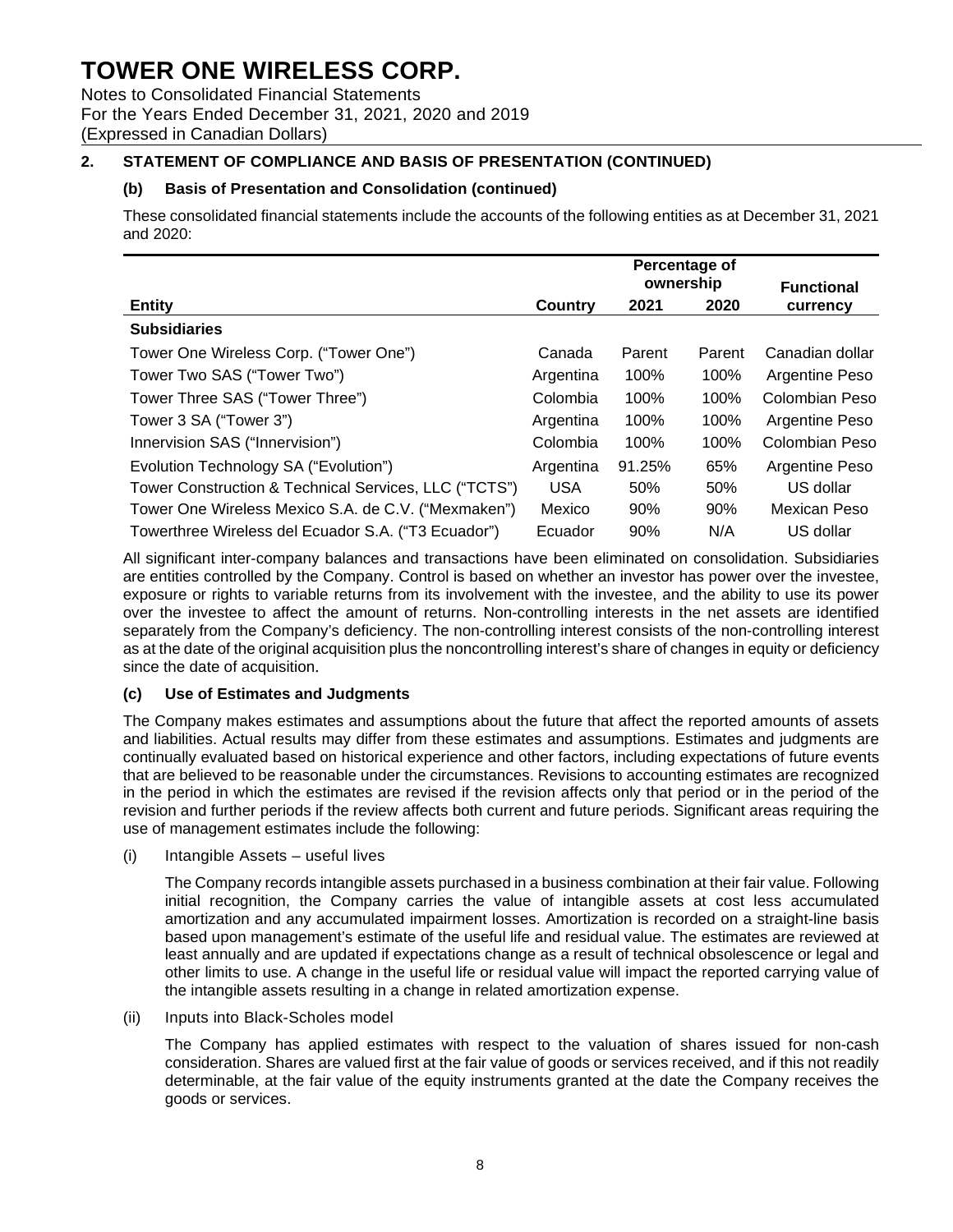Notes to Consolidated Financial Statements For the Years Ended December 31, 2021, 2020 and 2019 (Expressed in Canadian Dollars)

## **2. STATEMENT OF COMPLIANCE AND BASIS OF PRESENTATION (CONTINUED)**

## **(c) Use of Estimates and Judgments (continued)**

(ii) Inputs into Black-Scholes model (continued)

The Company measures the cost of equity-settled transactions at the fair value of the equity instruments on the date they are granted. Estimating fair value for share-based compensation transactions requires determining the most appropriate valuation model, which is dependent on the terms and conditions of the grant. This estimate also requires determining the most appropriate inputs to the valuation model including the fair value of the underlying common shares, the expected life of the share option, volatility and dividend yield. The fair value of the underlying common shares is assessed as the quoted market price on grant date. The assumptions and models used for estimating fair value for share-based compensation transactions are discussed in Note 21.

(iii) Property and Equipment – useful lives

Amortization is recorded on a declining balance basis based upon management's estimate of the useful life and residual value. The estimates are reviewed at least annually and are updated if expectations change as a result of the physical condition, technical obsolescence or legal and other limits to use. A change in the useful life or residual value will impact the reported carrying value of towers and equipment resulting in a change in related amortization expense.

(iv) Incremental borrowing rate

The Company uses estimation in determining the incremental borrowing rate used to measure the lease liabilities. This rate represents the rate that the Company would incur to obtain the funds necessary to purchase the asset of a similar value, with similar payment terms and security in a similar economic environment.

(v) Allowance for credit losses

The Company provides for doubtful debts by analyzing the historical default experience and current information available about a customer's credit worthiness on an account by account basis. Uncertainty relates to the actual collectability of customer balances that can vary from the Company's estimation. At December 31, 2021, the Company has an allowance for doubtful accounts of \$76,517 (2020 - \$36,381).

(vi) Recoverability of asset carrying values

Determining the amount of impairment of goodwill, intangible assets, and property and equipment requires an estimation of the recoverable amount, which is defined as the higher of fair value less the cost of disposal or value in use. Many factors used in assessing recoverable amounts are outside of the control of management and it is reasonably likely that assumptions and estimates will change from period to period.

## Use of Judgments

Critical accounting judgments are accounting policies that have been identified as being complex or involving subjective judgments or assessments with a significant risk of material adjustment in the year:

(i) Going concern

The assessment of whether the going concern assumption is appropriate requires management to take into account all available information about the future, which is at least, but not limited to, twelve months from the end of the reporting period. The Company is aware that material uncertainties related to events or conditions that raise substantial doubt upon the Company's ability to continue as a going concern. Further information regarding going concern is outlined in Note 1.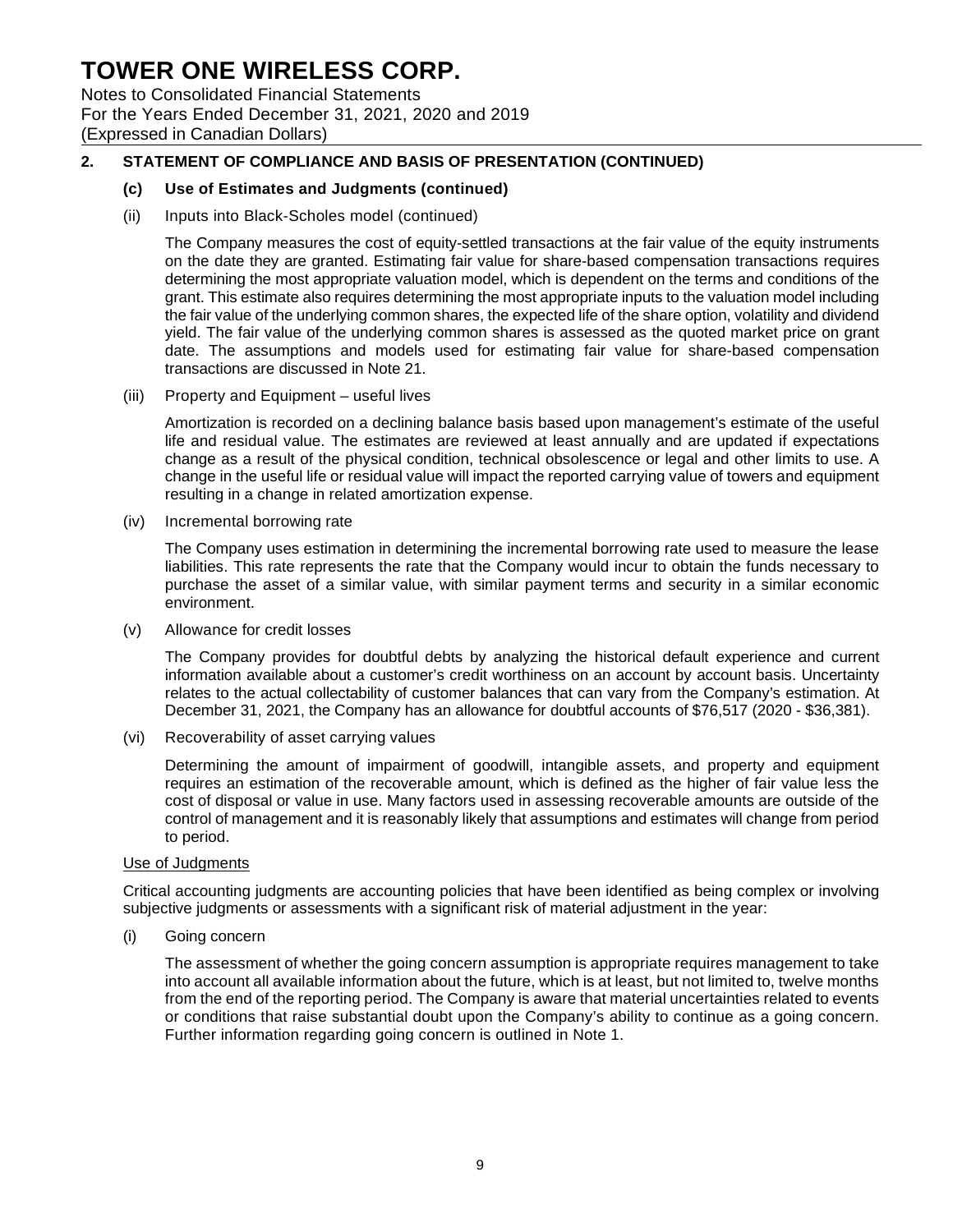Notes to Consolidated Financial Statements For the Years Ended December 31, 2021, 2020 and 2019 (Expressed in Canadian Dollars)

## **2. STATEMENT OF COMPLIANCE AND BASIS OF PRESENTATION (CONTINUED)**

## **(c) Use of Estimates and Judgments (Continued)**

(ii) Joint arrangements

As at December 31, 2021, the Company holds 50% interest in a joint arrangement. The Company has joint control of the arrangement whereby the parties that have joint control have rights to the assets, and obligations for the liabilities, relating to the arrangement on a proportionate basis. Those parties are called joint operators. None of the parties involved have unilateral control of a joint operation. The Company accounts for its interest in joint operations by recognizing its share of assets, liabilities, revenues and expenses in accordance with its contractually conferred rights and obligations. This assessment is performed on a continuous basis.

(iii) Income taxes

The measurement of income taxes payable and deferred income tax assets and liabilities requires management to make judgments in the interpretation and application of the relevant tax laws. The actual amount of income taxes only becomes final upon filing and acceptance of the tax return by the relevant tax authorities, which occurs subsequent to the issuance of the consolidated financial statements.

(iv) Compound financial instruments

In accordance with the substance of the contractual arrangement, convertible debentures are compound financial instruments that are accounted for separately by their components: a financial liability and an equity instrument.

The identification of convertible debenture components is based on interpretations of the substance of the contractual arrangement and therefore requires judgment from management. The separation of the components affects the initial recognition of the convertible debenture at issuance and the subsequent recognition of interest on the liability component. The determination of the fair value of the liability is also based on a number of assumptions, including contractual future cash flows, discount factors and the presence of any derivative financial instruments.

(v) Assets held-for-sale and discontinued operations

Judgment is required in determining whether an asset meets the criteria for classification as "assets held for sale" in the consolidated statements of financial position. Criteria considered by management include the existence of and commitment to a plan to dispose of the assets, the expected selling price of the assets, the expected time frame of the completion of the anticipated sale and the period of time any amounts have been classified within assets held for sale. The Company reviews the criteria for assets held for sale each period and reclassifies such assets to or from this financial position category as appropriate. In addition, there is a requirement to periodically evaluate and record assets held for sale at the lower of their carrying value and fair value less costs to sell.

Judgment is applied in determining whether disposal groups represent a component of the entity, the results of which should be recorded as discontinued operations in the consolidated statements of comprehensive loss.

(vi) Property and equipment and intangibles - impairment

At the end of each reporting period, management makes a judgment whether there are any indications of impairment of its property and equipment and intangibles. If there are indications of impairment, management performs an impairment test on a cash-generating unit basis. The impairment test compares the recoverable amount of the asset to its carrying amount. The recoverable amount is the higher of the asset's value in use (present value of the estimated future cash flows) and its estimated fair value less costs of disposal.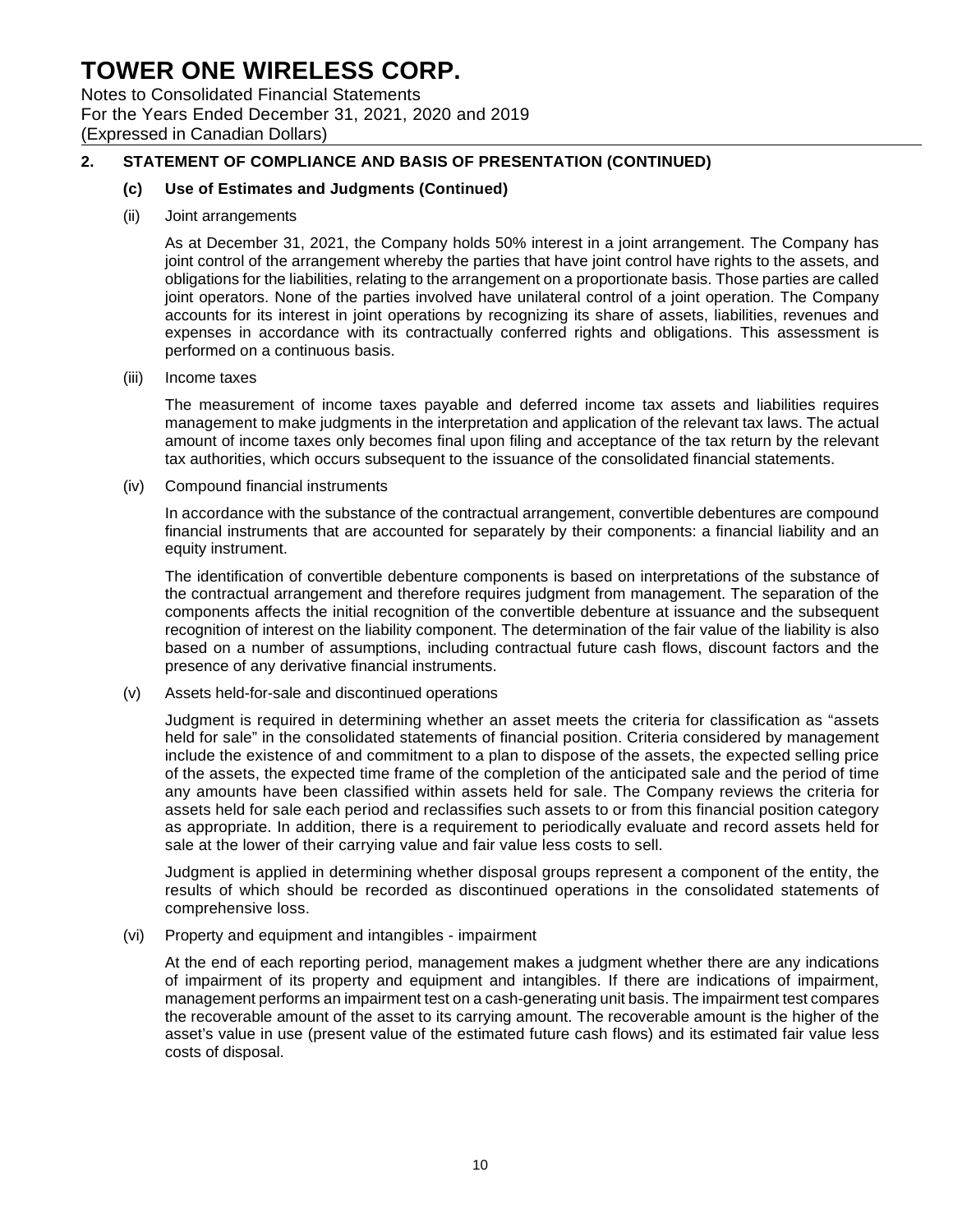Notes to Consolidated Financial Statements For the Years Ended December 31, 2021, 2020 and 2019 (Expressed in Canadian Dollars)

## **2. STATEMENT OF COMPLIANCE AND BASIS OF PRESENTATION (CONTINUED)**

## **(c) Use of Estimates and Judgments (Continued)**

(vii) Determination of functional currency and hyperinflationary economies

The determination of the functional currency for the Company and its subsidiaries was based on management's judgment of the underlying transactions, events and conditions relevant to each entity. The determination of whether an entity operates in a hyperinflationary economy was based on management's judgment of the underlying economic condition of the country the entity operates in.

(viii) Leases

The Company applies judgment in determining whether the contract contains an identified asset, whether the Company has the right to control the asset, and the lease term. The lease term is based on considering facts and circumstances, both qualitative and quantitative, that can create economic incentive to exercise renewal options.

(ix) Modification versus extinguishment of financial liability

Judgment is required in applying IFRS 9 *Financial Instruments* to determine whether the terms of the loan agreement is a substantial modification of an existing financial liability and whether it should be accounted for as an extinguishment of the original financial liabilities.

(x) Business combination vs asset acquisition

Judgement is required in determining whether an acquisition of an entity, asset or group of assets is considered a business in accordance with the criteria provided under IFRS 3, *Business Combinations*. The determination of whether an entity, asset, or group of assets is a business is based on management's judgements of whether the entity, asset or group of assets includes inputs, substantive processes and outputs.

## **3. SIGNIFICANT ACCOUNTING POLICIES**

The following is a summary of significant accounting policies used in the preparation of these consolidated financial statements:

## **Loss per share**

Basic loss per share is computed by dividing the net loss for the period by the weighted average number of common shares outstanding during the period. To compute diluted loss per share, adjustments are made to common shares outstanding. The weighted average number of common shares outstanding is adjusted to include the number of additional common shares that would be outstanding if, at the beginning of the period or at time of issuance, all options and warrants were exercised. The proceeds from exercise are assumed to be used to purchase the Company's common shares at their average market price during the period. For the years presented, this calculation proved to be anti-dilutive.

## **Revenue recognition**

The Company generates revenues from the supply of various goods and services.

i. Leasing revenue is derived from lease arrangements to obtain rights to use the Company's equipment.

Leases in which a significant portion of the risks and rewards of ownership are retained by the Company are classified as operating leases. Assets under operating leases are included in property and equipment. Leasing revenue from operating leases is recognized as the leasing services are provided.

- ii. Tower sales revenue is recognized when the control over the tower is transferred to the customer. The Company recognizes revenue after: the contract is identified; performance obligations are identified; the transaction price is determined; the transaction price is allocated to the various performance obligations (if multiple performance obligations are identified); and ultimately, once the performance obligation is satisfied.
- iii. Revenues from consulting, installation, technical and maintenance services are recognized when the services are completed. Unbilled revenues represents services performed but not yet billed.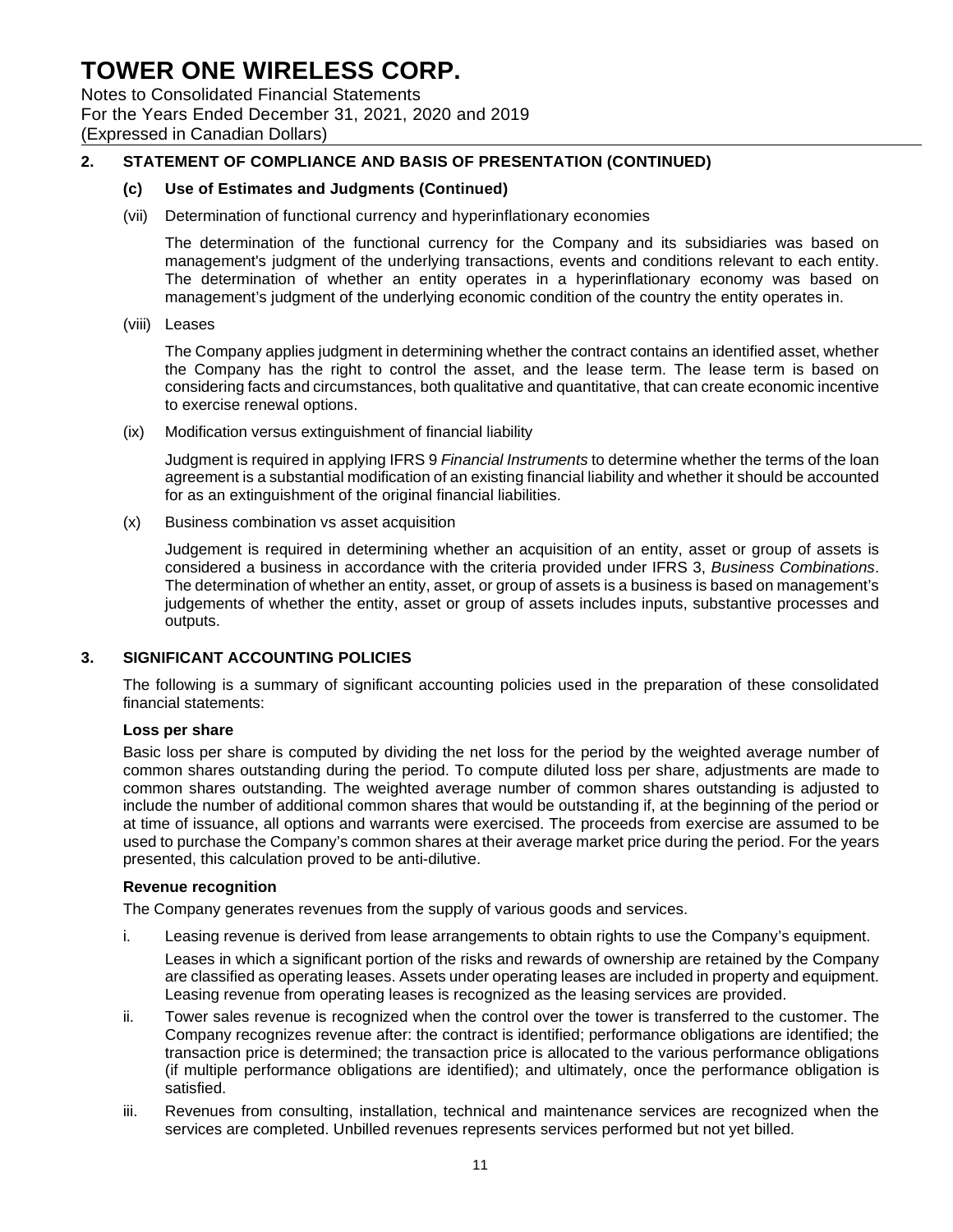Notes to Consolidated Financial Statements For the Years Ended December 31, 2021, 2020 and 2019 (Expressed in Canadian Dollars)

## **3. SIGNIFICANT ACCOUNTING POLICIES (CONTINUED)**

## **Foreign currency translation**

The results and financial position of a subsidiary whose functional currency is not the currency of a hyperinflationary economy is translated into the presentation currency using the following procedures:

- i. Assets and liabilities for each statement of financial position presented are translated at the closing rate at the date of the statement of financial position;
- ii. Income and expenses for each statement presenting profit or loss and other comprehensive income are translated at exchange rates at the dates of the transactions; and
- iii. All resulting exchange differences are recognized in other comprehensive income.

For practical reasons, a rate that approximates the exchange rates at the dates of the transactions, for example an average rate for the period, is often used to translate income and expense items.

For the year ended December 31, 2021, an unrealized foreign exchange translation gain of \$1,139,917 (2020 - \$508,446) was recorded under accumulated other comprehensive loss as a result of changes in the value of the Colombian Peso, Argentine Peso, Mexican Peso and US dollars with respect to the Canadian dollar.

The results and financial position of a subsidiary whose functional currency is the currency of a hyperinflationary economy are translated into the presentation currency using the following procedures:

- i. All amounts (i.e. assets, liabilities, equity items, income and expenses, including comparatives) are translated at the closing rate at the date of the statement of financial position, except that
- ii. When amounts are translated into a non-hyperinflationary presentation currency (i.e., CAD), comparative amounts remain unchanged from those reported in the prior periods.

When an entity's functional currency is the currency of a hyperinflationary economy, the entity shall restate its financial statements in accordance with IAS 29 *Financial Reporting in Hyperinflationary Economies* before applying the translation method described above. When the economy ceases to be hyperinflationary and the entity no longer restates its financial statements in accordance with IAS 29, it shall use as the historical costs for translation into the presentation currency the amounts restated to the price level at the date the entity ceased restating its financial statements.

#### **Property and equipment**

Property and equipment is stated at cost less accumulated amortization and accumulated impairment loss. Amortization expense for towers begins in the month of transfer of each tower from construction in progress to towers. Costs not clearly related to the procurement, manufacturing and implementation are expensed as incurred.

Towers represent cellular towers owned by the Company. The towers are operated at various sites and under contractual license agreements.

- Amortization of the towers is calculated on the declining-balance basis over the agreement or lease terms
- Furniture and equipment between 10% and 33.3% declining balance

Costs of assets in the course of construction are capitalized as construction in progress. Upon completion, the cost of construction is transferred to the appropriate category of property and equipment and amortization commences when the asset is available for its intended use.

An asset's residual value, useful life and amortization method are reviewed at each financial year end and adjusted if appropriate. When parts of an item of equipment have different useful lives, they are accounted for as separate items (major components) of equipment.

Gains and losses on disposal of an item of equipment are determined by comparing the proceeds from disposal with the carrying amount of the equipment and are recognized in profit or loss.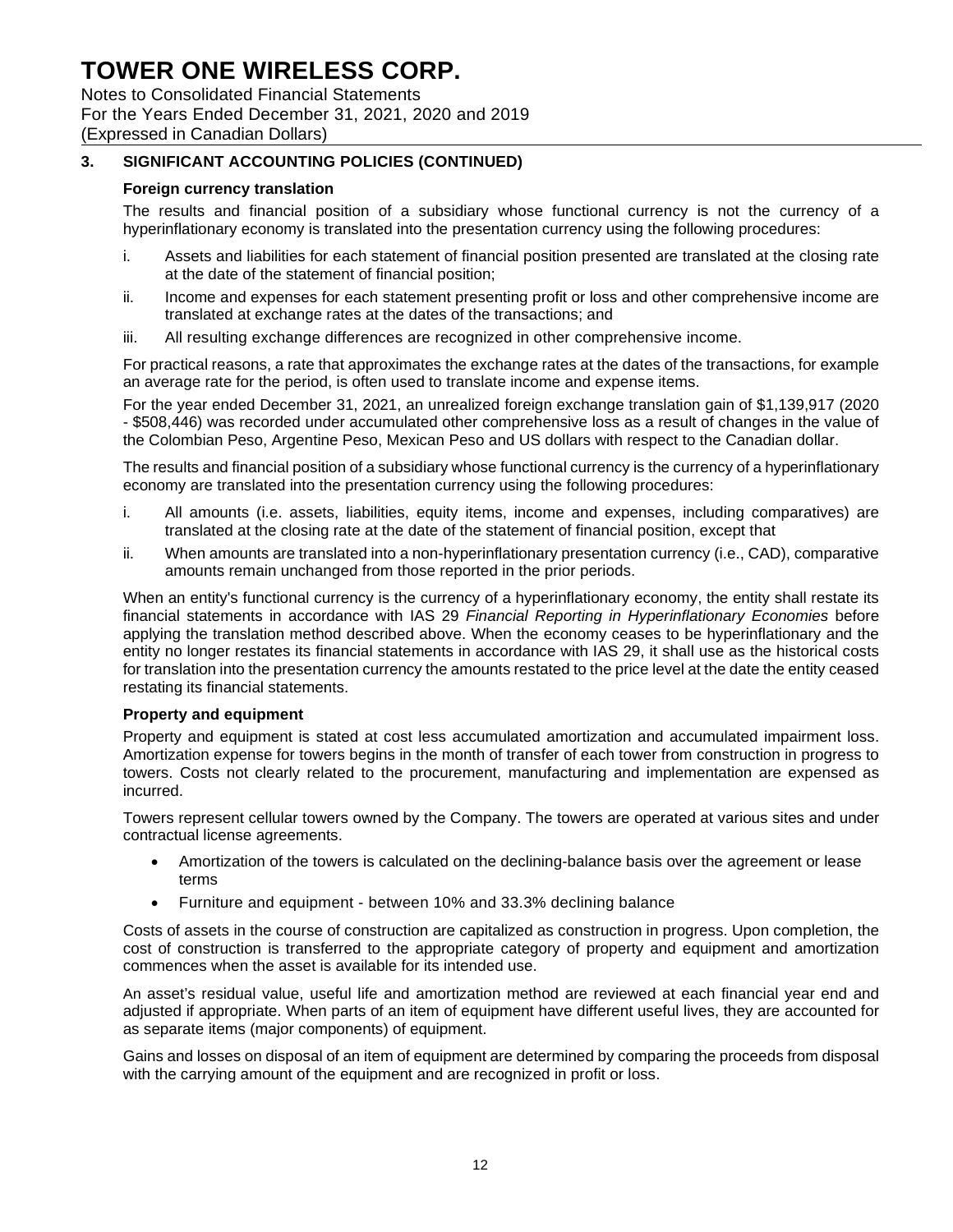Notes to Consolidated Financial Statements For the Years Ended December 31, 2021, 2020 and 2019 (Expressed in Canadian Dollars)

## **3. SIGNIFICANT ACCOUNTING POLICIES (CONTINUED)**

## **Intangible assets**

Intangible assets consist of master lease agreement acquired by the Company. Acquired lease agreements are carried at cost less accumulated amortization and impairment losses. Intangible assets with indefinite lives are not amortized but are tested annually for impairment. Any impairment of intangible assets is recognized in the consolidated statement of comprehensive loss but increases in intangible asset values are not recognized subsequently.

Amortization expense for intangible assets is calculated on the straight-line basis over its estimated useful life. Estimated useful lives of intangible assets are the shorter of the economic life and the period the right is legally enforceable. The assets' useful lives are reviewed, and adjusted if appropriate, at each statement of financial position date. The useful life of the Company's intangible assets, consisting of master lease agreements, is estimated to be 10 years.

## **Impairment**

Non-financial assets are tested for impairment whenever events or changes in circumstances indicate that an asset's carrying amount may be less than its recoverable amount. Management uses its judgment to estimate these inputs and any changes to these inputs could have a material impact on the impairment calculation. For impairment testing, non-financial assets that do not generate independent cash flows are grouped together into CGU, which represent the levels at which largely independent cash flows are generated. An impairment loss is recognized in earnings to the extent that the carrying value of an asset, CGU or group of CGU's exceeds its estimated recoverable amount. The recoverable amount of an asset, CGU or group of CGU's is the greater of its value in use and its fair value less cost to sell. Value in use is calculated as the present value of the estimated future cash flows discounted at appropriate pre -tax discount rates. An impairment loss relating to a specific asset reduces the carrying value of the asset. An impairment loss relating to a group of CGU's is allocated on a pro-rata basis to reduce the carrying value of the assets in the units comprising the group. A previously recognized impairment loss related to non- financial assets is assessed at each reporting date for any indications that the loss has decreased or no longer exists. An impairment loss related to non-financial assets is reversed if there is a subsequent increase in the recoverable amount. An impairment loss is reversed only to the extent that the asset's carrying value does not exceed the carrying value that would have been determined, net of depreciation or amortization, if no loss had been recognized.

## **Share capital**

Common shares are classified as equity. Transaction costs directly attributable to the issue of common shares and share options are recognized as a deduction from equity, net of any tax effects. Common shares issued for consideration other than cash, are valued based on their market value at the date the shares are issued.

The Company applies the residual value method with respect to the measurement of shares and warrants issued as private placement units. The residual value method first allocates value to the more easily measurable component based on fair value and then the residual value, if any, to the less easily measurable component. The Company considers the fair value of common shares issued in a private placement to be the more easily measurable component and the common shares are valued at their fair value, as determined by the closing quoted bid price on the announcement date. The balance, if any, is allocated to the attached warrants. Any fair value attributed to the warrants is recorded as contributed surplus.

## **Share-based compensation**

Share-based compensation to employees are measured at the fair value of the instruments issued and amortized over the vesting periods. Share-based compensation to non-employees are measured at the fair value of the goods or services received or the fair value of the equity instruments issued, if it is determined the fair value of the goods or services cannot be reliably measured, and are recorded at the date the goods or services are received. The amount recognized as an expense is adjusted to reflect the number of awards expected to vest. The offset to the recorded cost is to contributed surplus. Consideration received on the exercise of stock options is recorded as share capital and the related amount in contributed surplus is transferred to share capital. Charges for options that are forfeited before vesting are reversed from contributed surplus. For those options that expire or are forfeited after vesting, the recorded value is transferred to deficit.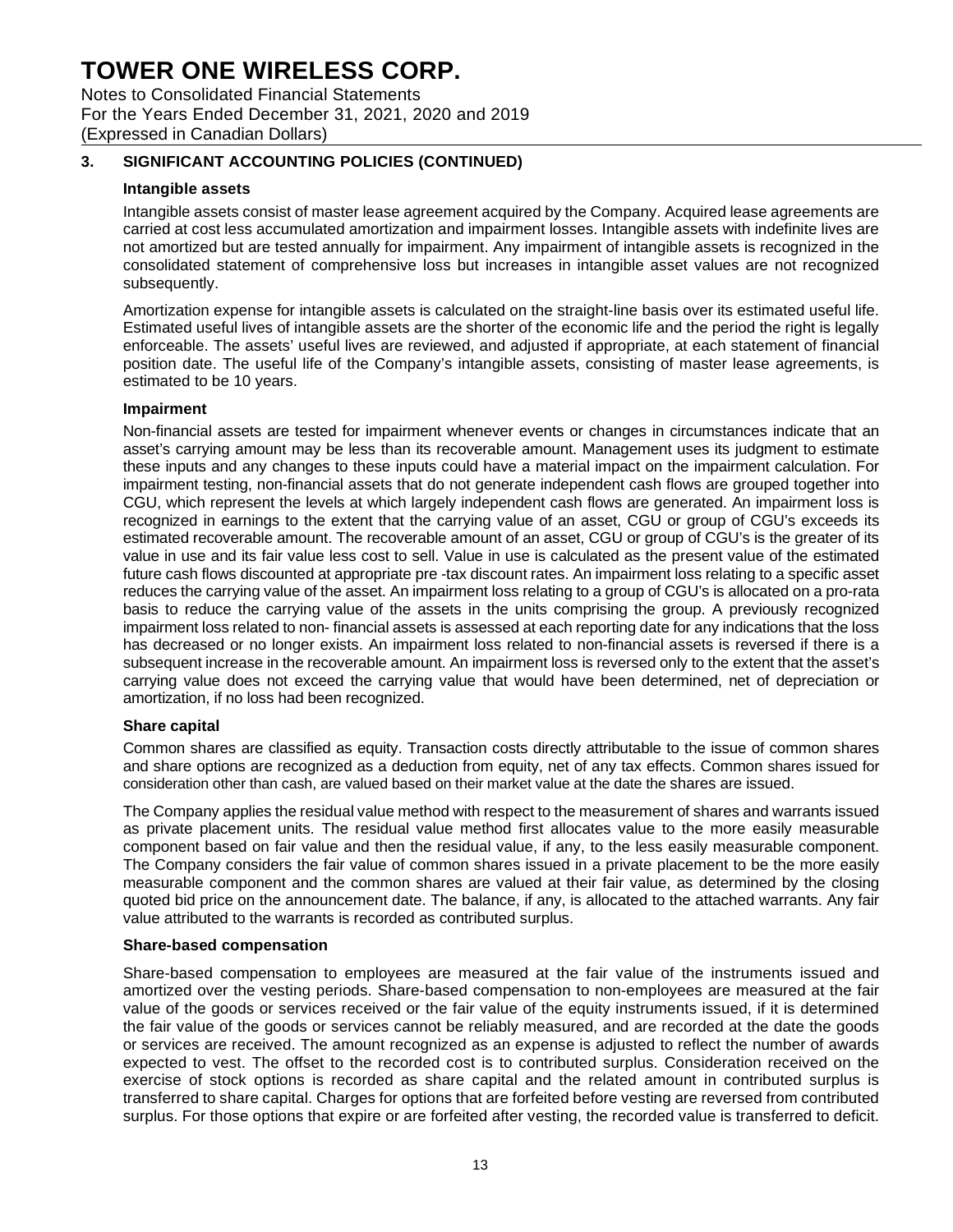Notes to Consolidated Financial Statements For the Years Ended December 31, 2021, 2020 and 2019 (Expressed in Canadian Dollars)

## **3. SIGNIFICANT ACCOUNTING POLICIES (CONTINUED)**

## **Income taxes**

Income tax expense consisting of current and deferred tax expense is recognized in the consolidated statement of comprehensive loss. Current tax expense is the expected tax payable on the taxable income for the year, using tax rates enacted or substantively enacted at period-end, adjusted for amendments to tax payable with regard to previous years.

Deferred tax assets and liabilities and the related deferred income tax expense or recovery are recognized for deferred tax consequences attributable to differences between the consolidated financial statement carrying amounts of existing assets and liabilities and their respective tax basis. Deferred tax assets and liabilities are measured using the enacted or substantively enacted tax rates expected to apply when the asset is realized or the liability settled. The effect on deferred tax assets and liabilities of a change in tax rates is recognized in income in the period that substantive enactment occurs.

A deferred tax asset is recognized to the extent that it is probable that future taxable profits will be available against which the asset can be utilized. To the extent that the Company does not consider it probable that a deferred tax asset will be recovered, the deferred tax asset is reduced. Deferred tax assets and liabilities are offset when there is a legally enforceable right to set off current tax assets against current tax liabilities and when they relate to income taxes levied by the same taxation authority and the Company intends to settle its current tax assets and liabilities on a net basis.

#### **Provisions**

Provisions are recorded when a present legal or constructive obligation exists as a result of past events where it is probable that an outflow of resources embodying economic benefits will be required to settle the obligation, and a reliable estimate of the amount of the obligation can be made. The amount recognized as a provision is the best estimate of the consideration required to settle the present obligation at the statement of financial position date, taking into account the risks and uncertainties surrounding the obligation. Where a provision is measured using the cash flows estimated to settle the present obligation, its carrying amount is the present value of those cash flows. When some or all of the economic benefits required to settle a provision are expected to be recovered from a third party, the receivable is recognized as an asset if it is virtually certain that reimbursement will be received and the amount receivable can be measured reliably.

## **Financial instruments**

## Financial assets - Classification

The Company classifies its financial assets in the following categories:

- Those to be measured subsequently at fair value (either through Other Comprehensive Income ("OCI"), or through profit or loss), and
- Those to be measured at amortized cost.

The classification depends on the Company's business model for managing the financial assets and the contractual terms of the cash flows. For assets measured at fair value, gains and losses are either recorded in profit or loss or OCI.

#### Financial assets - Measurement

At initial recognition, the Company measures a financial asset at its fair value plus, in the case of a financial asset not at fair value through profit or loss ("FVTPL"), transaction costs that are directly attributable to the acquisition of the financial asset. Transaction costs of financial assets carried at FVTPL are expensed in profit or loss. Financial assets are considered in their entirety when determining whether their cash flows are solely payment of principal and interest.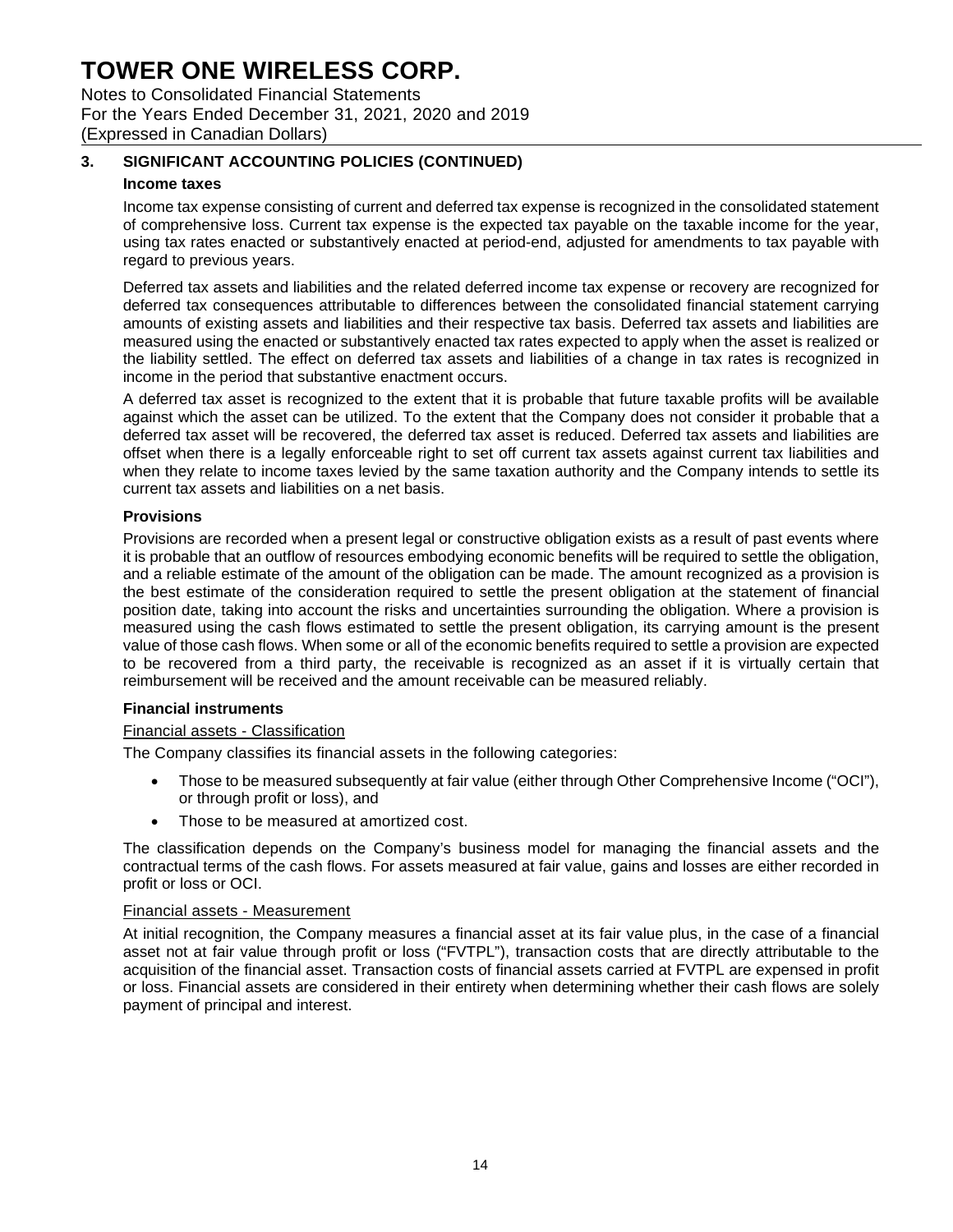Notes to Consolidated Financial Statements For the Years Ended December 31, 2021, 2020 and 2019 (Expressed in Canadian Dollars)

## **3. SIGNIFICANT ACCOUNTING POLICIES (CONTINUED)**

## **Financial instruments (Continued)**

Subsequent measurement of financial assets depends on their classification.

- Amortized cost: Assets that are held for collection of contractual cash flows where those cash flows represent solely payments of principal and interest are measured at amortized cost. A gain or loss that is subsequently measured at amortized cost is recognized in profit or loss when the asset is derecognized or impaired. Interest income from these financial assets is included as finance income using the effective interest rate method.
- Fair value through OCI ("FVOCI"): A financial asset measured at FVOCI is measured at fair value with changes in fair value included as "financial asset at fair value through other comprehensive income" in other comprehensive income. Accumulated gains or losses recognized through other comprehensive income remain in OCI when the financial instrument is derecognized or its fair value substantially decreases.
- Fair value through profit or loss: Assets that do not meet the criteria for amortized cost or FVOCI are measured at FVTPL. A gain or loss on an investment that is subsequently measured at FVTPL is recognized in profit or loss in the period in which it arises.

The Company has classified its cash and amounts receivables as FVTPL.

#### Financial liabilities

The Company classifies its financial liabilities into the following categories:

- Financial liabilities at FVTPL; and
- Amortized cost.

A financial liability is classified as at FVTPL if it is classified as held-for-trading or is designated as such on initial recognition. Directly attributable transaction costs are recognized in profit or loss as incurred. The fair value changes to financial liabilities at FVTPL are presented as follows:

- the amount of change in the fair value that is attributable to changes in the credit risk of the liability is presented in OCI; and
- the remaining amount of the change in the fair value is presented in profit or loss.

The Company does not designate any financial liabilities at FVTPL.

Other non-derivative financial liabilities are initially measured at fair value less any directly attributable transaction costs. Subsequent to initial recognition, these liabilities are measured at amortized cost using the effective interest method.

The Company has classified its accounts payable and accrued liabilities, interest payable, convertible debentures, loans payable, loans from related parties, customer deposits, bonds payable and lease liability as amortized cost.

#### Convertible debentures

The component parts of compound instruments (convertible debentures) issued by the Company are classified separately as financial liabilities and equity in accordance with the substance of the contractual arrangements and the definitions of a financial liability and an equity instrument.

Conversion option that will be settled by the exchange of a fixed amount of cash or another financial asset for a fixed number of the Company's own equity instruments is an equity instrument.

At the date of issue, the fair value of the liability component is estimated using the prevailing market interest rate for similar non-convertible instruments. This amount is recorded as a liability on an amortized cost basis using the effective interest method until extinguished upon conversion.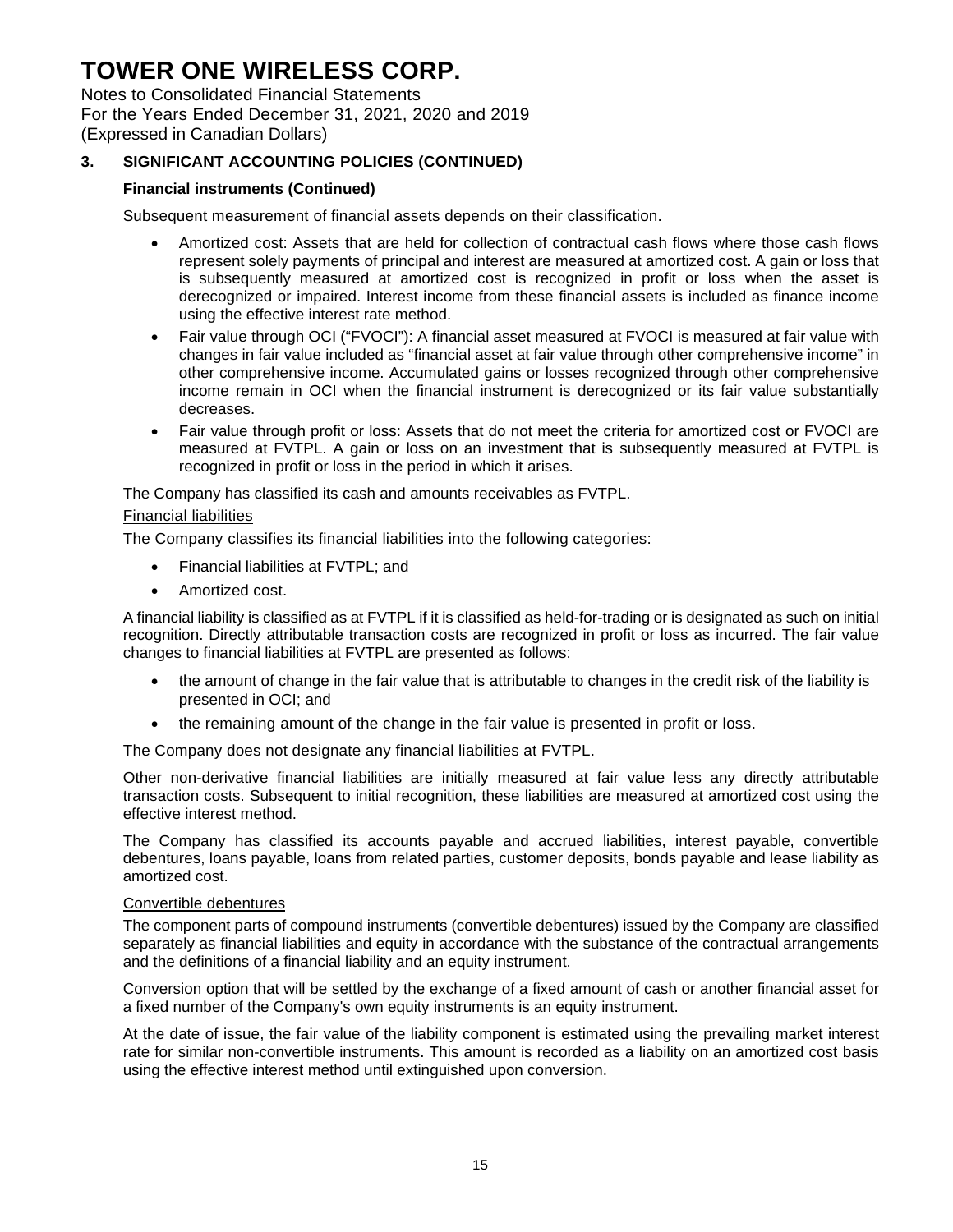Notes to Consolidated Financial Statements For the Years Ended December 31, 2021, 2020 and 2019 (Expressed in Canadian Dollars)

## **3. SIGNIFICANT ACCOUNTING POLICIES (CONTINUED)**

## **Financial instruments (Continued)**

The conversion option classified as equity is determined by deducting the fair value of the liability component from the face value of the compound instrument as a whole. This is recognized and included in equity, net of income tax effects, and is not subsequently remeasured. In addition, the conversion option classified as equity will remain in equity until the conversion option is exercised, in which case, the balance recognized in equity will be transferred to share capital. When the conversion option remains unexercised at the maturity date of the convertible note, the balance recognized in equity will be transferred to deficit. No gain or loss is recognized in the profit or loss upon conversion or expiration of the conversion option.

Transaction costs that relate to the issue of the convertible notes are allocated to the liability and equity components in proportion to the allocation of the gross proceeds. Transaction costs relating to the equity component are recognized directly in equity. Transaction costs relating to the liability component are included in the carrying amount of the liability component and are amortized over the lives of the convertible notes using the effective interest method.

#### Substantial modification of convertible debentures

Modification is deemed to be substantial if the net present value of the cash flows under the modified terms, including any fees paid or received, is a least 10 percent different from the net present value of the remaining cash flows of the liability prior to the modification, both discounted at the original effective interest rate of the liability prior to the modification. A substantial modification of the terms of an existing financial liability is accounted for as an extinguishment of the original financial liability and the recognition of a new financial liability.

The consideration paid, represented by the fair value of the modified convertible debentures are allocated to the liability and equity components of the original convertible debentures at the date of the extinguishment. The method used in allocating the consideration paid and transaction costs to the separate components of the original convertible debentures is consistent with that used in the original allocation to the separate components of the original convertible debentures of the proceeds received by the Company when the original convertible debentures were issued.

Once the allocation of the consideration is made, any resulting gain or loss is treated as follows:

- the amount of gain or loss relating to the original liability component is recognized in profit or loss; and
- the amount of consideration relating to the original equity component is recognized in equity in contributed surplus. The amount recognized in convertible debentures equity reserve attributable to the extinguished convertible debentures is also transferred to contributed surplus.

#### **Joint arrangements**

The Company applies IFRS 11 *Joint Arrangements* to all joint arrangements. Under IFRS 11, investments in joint arrangements are classified as either joint operations or joint ventures, depending on the contractual rights and obligations of each investor. A joint operation is a joint arrangement whereby the parties that have joint control of the arrangement have rights to the assets, and obligations for the liabilities, relating to the arrangement. Joint control is the contractually agreed sharing of control of an arrangement, which exists only when decisions about the relevant activities require unanimous consent of the parties sharing control. The Company has assessed the nature of its joint arrangement and determined it to be a joint operation.

When the Company undertakes its activities under joint operations, the Company as a joint operator recognizes in relation to its interest in a joint operation:

- • its assets, including its share of any assets held jointly;
- its liabilities, including its share of any liabilities incurred jointly;
- its revenue from the sale of its share of the output arising from the joint operation;
- its share of the revenue from the sale of the output by the joint operation; and
- • its expenses, including its share of any expenses incurred jointly.

The Company accounts for the assets, liabilities, revenues and expenses relating to its interest in a joint operation in accordance with the IFRSs applicable to the particular assets, liabilities, revenues and expenses.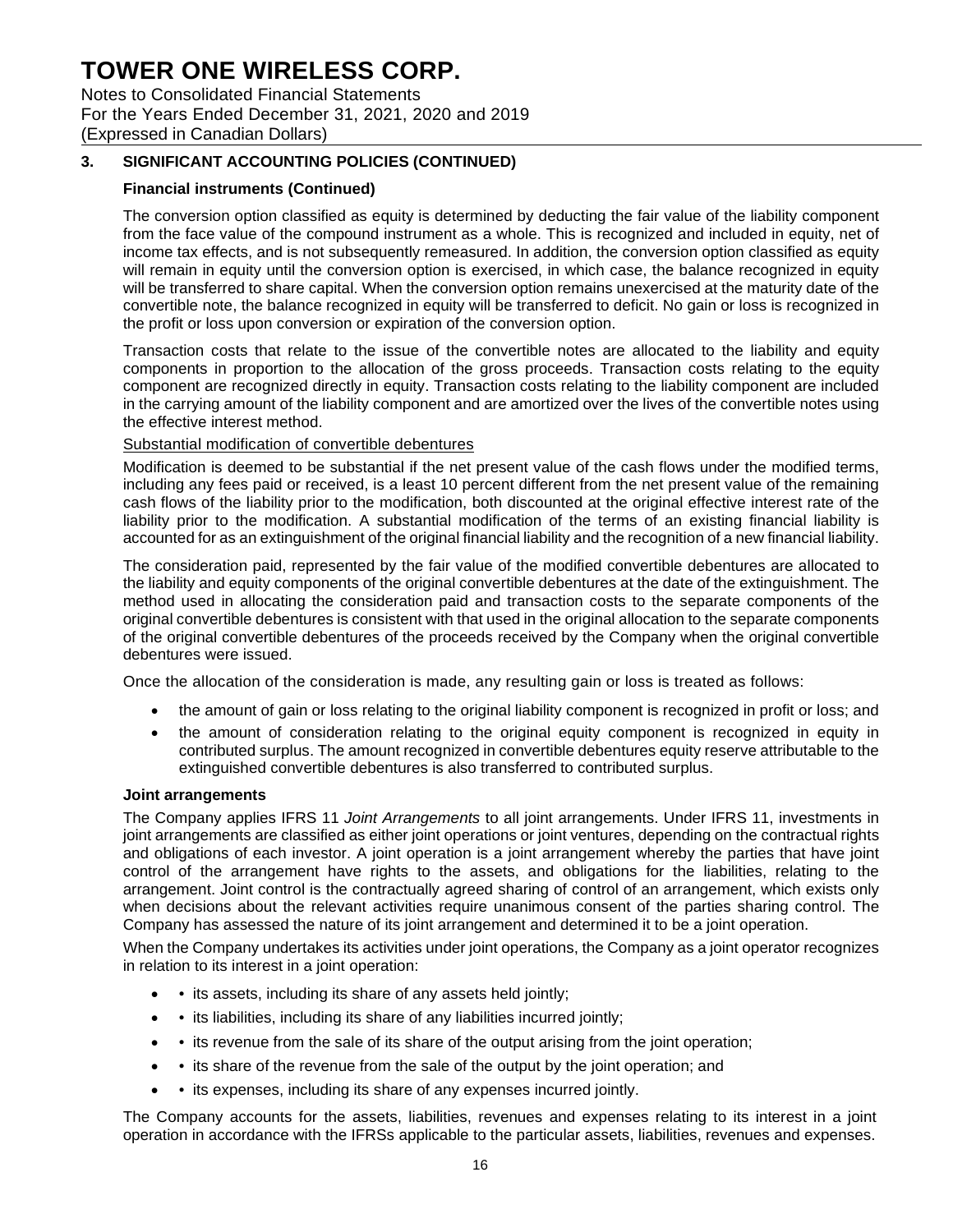Notes to Consolidated Financial Statements For the Years Ended December 31, 2021, 2020 and 2019 (Expressed in Canadian Dollars)

## **3. SIGNIFICANT ACCOUNTING POLICIES (CONTINUED)**

## **Leases**

At inception, the Company assesses whether a contract contains an embedded lease. A contract contains a lease when the contract conveys a right to control the use of an identified asset for a period of time in exchange for consideration.

The Company, as lessee, is required to recognize a right-of-use asset ("ROU asset"), representing its right to use the underlying asset, and a lease liability, representing its obligation to make lease payments.

The Company recognizes a ROU asset and a lease liability at the commencement of the lease. The ROU asset is initially measured based on the present value of lease payments, plus initial direct cost, less any incentives received. It is subsequently measured at cost less accumulated amortization, impairment losses and adjusted for certain remeasurements of the lease liability. The ROU asset is amortized from the commencement date over the shorter of the lease term or the useful life of the underlying asset. The ROU asset is subject to testing for impairment if there is an indicator of impairment.

The lease liability is initially measured at the present value of the lease payments that are not paid at the commencement date, discounted by the interest rate implicit in the lease, or if that rate cannot be readily determined, the incremental borrowing rate. The incremental borrowing rate is the rate which the operation would have to pay to borrow over a similar term and with similar security, the funds necessary to obtain an asset of similar value to the ROU asset in a similar economic environment.

Lease payments included in the measurement of the lease liability are comprised of:

- fixed payments, including in-substance fixed payments;
- variable lease payments that depend on an index or a rate, initially measured using the index or rate as at the commencement date;
- amounts expected to be payable under a residual value guarantee;
- the exercise price under a purchase option that the Company is reasonably certain to exercise;
- lease payments in an optional renewal period if the Company is reasonably certain to exercise an extension option;
- penalties for early termination of a lease unless the Company is reasonably certain not to terminate early; and
- restoration costs that will incur at the end of the lease term.

The lease liability is subsequently increased by the interest cost on the lease liability and decreased by lease payments made. It is remeasured when there is a change in future lease payments arising from a change in an index or a rate, a change in the estimate of the amount expected to be payable under a residual value guarantee, or as appropriate, changes in the assessment of whether a purchase or extension option is reasonably certain to be exercised or a termination option is reasonably certain not to be exercised.

Variable lease payments that do not depend on an index or a rate not included in the initial measurement of the ROU asset and lease liability are recognized as an expense in profit or loss in the period in which they are incurred.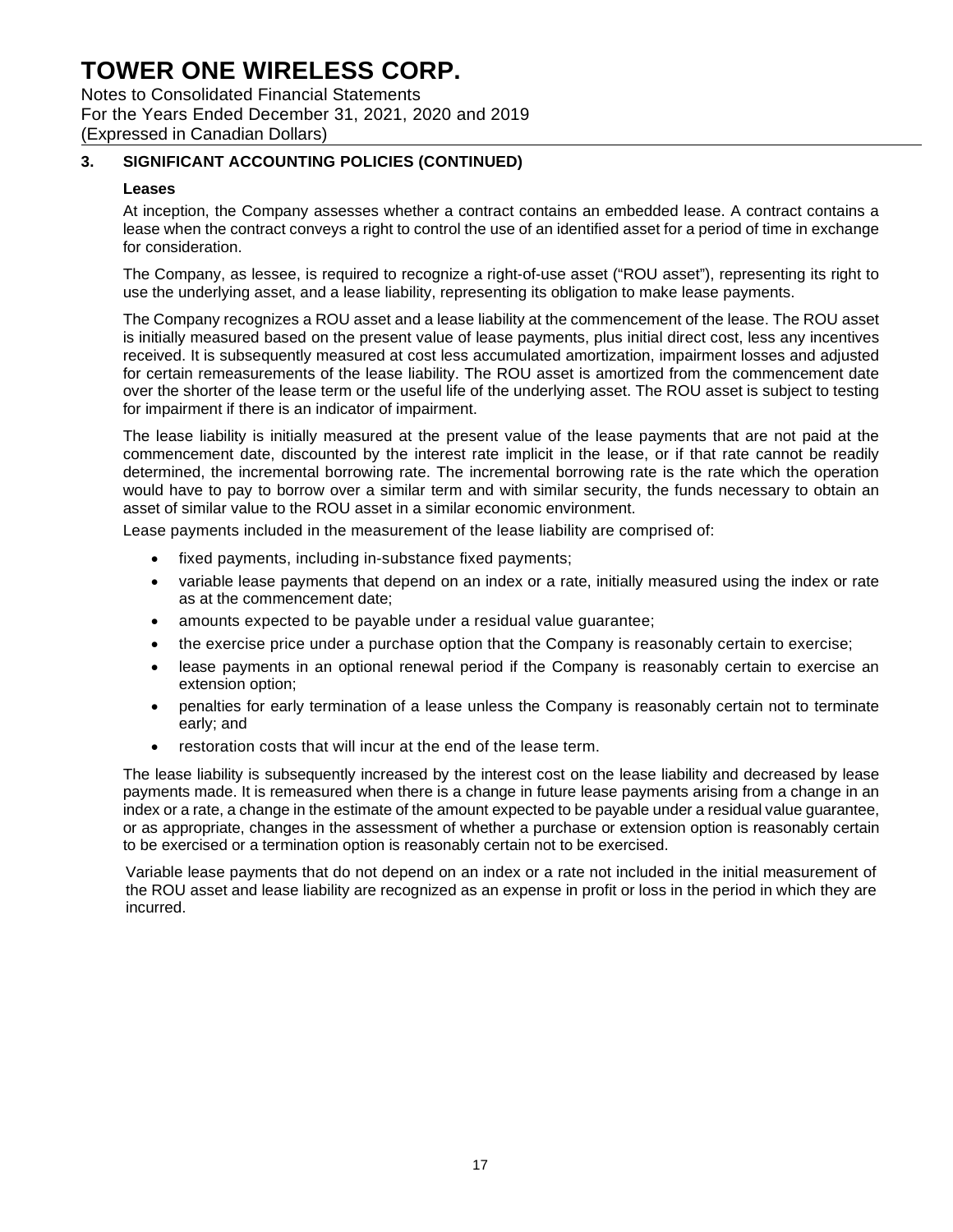Notes to Consolidated Financial Statements For the Years Ended December 31, 2021, 2020 and 2019 (Expressed in Canadian Dollars)

## **4. HYPERINFLATION**

In July 2018, the Argentine three-year cumulative rate of inflation for consumer prices and wholesale prices reached a level in excess of 100%. As a result, in accordance with IAS 29, *Financial Reporting in Hyperinflationary Economies* ("IAS 29") Argentina was considered a hyperinflationary economy, effective July 1, 2018. Accordingly, the presentation of the Company's consolidated financial statements includes adjustments and reclassifications for the changes in the general purchasing power of the Argentine peso.

On the application of IAS 29, the Company used the conversion coefficient derived from the combination of the "IPC Nacional and the IPIM" (the national consumer price index and the national wholesale price index) published by the National Statistics and Census Institution in Argentina. Furthermore, a formal resolution (number 539/018) from de "FACPCE" (Federación Argentina de Consejos Profesionales de Ciencias Económicas) was issued and has been followed in the calculations.

As the consolidated financial statements of the Company have been previously presented in Canadian dollars, a stable currency, the comparative period amounts do not require restatement.

The level of the IPC at December 31, 2021 was 582.45 (2020 – 385.76), which represents an increase of 50.9% over the IPC at December 31, 2020.

Monetary assets and liabilities are not restated because they are already expressed in terms of the monetary unit current as at December 31, 2021. Non-monetary assets, liabilities, equity, and expenses (items that are not already expressed in terms of the monetary unit as at December 31, 2021) are restated by applying the index at the end of the reporting period. The effect of inflation on the Argentine subsidiary's net monetary position is included in the consolidated statements of loss as a gain on net monetary position.

The application of IAS 29 results in the adjustment for the loss of purchasing power of the Argentine peso recorded in the consolidated statements of comprehensive loss. In a period of inflation, an entity holding an excess of monetary assets over monetary liabilities loses purchasing power, which results in a loss on the net monetary position. This loss/gain is derived as the difference resulting from the restatement of non-monetary assets, liabilities and equity.

As per IAS 21, *The Effects of Changes in Foreign Exchange Rates*, all amounts (i.e. assets, liabilities, equity and expenses) are translated at the closing foreign exchange rate at the date of the most recent consolidated statement of financial position, except that comparative amounts are not adjusted for subsequent changes in the price level or subsequent changes in exchange rates. Similarly, in the period during which the functional currency of a foreign subsidiary becomes hyperinflationary and applies IAS 29 for the first time, the parent's consolidated financial statements for the comparative period are not restated for the effects of hyperinflation.

As a result of the change in the conversion coefficient during the year ended December 31, 2021, the Company recognized a net monetary loss of \$118,821 (2020 – gain \$318,659) to adjust transactions recorded during the period into a measuring unit current as of December 31, 2021.

## **5. TOWER CONSTRUCTION & TECHNICAL SERVICES, INC.**

On October 18, 2017, the Company entered into an Escrow Agreement with the shareholders of Tower Construction & Technical Services, Inc. ("TCTS") to acquire 70% ownership interest in TCTS.

On March 1, 2019, the Company entered into an agreement to acquire the remaining 30% ownership interest of TCTS for total purchase price of \$106,121 (US\$80,000). As the Company previously controlled TCTS, the transaction resulted in a change to the Company ownership stake and was accounted for as an equity transaction. The \$106,990 difference between the acquisition of \$869 non-controlling interest and \$106,121 fair value of consideration paid was recognized directly in deficit.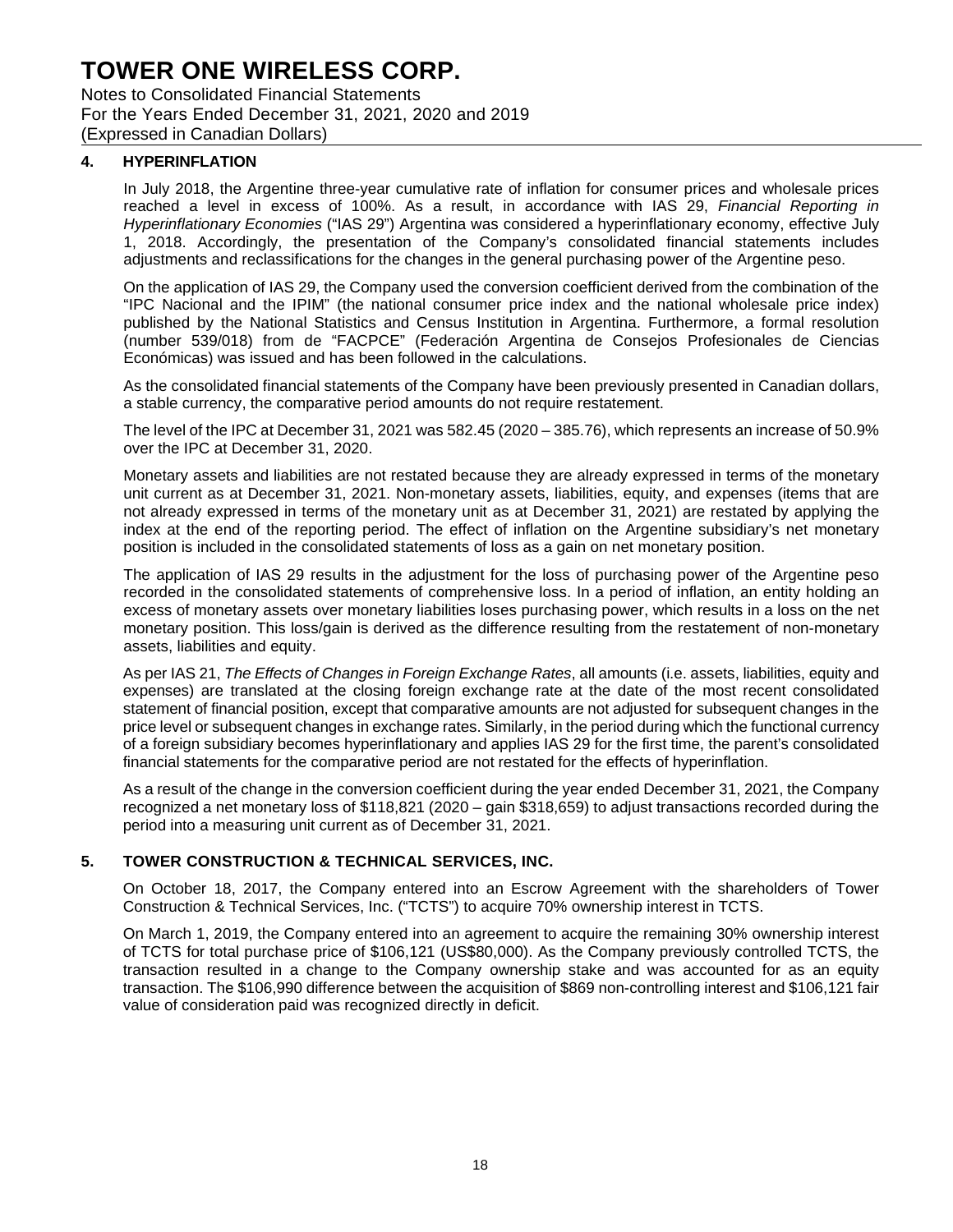Notes to Consolidated Financial Statements For the Years Ended December 31, 2021, 2020 and 2019 (Expressed in Canadian Dollars)

## **5. TOWER CONSTRUCTION & TECHNICAL SERVICES, INC. (CONTINUED)**

On August 1, 2019, the Company entered into a Joint Venture Agreement with a third party, Enervisa US LLC ("Enervisa") and sold 50% of outstanding shares of TCTS for \$330,397 (US\$250,000) to fund the operation of TCTS. The Company determines that the sale of the 50% of TCTS shares did not constitute a loss of control. The issuance of the shares is accounted for an equity transaction and resulting a non-controlling interest of \$698,030. The non-controlling interest consists of \$519,983 of Enervisa's share of TCTS's net loss for the period from January 1, 2019 to August 1, 2019 which is included in net loss attributable to non-controlling interests on the consolidated statement of changes in equity (deficiency). During the years ended December 31, 2020 and 2019, the Company received \$72,396 and \$258,001, respectively, for the sale of 50% of the outstanding shares of TCTS. During the year ended December 31, 2021, there was no changes in ownership.

## **6. ACQUISITION OF INNERVISION TELECOM S.A.S. ("INNERVISION")**

As at December 31, 2018, the Company owned 90% of Innervision through its wholly owned subsidiary Tower Three S.A.S ("Tower Three").

In October 2019, the Company completed the acquisition of the remaining common shares of Innervision not previously owned by Tower Three. The Company acquired the remaining 10% interest for total purchase price of \$2,685 (\$7,000,000 Colombian Peso). As the Company previously controlled Innervision, the transaction resulted in a change to the Company's ownership stake and was accounted for as an equity transaction. The difference between the non-controlling interest and the fair value of consideration paid was recognized directly in deficit.

## **7. ACQUISITION OF EVOLUTION TECHNOLOGY SA**

On March 30, 2017, the Company entered into a Share Purchase Offer Agreement with the shareholders of Evolution Technology SA ("Evotech") to acquire a 65% ownership interest. Since its incorporation on March 10, 2016, Evotech has obtained various permits for constructing cellular towers and also has master lease agreements with major telecom carriers in Argentina.

To obtain the 65% ownership interest, the Company paid US\$350,000 and issued 1,500,000 common shares with a fair value of \$480,000 to the shareholders of Evotech. In addition, the Company is committed to contribute the funds necessary for Evotech to construct 50 towers, or a lower number of towers to be agreed between the parties, for up to a total maximum amount of US\$3,500,000.

The Company determined that the acquisition of Evotech constituted a business combination as Evotech has inputs, processes and outputs. As such the Company has applied the acquisition method of accounting. As part of the acquisition of Evotech, the Company acquired Evotech's master lease agreement, which was recorded as an intangible asset.

In June 2021, the Company acquired an additional 26.25% of common shares of Evotech not previously owned by Tower One for total purchase price of \$36,243 (U\$30,000) cash and the issuance of 6,300,000 common shares with a fair value of \$569,520, increasing its ownership from 65% to 91.25%. As the Company previously controlled Evotech, the transaction resulted in a change to the Company's ownership stake and was accounted for as an equity transaction. The carrying amount of Evotech's non-controlling interest on the date of the acquisition was \$2,656,655 and the carrying amount of AOCI on the date of acquisition was \$192,974.

| Consideration paid                                              | 605.764   |
|-----------------------------------------------------------------|-----------|
| Net change to non-controlling interest (26.25%/35%*\$2,656,655) | 1.992.491 |
| Net change to AOCI (26.25%/35%*\$192,974)                       | 144.729   |
| Increase in equity attributable to the Company                  | 2,742,984 |

The increase in equity attributable to the Company of \$2,742,984 was recognized directly in deficit.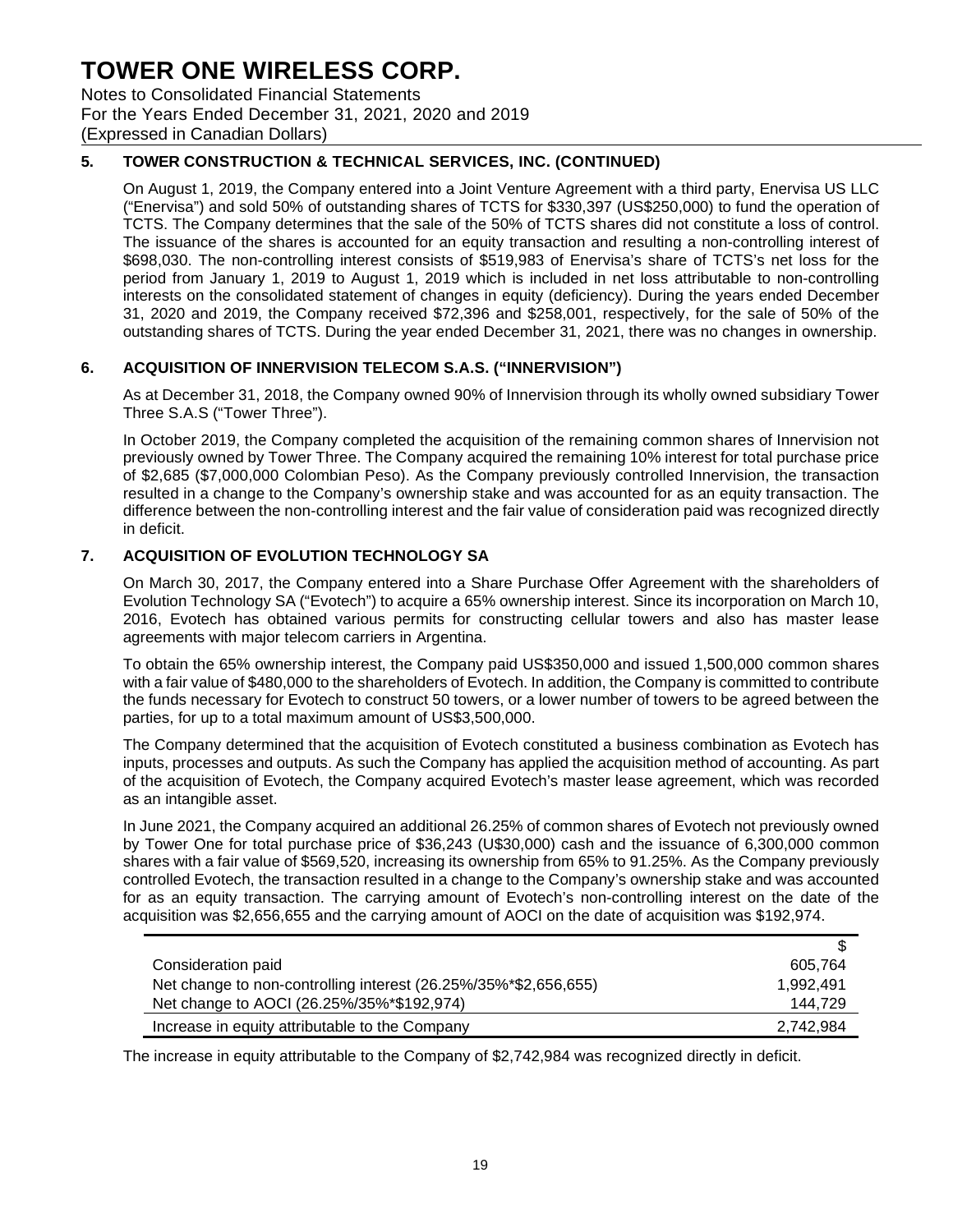Notes to Consolidated Financial Statements For the Years Ended December 31, 2021, 2020 and 2019 (Expressed in Canadian Dollars)

## **8. ACQUISITION OF TOWERTHREE WIRELESS DEL ECUADOR SA**

On September 20, 2021, the Company entered into a Share Transfer Agreement with the sole shareholder of Towerthree Wireless Del Ecuador SA ("T3 Ecuador") to acquire a 90% ownership interest. Since its incorporation in 2019, T3 Ecuador had minimal operations and held preliminary agreements with certain municipalities where the cities offices provided T3 Ecuador with a list of public spaces that T3 Ecuador are authorized to build towers on. In consideration for the 90% ownership interest, the Company paid \$920 (US\$720). The Company determined that T3 Ecuador did not meet the IFRS 3, *Business Combinations* ("IFRS 3"), definition of a business as the acquired set of activities and assets did not include a substantive process or any outputs.

As the transaction was determined to be outside the scope of IFRS 3, it was accounted for as an asset acquisition and the cost of the acquisition was allocated to the group of assets acquired and liabilities assumed on the basis of their relative fair values at the acquisition date. The net assets acquired in the acquisition of T3 Ecuador relating to the 90% ownership interest is summarized as follows:

| Fair value of T3 Ecuador net assets acquired       | S        |
|----------------------------------------------------|----------|
| Cash                                               | 1,296    |
| Taxes receivable                                   | 9,012    |
| Property and equipment                             | 74,067   |
| Intangible asset                                   | 1,624    |
| Accounts payable                                   | (399)    |
| Loans from related parties                         | (84,680) |
| Total fair value of T3 Ecuador net assets acquired | 920      |

As the transaction was determined to be an asset acquisition, and the Company acquired 90% ownership interest, the Company recognized non-controlling interest equal to the 10% non-controlling proportionate share of the net assets acquired and liabilities assumed of \$78.

As at December 31, 2021, the Company completed an impairment analysis in accordance with IAS 36 *Impairment of Assets*, and determined that there is no recoverable amount relating to the intangible asset. As a result, the Company recognized impairment of \$1,624.

## **9. COLLABORATION AGREEMENT**

On April 6, 2021, Tower 3 entered into a Collaboration Agreement with Commerk S.A.S. ("Commerk") to operate collaboratively on the development, construction and operation of telecommunication tower projects in Colombia ("Projects"). Tower 3 and Commerk each have equal voting rights and ownership to 50% of all assets, liabilities, revenues and expenses relating to Projects operated under the Collaboration Agreement. The term of the Collaboration Agreement is for seven years, with automatic successive renewal terms of additional sevenyear periods, provided that neither of the parties has expressed its intention to terminate the agreement at least thirty calendar days prior to the expiration of the initial or extended term.

Pursuant to the Collaboration Agreement, Commerk will provide equity contributions towards the tower projects that will be entrusted to Tower 3. The contributions will be handed over monthly after submitting evidence of the telecommunication towers placed in service during the preceding month and the amount shall be determined based on the cash flow associated to the towers in service during the month. The equity contributions provided by Commerk accrue interest at a rate of 6.2% per annum and will accrue from the date contribution is received by Tower 3.

As at December 31, 2021, the outstanding balance of equity contributions is \$3,820,652 (COP \$12,039,984,363) (2020 - \$nil) and is included in loans payable (Note 18). During the year ended December 31, 2021, the Company accrued interest on the equity contributions of \$329,800 (COP \$1,039,294,905) (2020 - \$nil).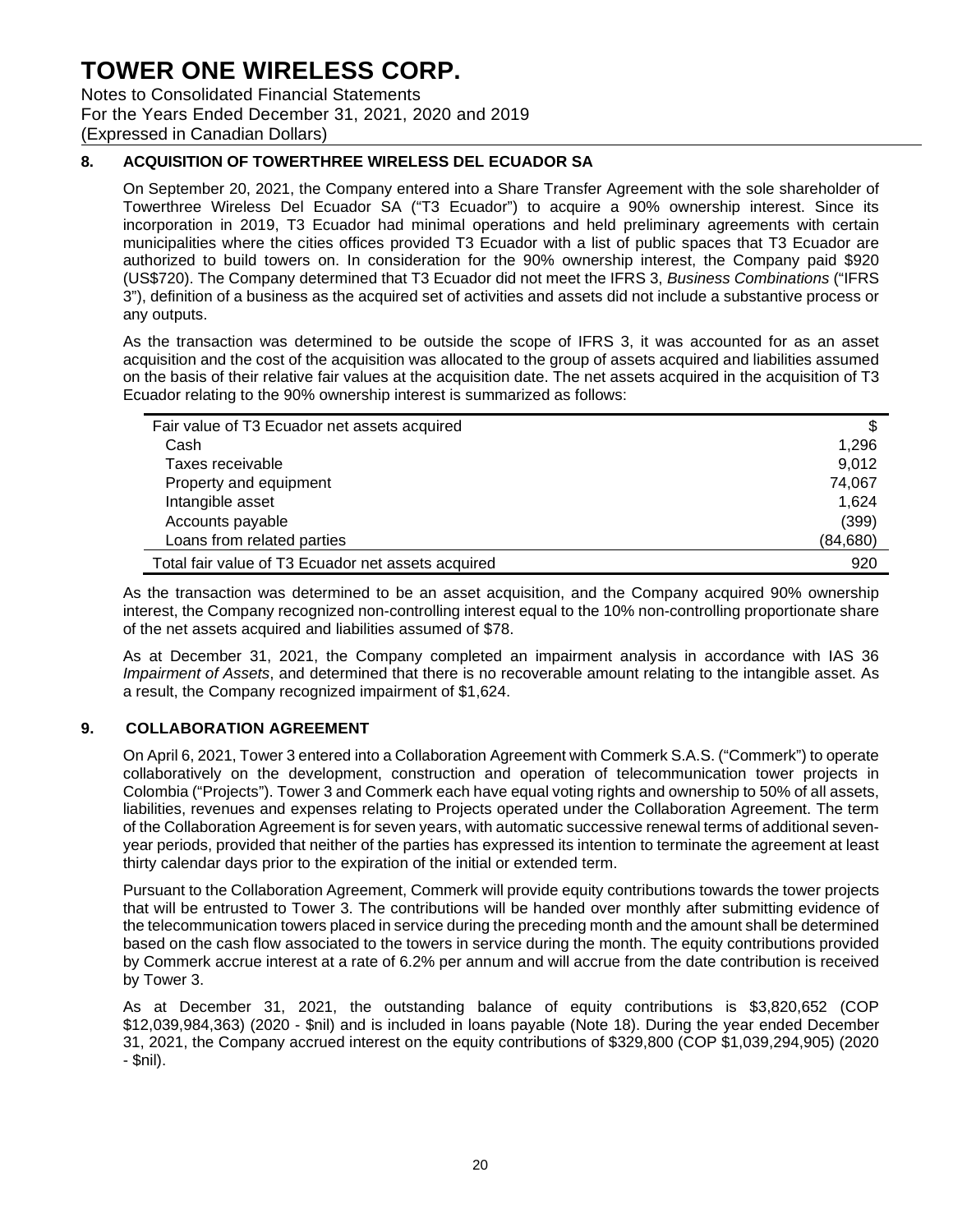Notes to Consolidated Financial Statements For the Years Ended December 31, 2021, 2020 and 2019 (Expressed in Canadian Dollars)

#### **10. NON-CONTROLLING INTEREST (NCI)**

The following table presents the summarized financial information for Evotech, TCTS, Mexmaken and T3 Ecuador, the Company's subsidiaries which have NCI's. This information represents amounts before intercompany eliminations.

|                             | December 31, December 31, |             |
|-----------------------------|---------------------------|-------------|
|                             | 2021                      | 2020        |
|                             | S                         |             |
| Current assets              | 1,094,709                 | 1,145,246   |
| Non-current assets          | 2,068,951                 | 4,079,106   |
| <b>Current liabilities</b>  | 12,291,899                | 14,046,168  |
| Non-current liabilities     | 474.381                   | 898,146     |
| Revenues for the year ended | 1,396,899                 | 7,934,906   |
| Net loss for the year ended | (1,778,017)               | (1,150,056) |

The net change in non-controlling interest is as follows:

|                                 | Total<br>\$ |
|---------------------------------|-------------|
| Balance, December 31, 2019      | (3,357,287) |
| Share of loss for the year      | (1,772,196) |
| Currency translation adjustment | 597,026     |
| Balance, December 31, 2020      | (4,532,457) |
| Change in ownership interest    | 1,992,413   |
| Share of loss for the year      | (408, 808)  |
| Currency translation adjustment | 123,022     |
| Balance, December 31, 2021      | (2,825,830) |

As of December 31, 2021, the Company held a 50% ownership in TCTS, 90% ownership in Mexmaken, 91.25% ownership in Evolution and 90% ownership in T3 Ecuador with \$1,754,611, \$44,462, \$1,020,454 and \$6,303 (2020 - \$953,706, \$791,573, \$2,787,178 and \$nil) NCI balance, respectively.

#### **11. PREPAID EXPENSES AND DEPOSITS**

|                                     | 2021      | 2020    |
|-------------------------------------|-----------|---------|
|                                     | \$        | \$      |
| Prepaid expenses                    | 451,435   | 82,216  |
| Prepaid inventory                   |           | 5,974   |
| Advances to suppliers               | 2,910,956 | 282,216 |
| Other advances                      | 814       | 607     |
| Total prepaid expenses and deposits | 3,363,205 | 371,013 |
| Current portion                     | 452,249   | 371,013 |
| Long-term portion                   | 2,910,956 |         |
|                                     | 3,363,205 | 371,013 |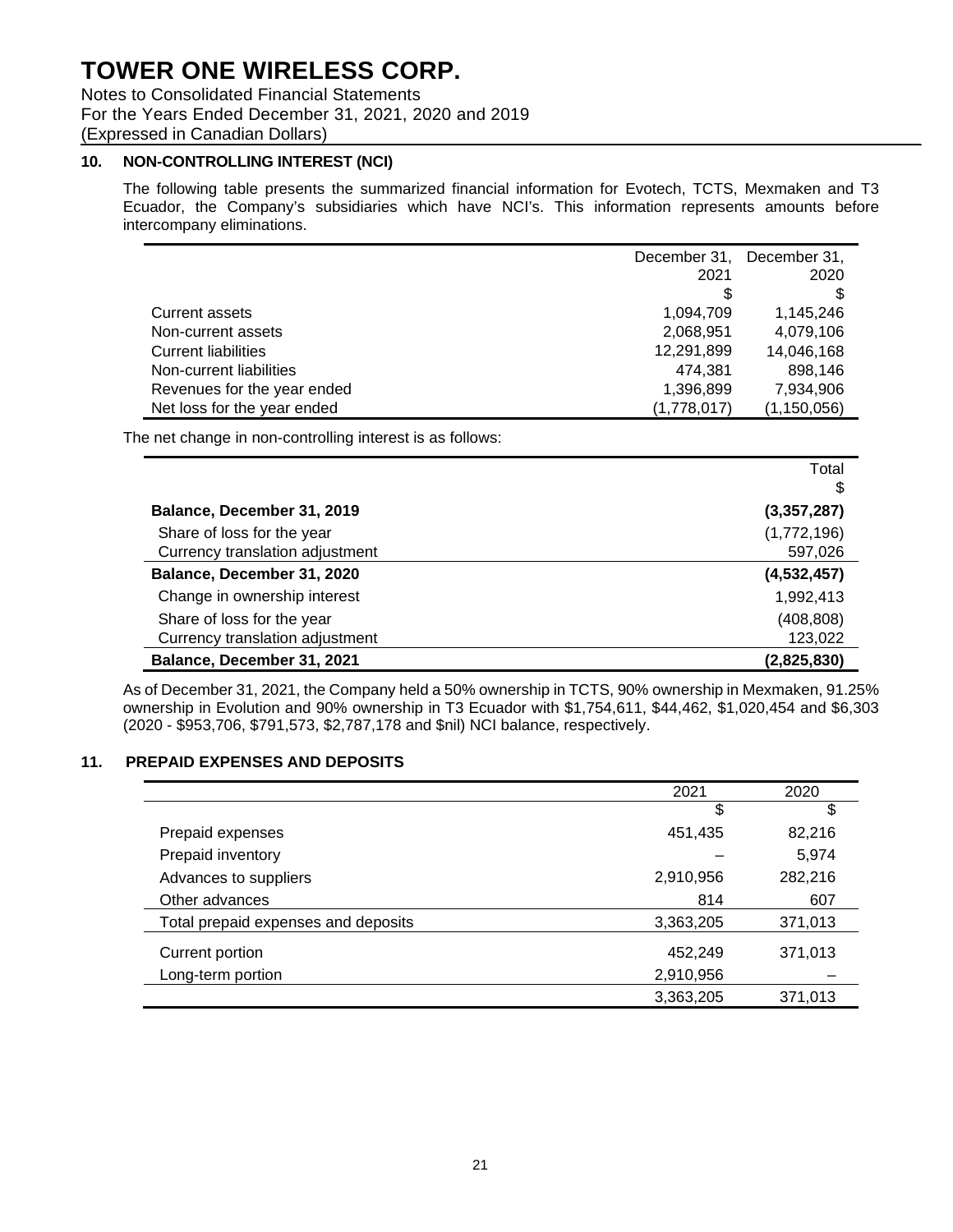Notes to Consolidated Financial Statements For the Years Ended December 31, 2021, 2020 and 2019 (Expressed in Canadian Dollars)

### **12. DEFERRED COST**

During the year ended December 31, 2021, the Company entered into a construction contract whereby the Company agreed to construct certain towers for a non-related party. In accordance with IFRS 15, the Company shall recognize the revenue for the construction of each tower upon completion of the tower. During the year ended December 31, 2021, the Company incurred \$1,223,395 in deferred costs relating to the construction of the towers that had not been completed.

### **13. INTANGIBLE ASSETS**

|                                     | Master lease |
|-------------------------------------|--------------|
|                                     | agreements   |
|                                     | \$           |
| Cost                                |              |
| Balance, December 31, 2020 and 2019 | 1,982,354    |
| Impairment                          | (1,982,354)  |
| Balance, December 31, 2021          |              |
| <b>Accumulated amortization</b>     |              |
| Balance, December 31, 2019          | 379,926      |
| Additions                           | 245,070      |
| Balance, December 31, 2020          | 624,696      |
| Additions                           | 302,564      |
| Impairment                          | (927, 260)   |
| Balance, December 31, 2021          |              |
| Net book value                      |              |
| Balance, December 31, 2020          | 1,357,658    |
| Balance, December 31, 2021          |              |

As at December 31, 2021, the Company had no tower structures or sites remaining under the master lease agreements as they had all been sold pursuant to the Asset Transfer Agreement (Note 15). As a result, the Company completed an impairment analysis in accordance with IAS 36 Impairment of Assets, and determined that the Company has no estimated future cash inflows derived from the continued use of the master lease agreements, and the value in use of the asset is \$nil. As a result, the Company recognized impairment of \$1,055,094 to reduce the carrying amount of the master lease agreements to \$nil based on Level 3 of the fair value hierarchy.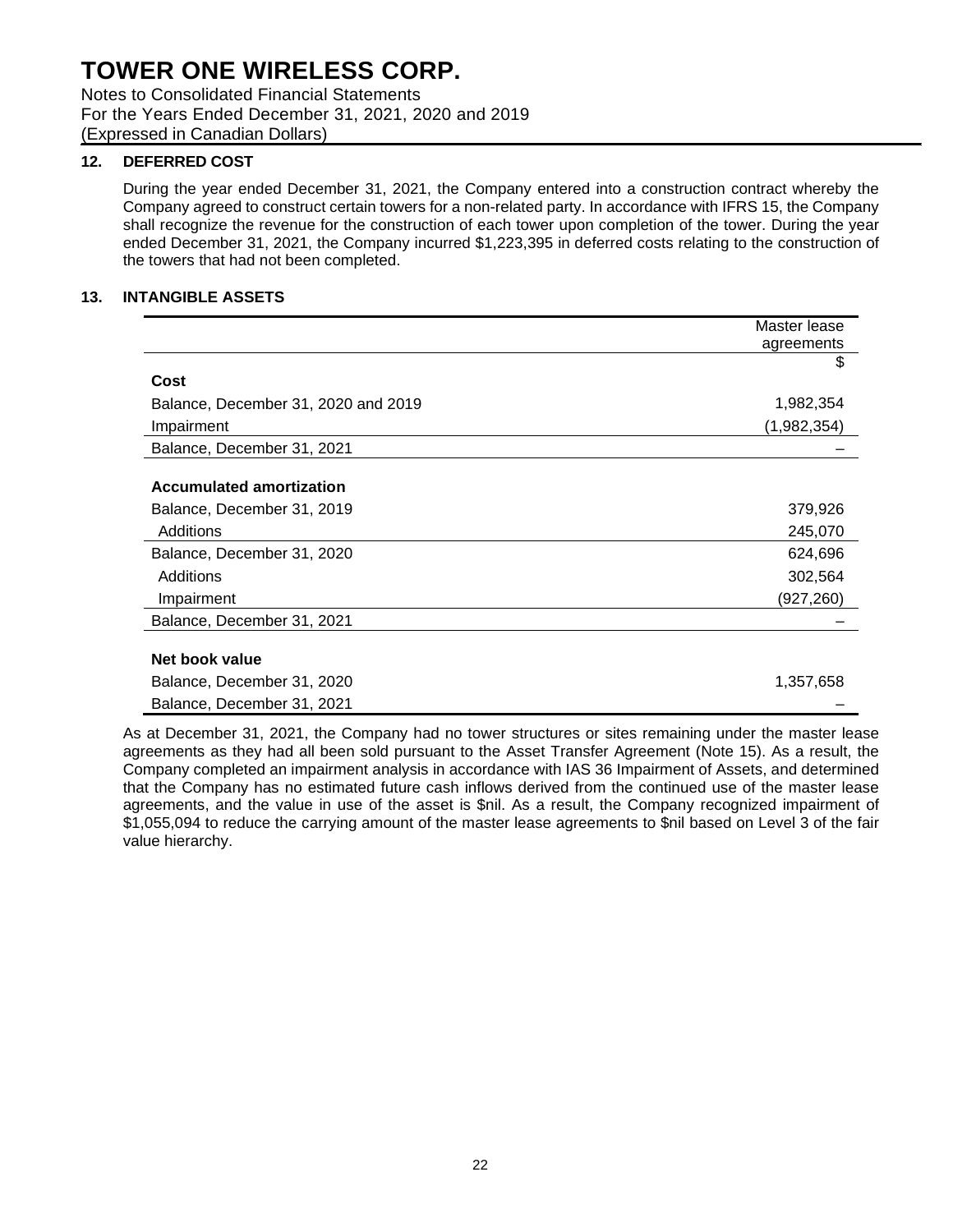Notes to Consolidated Financial Statements For the Years Ended December 31, 2021, 2020 and 2019 (Expressed in Canadian Dollars)

## **14. RIGHT-OF-USE ASSETS AND LEASE LIABILITIES**

The Company has a lease agreement for its land lease. The continuity of the ROU asset for the years ended December 31, 2021 and 2020 are as follows:

| <b>Right-of-use asset</b>                         | \$          |
|---------------------------------------------------|-------------|
| Balance, December 31, 2019                        | 2,706,368   |
| Additions                                         | 702.473     |
| Cancellation                                      | (1,086,971) |
| Depreciation                                      | (262,540)   |
| Impact of foreign exchange                        | (375,830)   |
| Monetary adjustment for hyperinflationary economy | 201,933     |
| Balance, December 31, 2020                        | 1,885,433   |
| Addition                                          | 1,995,512   |
| Cancellation                                      | (650,407)   |
| Depreciation                                      | (310,493)   |
| Impact of foreign exchange                        | (383,451)   |
| Balance, December 31, 2021                        | 2,536,594   |

The continuity of the lease liability for the years ended December 31, 2021 and 2020 are as follows:

| Lease liability            | \$            |
|----------------------------|---------------|
| Balance, December 31, 2019 | 2,703,129     |
| Additions                  | 702,473       |
| Cancellation               | (1, 199, 643) |
| Lease payments             | (553, 130)    |
| Lease interest             | 374,216       |
| Impact of foreign exchange | (341, 367)    |
| Balance, December 31, 2020 | 1,685,678     |
| Additions                  | 1,995,513     |
| Cancellation               | (516, 369)    |
| Lease payments             | (1,009,469)   |
| Lease interest             | 530,609       |
| Impact of foreign exchange | (353,557)     |
| Balance, December 31, 2021 | 2,332,405     |
| Current portion            | 193,402       |
| Long-term portion          | 2,139,003     |
|                            | 2,332,405     |

## **15. PROPERTY AND EQUIPMENT**

During the years ended December 31, 2021 and 2020, due primarily to the cancellation of tenant lease agreements, an indicator of impairment existed resulting in a test of recoverable amount of the assets and recognition of an impairment loss of \$393,478 and \$441,292, respectively. A value in use calculation is not applicable as the Company does not have any expected cash flows from using the assets. In estimating the fair value less costs of disposal, management did not have observable or unobservable inputs to estimate the recoverable amount greater than \$nil. As this valuation technique requires management's judgment and estimates of the recoverable amount, it is classified within Level 3 of the fair value hierarchy.

During the year ended December 31, 2021, the Company entered into an Asset Transfer Agreement with a non-related party whereby the Company agreed to sell certain tower structures, sites, and related contracts located in Argentina for total proceeds of \$3,870,126. On August 9, 2021, the Asset Transfer Agreement closed and all tower structures, sites and related contracts were transferred to the non-related party. Upon closing, the Company recognized the proceeds as revenue, and reclassified the carrying amount of the assets from property and equipment to cost of goods sold.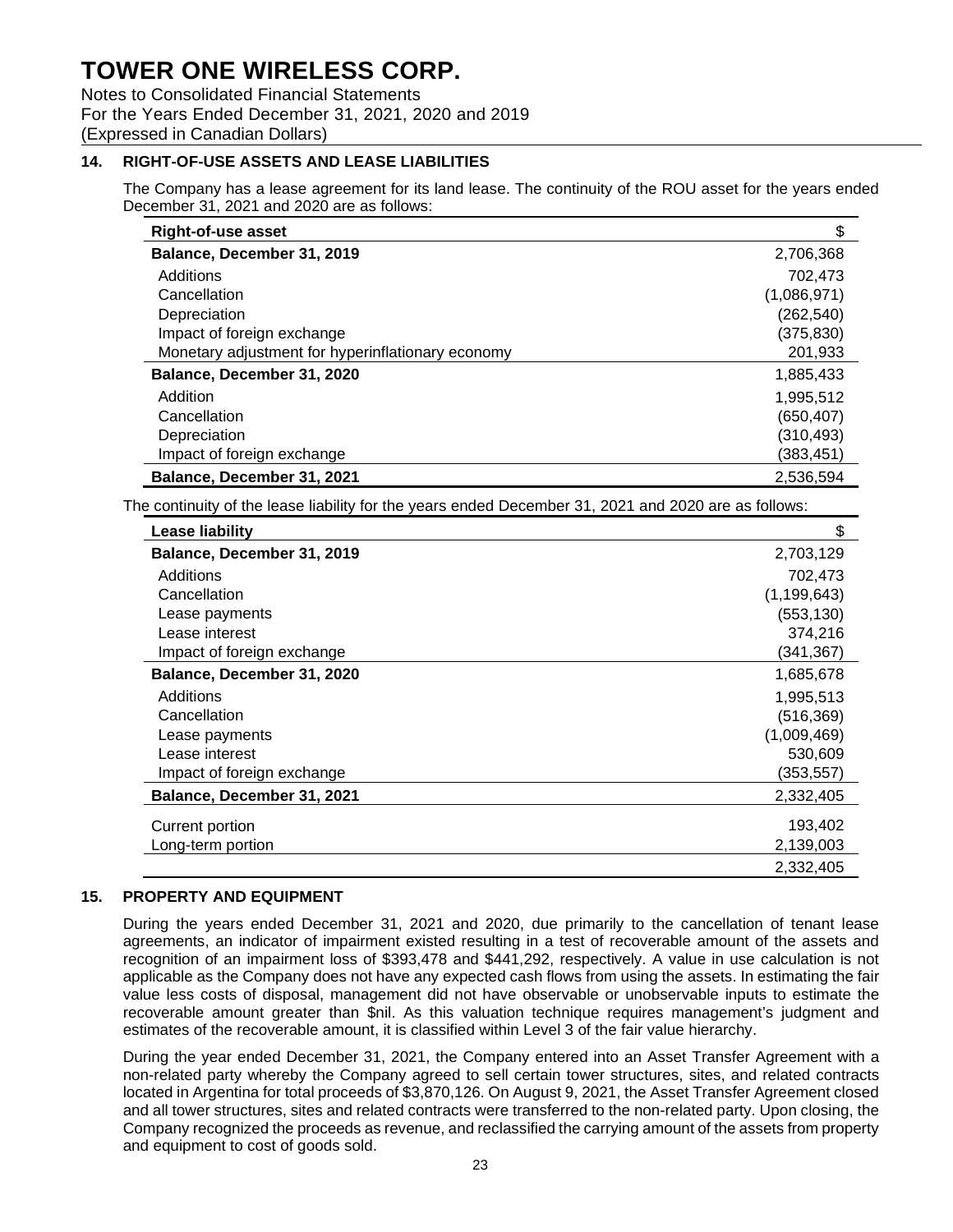Notes to Consolidated Financial Statements For the Years Ended December 31, 2021, 2020 and 2019 (Expressed in Canadian Dollars)

## **15. PROPERTY AND EQUIPMENT (CONTINUED)**

|                                                   | <b>Towers</b> | <b>Construction in progress</b> | <b>Furniture and equipment</b> | <b>Total</b> |
|---------------------------------------------------|---------------|---------------------------------|--------------------------------|--------------|
| Cost                                              | \$            |                                 | S                              | \$.          |
| Balance, December 31, 2019                        | 8,646,258     | 485,220                         | 381,408                        | 9,512,886    |
| Monetary adjustment for hyperinflationary economy | 701,648       | 644,005                         | (101, 325)                     | 1,244,328    |
| Additions                                         |               | 2,502,896                       | 35,722                         | 2,538,618    |
| Transfer from CIP to towers                       | 1,574,686     | (1,574,686)                     |                                |              |
| Reclasification to assets held for sale           |               | (30, 967)                       |                                | (30, 967)    |
| <b>Towers sold</b>                                | (3,888,708)   |                                 |                                | (3,888,708)  |
| Impaired/cancelled towers/equipment               |               | (416, 588)                      | (24, 704)                      | (441, 292)   |
| Foreign exchange movement                         | (1,518,126)   | (15, 623)                       | (79, 364)                      | (1,613,113)  |
| Balance, December 31, 2020                        | 5,515,758     | 1,594,257                       | 211,737                        | 7,321,752    |
| Monetary adjustment for hyperinflationary economy |               |                                 | 17,918                         | 17,918       |
| Additions                                         | 484,087       | 6,919,509                       | 36,859                         | 7,440,455    |
| Transfer from CIP to towers                       | 5,024,541     | (5,024,541)                     |                                |              |
| Towers sold                                       | (2,351,025)   | (550, 924)                      | (11, 997)                      | (2,913,946)  |
| Impaired/cancelled towers/equipment               |               | (393, 478)                      |                                | (393, 478)   |
| Foreign exchange movement                         | (1, 126, 886) | (553, 863)                      | (21, 943)                      | (1,702,692)  |
| Balance, December 31, 2021                        | 7,546,475     | 1,990,960                       | 232,574                        | 9,770,009    |
| <b>Accumulated Amortization</b>                   |               |                                 |                                |              |
| Balance, December 31, 2019                        | 741,248       |                                 | 39,592                         | 780,840      |
| Monetary adjustment for hyperinflationary economy | 116.704       |                                 | 6,292                          | 122,996      |
| Additions                                         | 708,546       |                                 | 44,283                         | 752,829      |
| Tower sold                                        | (322, 512)    |                                 | (9,730)                        | (332, 242)   |
| Foreign exchange movement                         | (165, 439)    |                                 | (12,360)                       | (177, 799)   |
| Balance, December 31, 2020                        | 1,078,547     |                                 | 68,077                         | 1,146,624    |
| Monetary adjustment for hyperinflationary economy | (48, 406)     |                                 | 2,002                          | (46, 404)    |
| Additions                                         | 780,705       |                                 | 42,296                         | 823,001      |
| Towers sold                                       | (804, 215)    |                                 | (7, 729)                       | (811, 944)   |
| Foreign exchange movement                         | (221, 134)    |                                 | (5, 137)                       | (226, 271)   |
| Balance, December 31, 2021                        | 785,497       |                                 | 99,509                         | 885,006      |
| Net book value                                    |               |                                 |                                |              |
| December 31, 2020                                 | 4,437,211     | 1,594,257                       | 143,660                        | 6,175,128    |
| December 31, 2021                                 | 6,760,978     | 1,990,960                       | 133,065                        | 8,885,003    |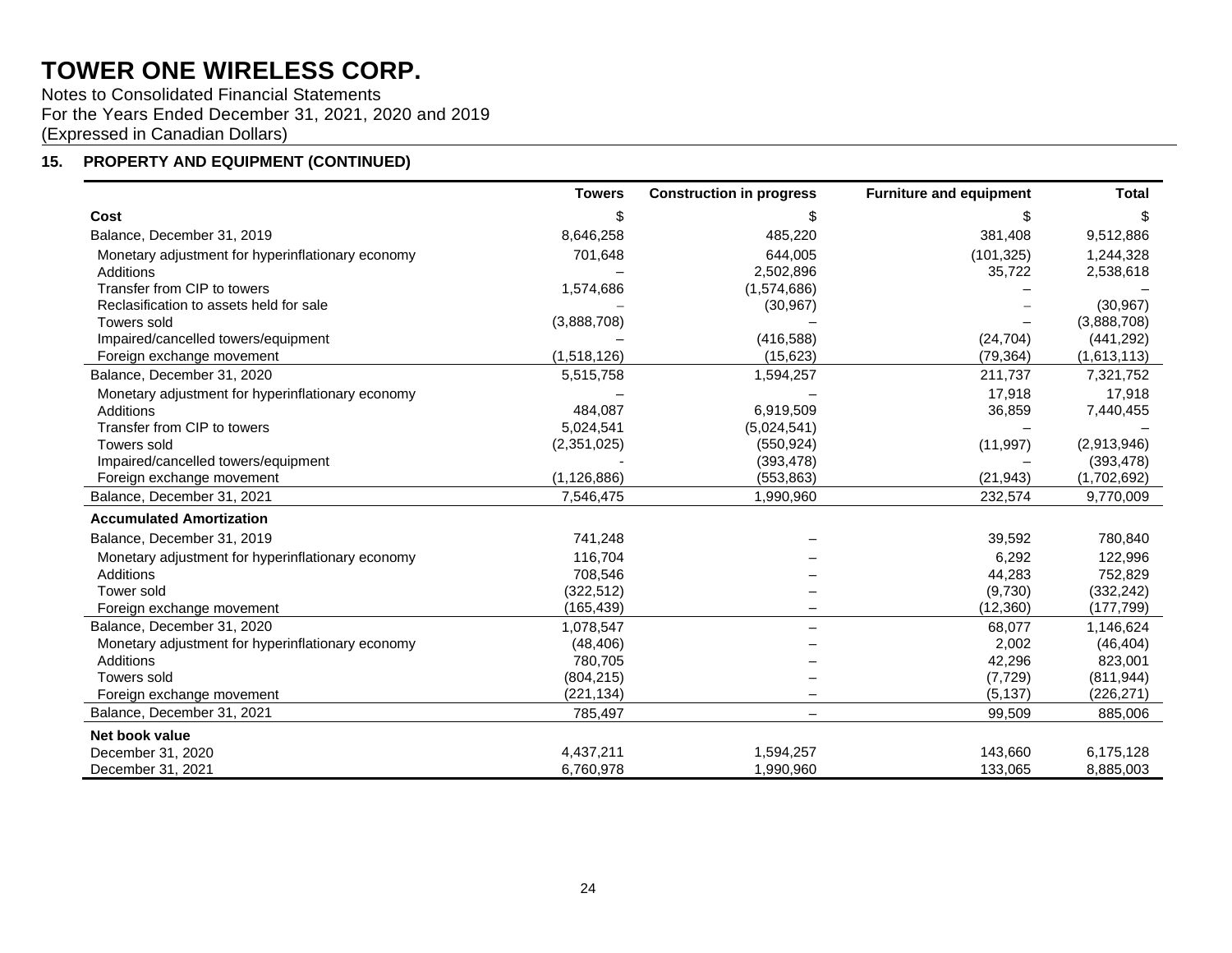Notes to Consolidated Financial Statements For the Years Ended December 31, 2021, 2020 and 2019 (Expressed in Canadian Dollars)

## **16. ASSETS HELD FOR SALE**

During the year ended December 31, 2020, the Company entered into an asset purchase agreement with a third party whereby the Company agreed to sell certain towers in Argentina. The sale was not completed as of December 31, 2020, and accordingly the Company has reclassified the towers from property and equipment to assets held for sale on the consolidated statement of financial position. The carrying value reported represents the lower of the net book value and fair value less costs to sell. During the year ended December 31, 2021, the Company sold the assets held for sale towers of \$30,967 for \$36,961.

During the year ended December 31, 2019, the Company entered into an asset purchase agreement with a third party whereby the Company agreed to sell certain towers in Argentina. The sale was not completed as of December 31, 2019, and accordingly the Company has reclassified the towers from property and equipment to assets held for sale on the consolidated statement of financial position. The carrying value reported represents the lower of the net book value and fair value less costs to sell. During the year ended December 31, 2020, the Company sold the assets held for sale towers of \$751,726 for proceeds of \$1,204,942.

#### **17. CONVERTIBLE DEBENTURES**

#### Prior to December 2019

On June 12, 2018, the Company issued secured convertible debentures to a third party for gross proceeds of \$1,000,000. The convertible debentures were due one year from the date of issuance and accrue interest at a rate of 1% per month, payable monthly. The third party had the option to convert the principal amounts into common shares of the Company at \$0.20 per common share, subject to adjustment in certain events.

In connection with the convertible debentures, the Company also issued 5,000,000 share purchase warrants to the holders exercisable at a price of \$0.25 per common share for a period of one year. The Company also incurred cash debt issuance costs of \$76,791.

On November 13, 2018, the convertible debentures were amended for a new conversion price of \$0.10 per common share. The share purchase warrants were also amended with an extended expiry date of November 13, 2019, and an updated exercise price of \$0.125 per common share. In connection with the amendments, the Company issued 5,000,000 additional share purchase warrants to the purchasers exercisable at a price of \$0.125 per common share, subject to certain adjustments in certain events with an expiry date of November 13, 2019.

On November 13, 2018, the Company issued secured convertible debentures to a third party for gross proceeds of \$500,000. The convertible debentures were due seven months from the date of issuance and accrue interest at a rate of 1% per month, payable monthly. The third party had the option to convert the principal amounts into common shares of the Company at \$0.10 per common share until June 12, 2019, subject to adjustment in certain events.

In connection with the convertible debentures, the Company also issued 5,000,000 share purchase warrants to the holders exercisable at a price of \$0.125 per common share for a period of one year until November 13, 2019. The Company also incurred cash debt issuance costs of \$46,295.

In June 2019, the Company repaid \$750,000 of the convertible debentures and extended the term with the existing lenders to November 2019. In consideration for the term extension of the convertible debentures, the Company reached an agreement with the lenders to amend existing warrants (the "Amended Warrants") that were issued to such lenders on June 12, 2018 (as amended on November 13, 2018) and November 13, 2018 in connection with the convertible debenture issuances and amendments. The Amended Warrants are exercisable at a price of \$0.09 per common share and expire on November 13, 2019.

In connection with the Amended Warrants, the Company also issued new common share purchase warrants (the "New Warrants") to each holder of the Amended Warrants, resulting in an aggregate of 15,000,000 New Warrants being issued. Each New Warrant entitled the holder thereof to acquire one common share of the Company at an exercise price of \$0.09 per common share, with each New Warrant set to expire on November 13, 2020. The Company has the right to repurchase all of the Amended Warrants and New Warrants for \$300,000 in aggregate at any time before their respective expiry dates.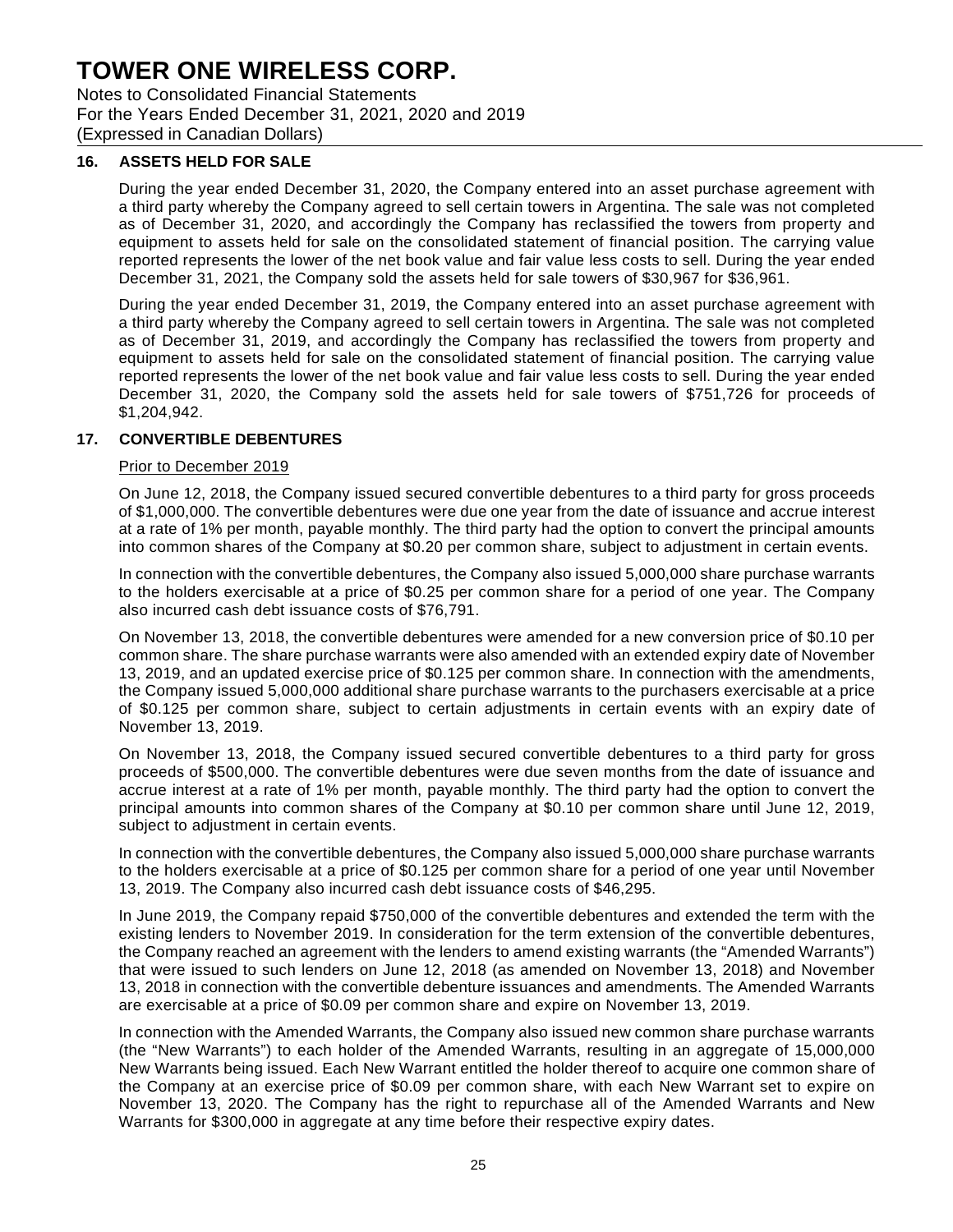Notes to Consolidated Financial Statements For the Years Ended December 31, 2021, 2020 and 2019 (Expressed in Canadian Dollars)

## **17. CONVERTIBLE DEBENTURES (CONTINUED)**

In September 2019, the Company further extended the term with the existing lenders to December 2019. In consideration for the extension of financing terms with existing lenders, the Company reached an agreement with such lenders to pay a 10% penalty on the total outstanding amounts of the principal. During the year ended December 31, 2019, the Company paid the penalty of \$75,000.

In December 2019, the Company further extended the term with the existing lenders to February 2020. In consideration for the extension of financing terms with existing lenders, the Company reached an agreement with such lenders to pay a 1% penalty on the total outstanding amounts of the principal, as well as an additional 2% penalty on the total outstanding amounts of the principal to be added to the principal if the outstanding amounts are not repaid by January 14, 2020. During the year ended December 31, 2019, the Company paid the penalty of \$7,500.

### Year ended December 31, 2020

In March 2020, the Company further extended the term with the existing lenders to June 2020. In consideration for the extension of financing terms with existing lenders, the Company reached an agreement with such lenders to pay a penalty to be satisfied by issuing 714,286 common shares. During the year ended December 31, 2020, the Company issued the 714,286 common shares, with a fair value of \$24,286, and recorded the penalty as interest expense in the consolidated statement of comprehensive loss.

In June 2020, the Company repaid the convertible debenture balance of \$745,000 in full. With this repayment, the Company repaid in full the convertible debenture loan balance and discharged the security interest associated with the loan.

A reconciliation of the convertible debentures is as follows:

| Balance at December 31, 2019          | 745.000   |
|---------------------------------------|-----------|
| Cash items:                           |           |
| Repayment of convertible debt         | (745,000) |
| Balance at December 31, 2020 and 2021 |           |

During the year ended December 31, 2021, the Company incurred interest expense of \$nil (2020 – \$19,280) on the convertible debentures.

## **18. LOANS PAYABLE**

As at December 31, 2021 and 2020, the loans payable are summarized as follows:

|   | 2021       | 2020      | Currency                           | Terms                                          |
|---|------------|-----------|------------------------------------|------------------------------------------------|
|   | \$         | \$        |                                    |                                                |
| a | 1,423,139  | 1,356,793 | <b>USD</b>                         | Unsecured, due on demand                       |
| b | 317,330    |           | Colombian Pesos                    | Secured, repayable quarterly until Oct 2027.   |
| C | 2,538,643  |           | Colombian Pesos                    | Secured, due on demand.                        |
| d | 3,820,652  | 412,567   | Colombian Pesos                    | Secured, due on completion of related projects |
| е | 5,288,629  | 614,265   | <b>Colombian Pesos</b>             | Secured, due on April 2028                     |
|   | 676,115    | 790,309   | Colombian Pesos                    | Unsecured, due on Oct 2023                     |
| g | 42,677     | 79.567    | Colombian Pesos                    | Unsecured, repayable monthly until May 2023    |
| h | 93,468     | 150.984   | Colombian Pesos                    | Unsecured, repayable monthly until Dec 2023    |
|   | 121,221    | 148,245   | Mexican Pesos                      | Unsecured, due on demand                       |
|   |            | 31,857    | Argentine Pesos                    | Unsecured, due on demand                       |
|   | 14,321,874 | 3,584,587 |                                    |                                                |
|   | 4,208,925  | 3,440,732 | Current portion of loans payable   |                                                |
|   | 10,112,949 | 143,855   | Long term portion of loans payable |                                                |
|   | 14,321,874 | 3,584,587 |                                    |                                                |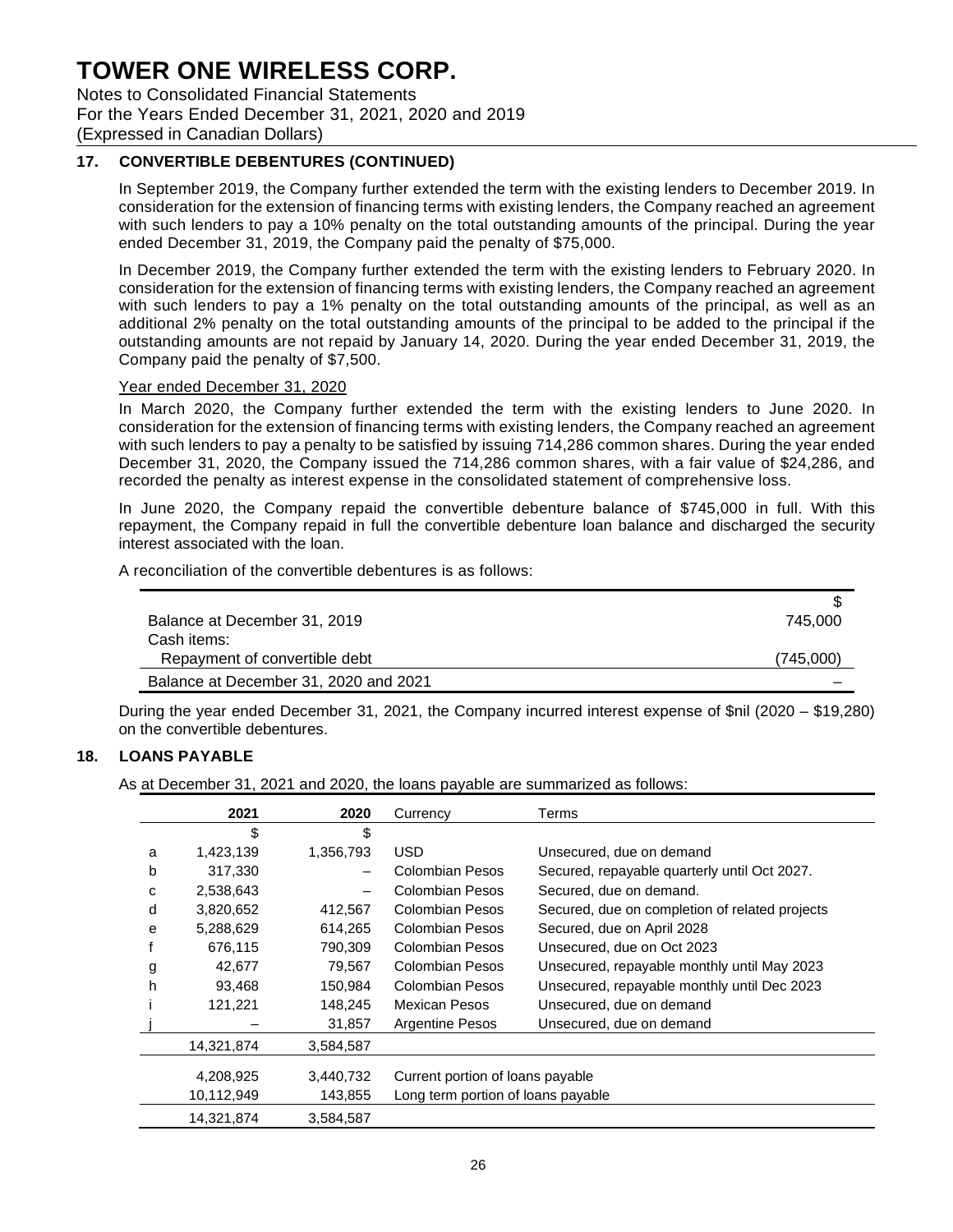Notes to Consolidated Financial Statements For the Years Ended December 31, 2021, 2020 and 2019 (Expressed in Canadian Dollars)

### **18. LOANS PAYABLE (CONTINUED)**

- a) The Company entered into loan agreements with various shareholders whereby the Company was loaned an aggregate principal amount of USD \$1,113,663. The loans are unsecured, bear interest ranging from 0% to 18% per annum, and are due on demand. As at December 31, 2021, aggregate principal amounts of \$1,423,139 (USD \$1,113,663) (2020 - \$1,356,793 (USD \$1,061,392)) remains outstanding.
- b) On September 1, 2021, the Company entered into a loan agreement with a lender whereby the Company was loaned a total principal amount of COP \$1,000,000,000. The loan is secured against a financial guarantee provided by the Fondo Nacional De Garantias S.A., bears interest at 10.11% per annum, and is repayable through quarterly installments until October 2027. As at December 31, 2021, a principal amount of \$317,330 (COP \$1,000,000,000) (2020 - \$nil) remains outstanding.
- c) On October 11, 2021, the Company entered into a loan agreement with a lender whereby the Company was loaned a total principal amount of COP \$8,000,000,000 for the purpose of funding the development of certain towers. The loan is secured against the economic rights for collection of revenue relating to construction of certain towers under a separate construction contract with a party related to the loanee, bears interest at 7.02% per annum, and is due in April 2022. As at December 31, 2021, a principal amount of \$2,538,643 (COP \$8,000,000,000) (2020 - \$nil) remains outstanding.
- d) On April 2, 2021, the Company entered into a Collaboration Agreement with a Commerk (Note 9) whereby Commerk will provide equity contributions towards each individual tower projects operated under the Collaboration Agreement. The equity contributions are secured against the towers constructed and operated for each project as well as the economic rights for collection of tower rents relating to such towers, bear interest at 6.2% per annum, and are due upon completion of the related projects. Prior to the Collaboration Agreement, the Company received preliminary equity contributions totaling COP \$4,536,891,697. As at December 31, 2021, the principal amount of equity contributions of \$3,820,652 (COP \$12,039,984,363) (2020 - \$412,567 (COP \$1,112,259,832)) remains outstanding.
- e) On March 11, 2021, the Company entered into a loan agreement with a lender whereby the Company was loaned a total of COP \$31,632,000,000 for the purpose of funding the development of certain towers. The loan is secured against the towers funded by the loan proceeds as well as the economic rights for collection of tower rents relating to such towers, bears interest at 4.615% + IBR 6 months per annum, and is due in Sep 2030.

On September 14, 2021, the Company entered into a loan agreement with a lender whereby the Company was loaned a total of COP \$40,463,000,000 for the purpose of funding the development of certain towers. The loan is secured against the towers funded by the loan proceeds as well as the economic rights for collection of tower rents relating to such towers, bears interest at 4.39% + IBR 6 months per annum, and is due in May 2031.

As at December 31, 2021, a principal amount of \$5,288,629 (COP \$16,666,003,681) (2020 - \$nil (COP \$nil)) remains outstanding.

- f) On October 14, 2020, the Company entered into a loan agreement with a lender whereby the Company was loaned a total principal amount of COP \$2,130,633,223. The loan is unsecured, bears interest at 12% per annum, and is due in October 2023. As at December 31, 2021, a principal amount of \$676,115 (COP \$2,130,633,223) (2020 - \$790,309 (COP \$2,130,633,223)) remains outstanding.
- g) On May 21, 2020, the Company entered into a loan agreement with a lender whereby the Company was loaned a total principal amount of COP \$250,000,000. The loan is unsecured, bears interest at 10.67% per annum, and is repayable through monthly installments until May 2023. As at December 31, 2021, principal of \$42,677 (COP \$134,488,293) (2020 - \$79,567 (COP \$213,431,006)) remained outstanding.
- h) On December 21, 2020, the Company entered into a loan agreement with a lender whereby the Company was loaned a total principal amount of COP \$405,000,000. The loan is unsecured, bears interest at 5.905% per annum, and is repayable through monthly installments until December 2023. As at December 31, 2021, a principal amount of \$93,468 (COP \$294,545,457) (2020 - \$150,984 (COP \$405,000,000)) remains outstanding.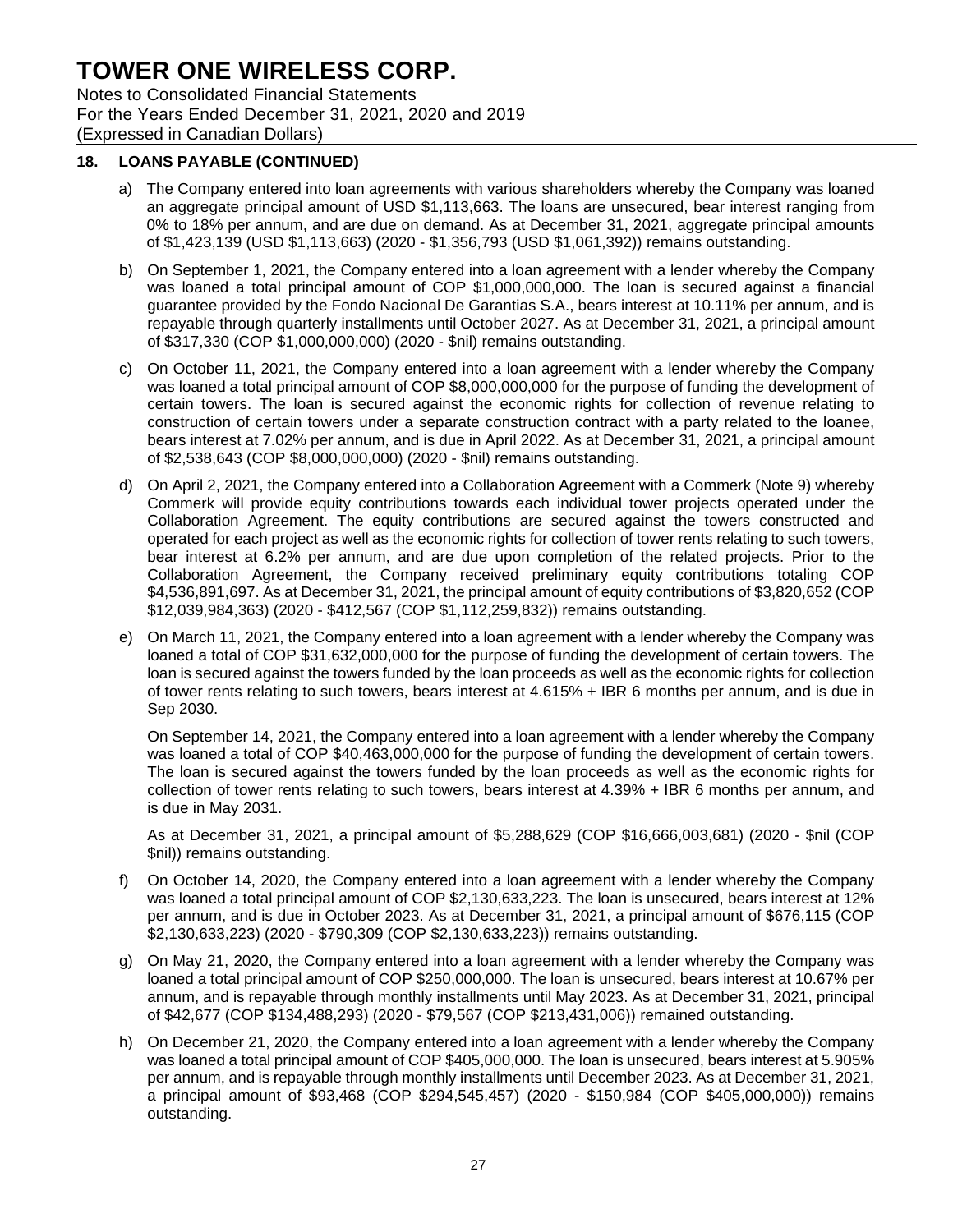Notes to Consolidated Financial Statements For the Years Ended December 31, 2021, 2020 and 2019 (Expressed in Canadian Dollars)

### **18. LOANS PAYABLE (CONTINUED)**

- i) On November 10, 2020, the Company entered into a loan agreement with a lender whereby the Company was loaned a total principal amount of MXN \$2,311,865. The loan is unsecured, bears interest at nil% per annum, and is due on demand. As at December 31, 2021, a principal amount of \$121,221 (MXN \$1,948,351) (2020 – MXN \$2,311,865l) remains outstanding.
- j) On January 16, 2020, the Company entered into a loan agreement with a lender whereby the Company was loaned a total principal amount of ARS \$2,113,800. The loan is unsecured, bears interest at 18% per annum, and is due on demand. The loan was fully settled in August 2021.

During the year ended December 31, 2021, the interest rates on the loans payable ranged from 0% to 18%  $(2020 - 0\% \text{ to } 41\%).$ 

During the year ended December 31, 2021, the Company has incurred interest expense of \$432,576 (2020 – \$144,473) on the loans payable, of which \$307,863 (US\$240,875) (2020 – \$88,018 (US\$64,725)) remains payable and has been recorded within interest payable on the consolidated statement of financial position.

#### **19. BONDS PAYABLE**

Prior to December 31, 2019, the Company issued a total of 19,543 bonds at a price of \$100 each for gross proceeds of \$1,954,300. The bonds are secured against all present and after-acquired personal property of the Company, incur interest at a rate of 10% paid monthly, and mature September 21, 2021. During the year ended December 31, 2021, the Company repaid 1,707 (2020 – nil) bonds through cash payments totaling \$170,700 (2020 - \$nil).

On October 20, 2021, the Company issued 72 Class B Units for aggregate proceeds of \$7,200. Each Class B Unit consisted of one Class B Bond and 50 Class A Common Shares of the Company. The Class B Bonds are secured against all present and after-acquired personal property of the Company, incur interest at a rate of 10% payable monthly, and mature on September 30, 2023. The \$7,200 proceeds for the Class B Units were allocated to the 3,600 Class A Common Shares for \$696 and the 72 Class B Bonds for \$6,504. In connection with the issuance of the Units, the Company issued 4,267 Agent Warrants and paid a cash commission of \$576. The Agent Warrants are exercisable at a price of \$0.125 per share for a period of 36 months from the date of issuance. The 4,267 Agent Warrants were issued on October 19, 2021 with a fair value of \$372 as calculated using the Black-Scholes option pricing model. The total debt financing costs of \$948 were allocated to the Class B Bonds as debt issuance costs for \$856, which will be amortized over the term of the Bonds at the effective interest rate and to the issuance of 3,600 Class A Common Shares for \$92, which were recognized as share issuance costs.

On November 16, 2021, the Company issued 37 Class A Units and 437 Class B Units for aggregate proceeds of \$3,700 and \$43,700, respectively. Each Class A Unit consisted of one Class A Bond and 25 Class A Common Shares of the Company. Each Class B Unit consisted of one Class B Bond and 50 Class A Common Shares of the Company. The Class A Bonds are secured against all present and after-acquired personal property of the Company, incur interest at a rate of 10% payable monthly, and mature on September 30, 2022. The Class B Bonds are secured against all present and after-acquired personal property of the Company, incur interest at a rate of 10% payable monthly, and mature on September 30, 2023. The \$3,700 proceeds for the Class A Units were allocated to the 925 Class A Common Shares for \$174 and the 37 Class A Bonds for \$3,526. The \$43,700 proceeds for the Class B Units were allocated to the 21,850 Class A Common Shares for \$4,085 and the 437 Class B Bonds for \$39,615. In connection with the issuance of the Units, the Company issued 36,114 Agent Warrants and paid a cash commission of \$3,681. The Agent Warrants are exercisable at a price of \$0.105 per Share for a period of 36 months from the date of issuance. The 36,114 Agent Warrants were issued on November 16, 2021 with a fair value of \$2,260 as calculated using the Black-Scholes option pricing model. The total debt financing costs of \$5,941 were allocated to the Class A Bonds as debt issuance costs for \$344, which will be amortized over the term of the Bonds at the effective interest rate, to the Class B Bonds as debt issuance costs for \$5,061, which will be amortized over the term of the Bonds at the effective interest rate, and to the issuance of 22,775 Class A Common Shares for \$536, which were recognized as share issuance costs.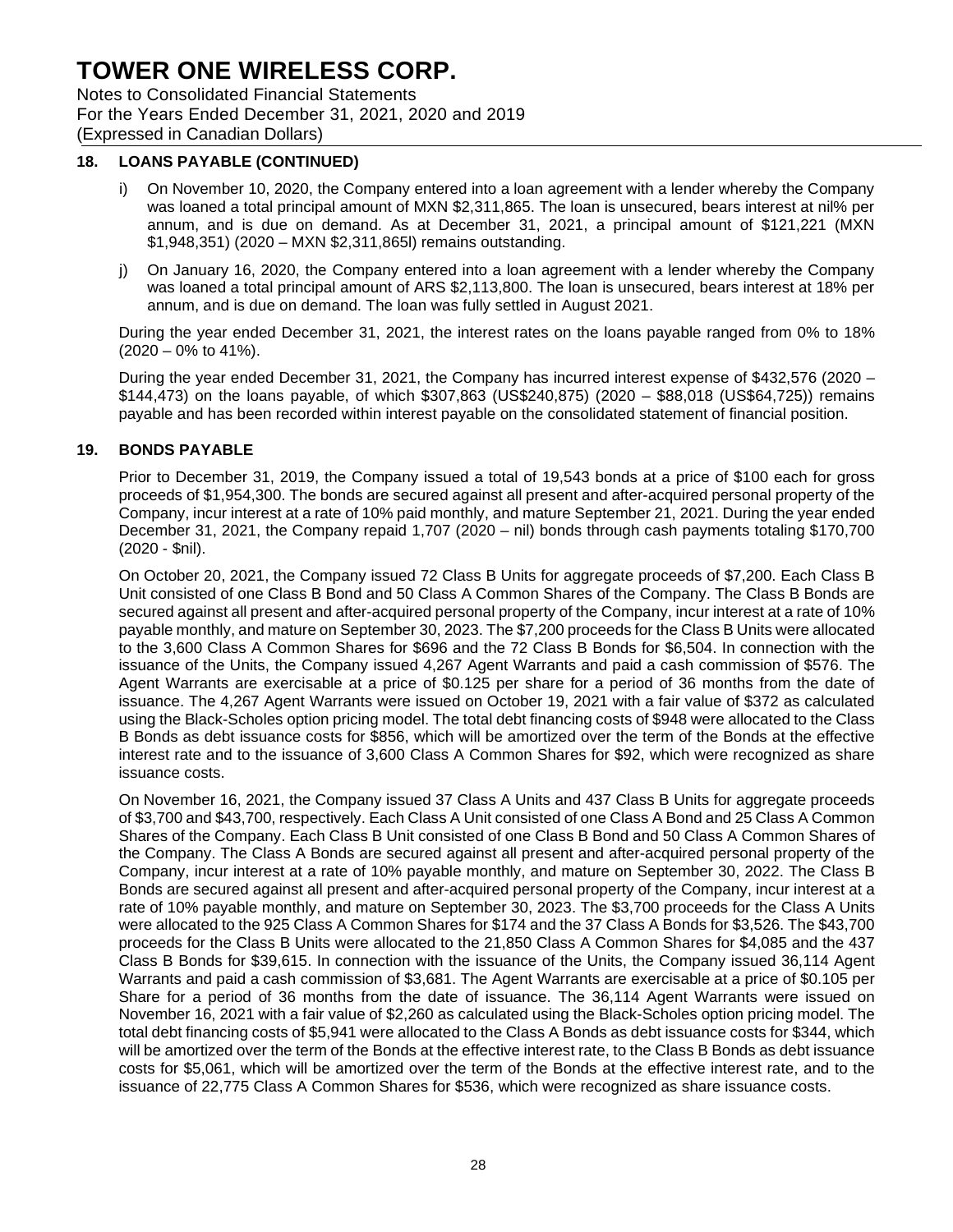Notes to Consolidated Financial Statements For the Years Ended December 31, 2021, 2020 and 2019 (Expressed in Canadian Dollars)

## **19. BONDS PAYABLE (CONTINUED)**

On December 14, 2021, the Company issued 167 Class A Units and 786 Class B Units for aggregate proceeds of \$16,700 and \$78,600, respectively. Each Class A Units consisted of one Class A Bond and 25 Class A Common Shares of the Company. Each Class B Units consisted of one Class B Bond and 50 Class A Common Shares of the Company. The Class A Bonds are secured against all present and after-acquired personal property of the Company, incur interest at a rate of 10% payable monthly, and mature on September 30, 2022. The Class B Bonds are secured against all present and after-acquired personal property of the Company, incur interest at a rate of 10% payable monthly, and mature on September 30, 2023. The \$16,700 proceeds for the Class A Units were allocated to the 4,175 Class A Common Shares for \$719 and the 167 Class A Bonds for \$15,981. The \$78,600 proceeds for the Class B Units were allocated to the 39,300 Class A Common Shares for \$7,086 and the 786 Class B Bonds for \$71,514. In connection with the issuance of the Units, the Company issued 80,253 Agent Warrants and paid a cash commission of \$7,123. The Agent Warrants are exercisable at a price of \$0.095 per Share for a period of 36 months from the date of issuance. The 80,252 Agent Warrants were issued on December 14, 2021 with a fair value of \$3,816 as calculated using the Black-Scholes option pricing model. The total debt financing costs of \$10,939 were allocated to the Class A Bonds as debt issuance costs for \$1,439, which will be amortized over the term of the Bonds at the effective interest rate, to the Class B Bonds as debt issuance costs for \$8,586, which will be amortized over the term of the Bonds at the effective interest rate, and to the issuance of 43,475 Class A Common Shares for \$914, which were recognized as share issuance costs.

The fair value of the share purchase warrants were calculated using the Black-Scholes model using the following weighted average assumptions:

|                              | 2021    | 2020 |
|------------------------------|---------|------|
| Share price at date of grant | \$0.074 |      |
| Exercise price               | \$0.099 |      |
| Expected life                | 3 years |      |
| <b>Expected volatility</b>   | 134.05% |      |
| Risk free interest rate      | 1.05%   |      |
| Expected dividend yield      | 0%      |      |
| Expected forfeiture rate     | 0%      |      |

The fair value of the equity portion relating to the common shares, cash debt issuance costs and fair value of the share purchase warrants were applied against the carrying value of the bonds. During the year ended December 31, 2021, the Company recorded an amortization expense related to the debt issuance costs of \$72,673 (2020 – \$95,399) reducing the total discount to \$27,922 (2020 - \$71,549).

As at December 31, 2021, the carrying value of the bonds are \$1,905,577 (2020 – \$1,882,750). During the year ended December 31, 2021, the Company has incurred interest expense of \$192,188 (2020 – \$195,973) on the bonds payable, of which \$30,324 (2020 – \$nil) remains payable and has been recorded within interest payable on the consolidated statement of financial position.

## **20. RELATED PARTY TRANSACTIONS AND BALANCES**

Loans payable to related parties include loans and advances received from related individuals and companies related to directors and officers of the Company. As at December 31, 2021 and 2020, the Company has the following loan balances with related parties:

| 2021      | 2020      | Currency               | Rate    | Terms                    |
|-----------|-----------|------------------------|---------|--------------------------|
| S         | S         |                        |         |                          |
| 1,560,394 | 3,839,459 | USD                    | 12%-18% | Unsecured, due on demand |
|           | 18,546    | Colombian              | $0\%$   | Unsecured, due on demand |
|           | 12.743    | <b>Argentine Pesos</b> | 18%     | Unsecured, due on demand |
| 1,560,394 | 3,870,748 |                        |         |                          |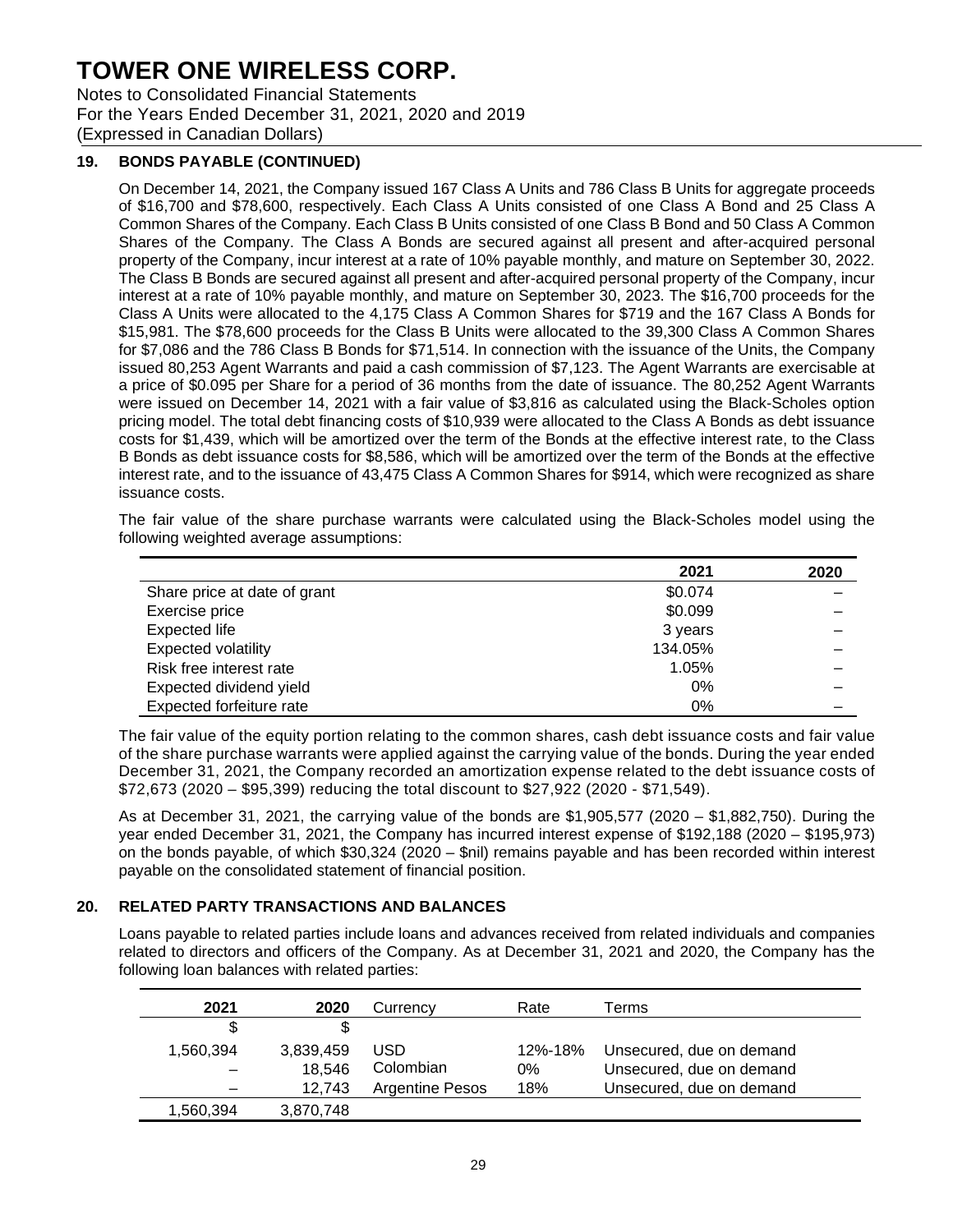Notes to Consolidated Financial Statements For the Years Ended December 31, 2021, 2020 and 2019 (Expressed in Canadian Dollars)

## **20. RELATED PARTY TRANSACTIONS AND BALANCES (CONTINUED)**

During the year ended December 31, 2021, the Company has incurred interest expense of \$702,495 (US\$549,717) (2020 – \$352,439 (US\$262,994)) in connection with the related party loans noted above. As at December 31, 2021, \$168,741 (2020 – \$562,260) of unpaid interest and loan penalties have been included within interest payable on the consolidated statement of financial position.

In September 2019, the Company consolidated loan balances with certain related party lenders and extended the maturity date of these amounts to March 30, 2020. In consideration for the extension of the maturity date of the loans, the Company agreed to issue 2,381,301 share purchase warrants to the holders. The share purchase warrants will be exercisable at a price of \$0.09 per common share for a period of five years. As at December 31, 2021, these warrants have not yet been issued.

Key management personnel receive compensation in the form of short-term employee benefits, share-based compensation, and post-employment benefits. Key management personnel include the Chief Executive Officer, Chief Financial Officer, and Chief Operating Officer. The remuneration of key management is as follows (expressed in USD):

|                                 | 2021    | 2020      |
|---------------------------------|---------|-----------|
|                                 |         |           |
| Consulting fees paid to the CEO | 267.392 | 468,300   |
| Consulting fees paid to the COO | 207.165 | 320,300   |
| Consulting fees paid to the CFO | 17.000  | 336,300   |
|                                 | 491,557 | 1,124,900 |

The remuneration of the CEO/COO/CFO are included in professional fees and consulting in the consolidated statements of comprehensive loss.

During the years ended December 31, 2021 and 2020, the Company did not grant stock options to directors or officers.

As at December 31, 2021, \$351,205 (2020 – \$692,100) of related party payables are included in accounts payable and accrued liabilities in the consolidated statement of financial position. The amounts are non-interest bearing and due on demand.

#### January 2019

In January 2019, the Company renegotiated the loans with three of the related party lenders to extend the maturity date of the loans.

In consideration for the extension of the maturity date of the loans, the Company agreed to incur total penalties of \$212,312 (US\$160,000) which were added to the principal balance of the loans. In addition, the Company agreed to add the interest accrued as of the date of renegotiation of \$539,236 (US\$395,259) to the principal balance of the loans. The renegotiation of the loans was deemed to be an extinguishment of the original liabilities and \$212,312 was recorded as a loss on extinguishment.

#### September 2019

In September 2019, the Company consolidated loan balances with certain related party lenders and extended the maturity date of these amounts to March 30, 2020.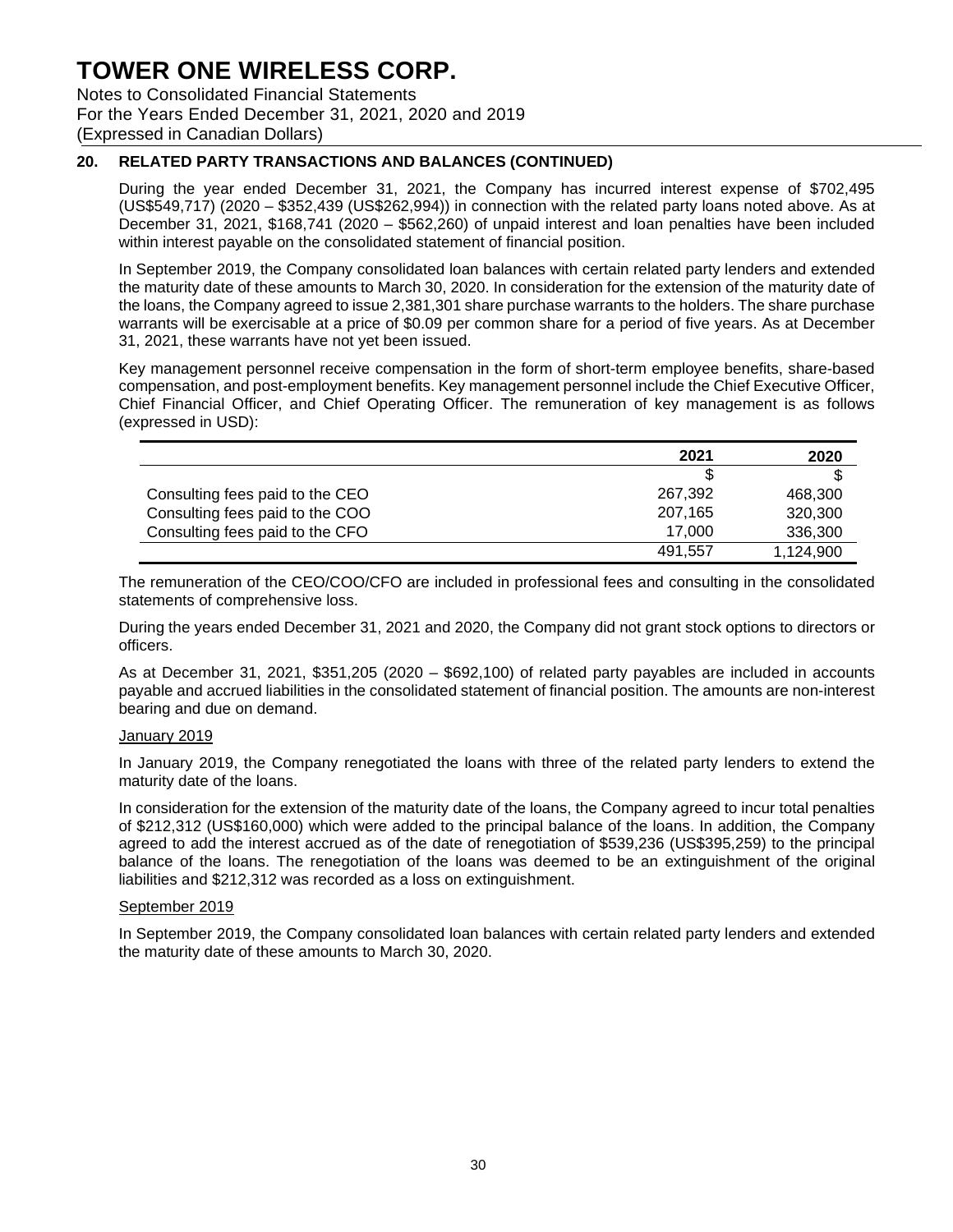Notes to Consolidated Financial Statements For the Years Ended December 31, 2021, 2020 and 2019 (Expressed in Canadian Dollars)

## **20. RELATED PARTY TRANSACTIONS AND BALANCES (CONTINUED)**

In consideration for the extension of the maturity date of the loans, the Company agreed to issue 2,381,301 share purchase warrants to the holders with a fair value of \$180,714. The share purchase warrants are exercisable at a price of \$0.09 per common share for a period of five years. As at December 31, 2020, these warrants have not yet been issued. The fair value of the obligation to issue the share purchase warrants was calculated using the Black-Scholes model and the following weighted average assumptions:

| Share price at date of grant | \$0.08  |
|------------------------------|---------|
| Exercise price               | \$0.09  |
| Expected life                | 5 years |
| <b>Expected volatility</b>   | 174.99% |
| Risk free interest rate      | 1.49%   |
| Expected dividend yield      | 0%      |
| Expected forfeiture rate     | $0\%$   |

The consolidation of the loans and the issuance of the warrants was deemed to be an extinguishment of the original liabilities and \$180,714 was recorded as a loss on extinguishment.

## **21. SHARE CAPITAL**

a) Authorized:

Unlimited Class A common shares without par value 1,500,000 Class B Series I preferred shares without par value 1,000,000 Class B Series II preferred shares without par value

As at December 31, 2021 and 2020, there were no preferred shares outstanding.

b) Issued and outstanding:

During the year ended December 31, 2021:

- On June 22, 2021, the Company issued 6,300,000 common shares with a fair value of \$569,520 as partial consideration to acquire an additional 26.25% interest in Evotech (Note 7).
- On October 20, 2021, the Company completed the initial closing of a private placement of 72 Class B Units at a price of \$100 per each Unit for aggregate proceeds of \$7,200. Each Class B Unit was comprised of (i) one subordinated, secured bond of the Company in the principal amount of \$100 bearing simple interest at a rate of 10% per annum payable monthly on the last day of each month, with a maturity date of September 30, 2023 (each, a "Class B Bond"); and (ii) 50 Class A Common Shares of the Company. The 72 Class B Units were comprised of an aggregate of 3,600 Class A Common Shares and 72 Class B Bonds (Note 19). The \$7,200 proceeds for the Class B Units were allocated to the 3,600 Class A Common Shares for \$696 and the 72 Class B Bonds for \$6,504.
- In connection with the issuance of the Units, the Company issued 4,267 Agent Warrants and paid a cash commission of \$576. The Agent Warrants are exercisable at a price of \$0.125 per Share for a period of 36 months from the date of issuance. The 4,267 Agent Warrants were issued on October 19, 2021 with a fair value of \$372 as calculated using the Black-Scholes option pricing model. The total debt financing costs of \$948 were allocated to the Class B Bonds as debt issuance costs for \$856 and to the issuance of 3,600 Class A Common Shares for \$92, which was recognized as share issuance costs.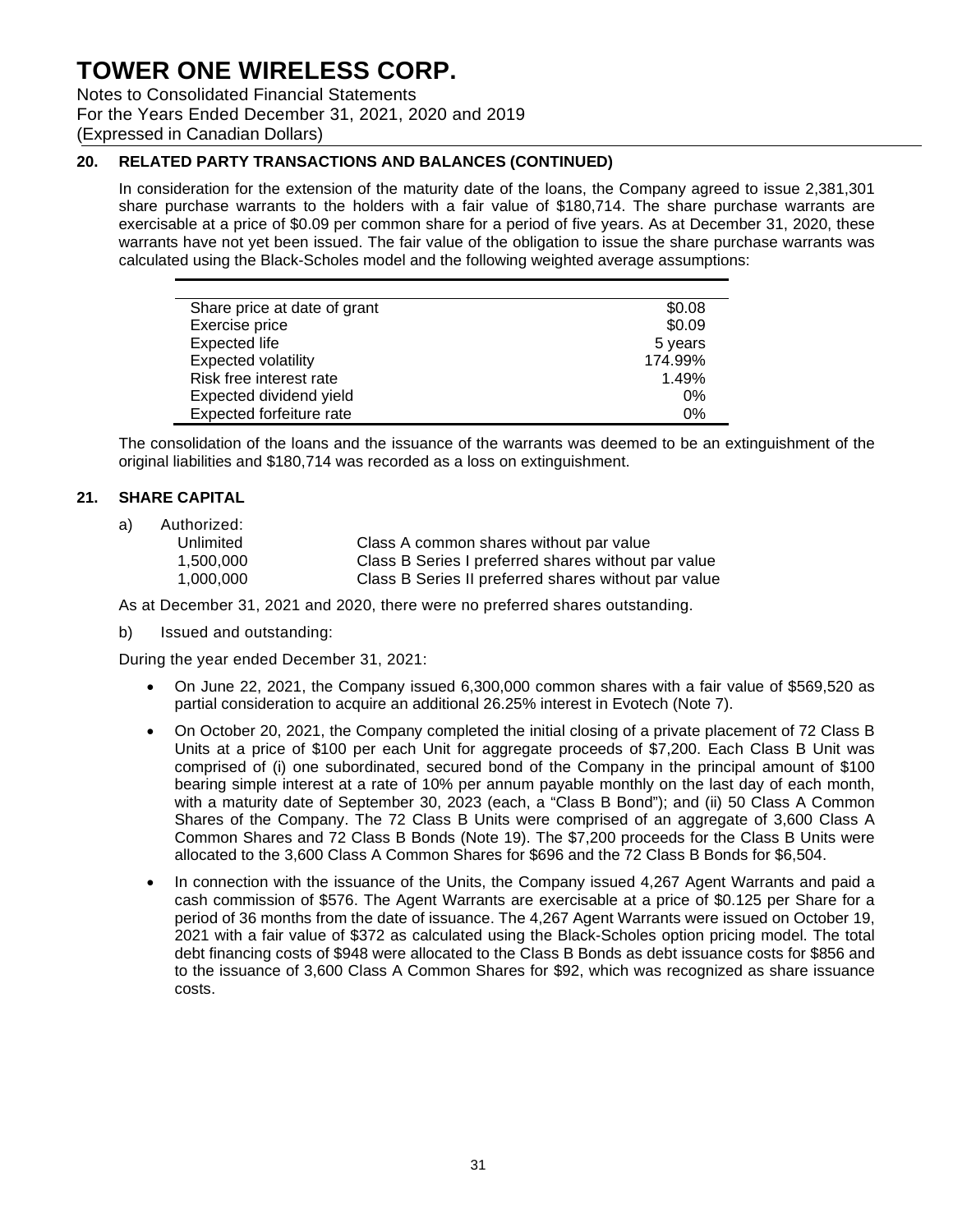Notes to Consolidated Financial Statements For the Years Ended December 31, 2021, 2020 and 2019 (Expressed in Canadian Dollars)

### **21. SHARE CAPITAL (CONTINUED)**

- b) Issued and outstanding (continued)
	- On November 16, 2021, the Company completed the second closing of a private placement of 37 Class A Units and 437 Class B Units at a price of \$100 per each unit for aggregate proceeds of \$47,400, of which \$11,600 remains outstanding and recognized as share subscriptions received. Each Class A Unit was comprised of (i) one subordinated, secured bond of the Company in the principal amount of \$100 bearing simple interest at a rate of 10% per annum payable monthly on the last day of each month, with a maturity date of September 30, 2022 (each, a "Class A Bond"); and (ii) 25 Class A Common Shares of the Company. Each Class B Unit was comprised of (i) one subordinated, secured bond of the Company in the principal amount of \$100 bearing simple interest at a rate of 10% per annum payable monthly on the last day of each month, with a maturity date of September 30, 2023 (each, a "Class B Bond"); and (ii) 50 Class A Common Shares of the Company. The 37 Class A Units were comprised of an aggregate of 925 Shares and 37 Class A Bonds (Note 19). The 437 Class B Units were comprised of an aggregate of 21,850 Class A Common Shares and 437 Class B Bonds (Note 19).

In connection with the issuance of the Units, the Company issued 36,114 Agent Warrants and paid a cash commission of \$3,681. The Agent Warrants are exercisable at a price of \$0.105 per Share for a period of 36 months from the date of issuance. The 36,114 Agent Warrants were issued on November 16, 2021 with a fair value of \$2,260 as calculated using the Black-Scholes option pricing model. The total debt financing costs of \$5,941 were allocated to the Class A Bonds as debt issuance costs for \$344, to the Class B Bonds as debt issuance costs for \$5,061, and to the issuance of 22,775 Class A Common Shares for \$536, which was recognized as share issuance costs.

 On December 14, 2021, the Company completed the third closing of a private placement of 167 Class A Units and 786 Class B Units at a price of \$100 per each unit for aggregate proceeds of \$95,300. Each Class A Unit was comprised of (i) one subordinated, secured bond of the Company in the principal amount of \$100 bearing simple interest at a rate of 10% per annum payable monthly on the last day of each month, with a maturity date of September 30, 2022 (each, a "Class A Bond"); and (ii) 25 Class A Common Shares of the Company. Each Class B Unit was comprised of (i) one subordinated, secured bond of the Company in the principal amount of \$100 bearing simple interest at a rate of 10% per annum payable monthly on the last day of each month, with a maturity date of September 30, 2023 (each, a "Class B Bond"); and (ii) 50 Class A Common Shares of the Company. The 167 Class A Units were comprised of an aggregate of 4,175 Class A Common Shares and 167 Class A Bonds (Note 19). The 786 Class B Units were comprised of an aggregate of 39,300 Class A Common Shares and 786 Class B Bonds (Note 19).

In connection with the issuance of the Units, the Company issued 80,253 Agent Warrants and paid a cash commission of \$7,123. The Agent Warrants are exercisable at a price of \$0.095 per Share for a period of 36 months from the date of issuance. The 80,252 Agent Warrants were issued on December 14, 2021 with a fair value of \$3,816 as calculated using the Black-Scholes option pricing model. The total debt financing costs of \$10,939 were allocated to the Class A Bonds as debt issuance costs for \$1,439, to the Class B Bonds as debt issuance costs for \$8,586, and to the issuance of 43,475 Class A Common Shares for \$914, which was recognized as share issuance costs.

During the year ended December 31, 2020:

 On April 30, 2020, the Company issued 714,286 common shares as a penalty to the holders of the convertible debentures, with a fair value of \$24,286. The fair value of the penalty was not readily determinable, as such, the common shares were valued at the fair value of common shares on grant date.

There were no share issuances during the year ended December 31, 2019.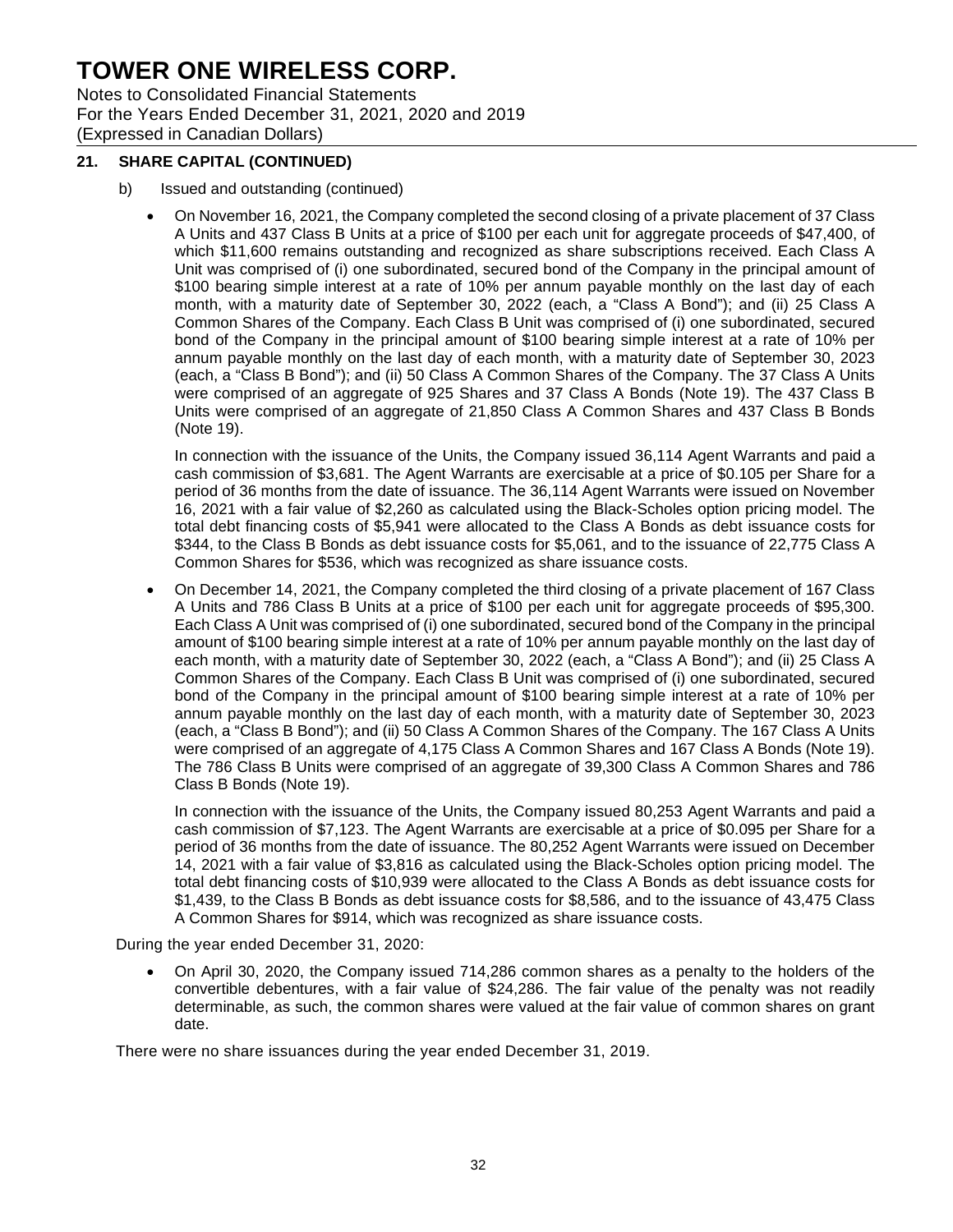Notes to Consolidated Financial Statements For the Years Ended December 31, 2021, 2020 and 2019 (Expressed in Canadian Dollars)

## **21. SHARE CAPITAL (CONTINUED)**

## c) Warrants

A continuity of warrants for the years ended December 31, 2021 and 2020 is as follows:

|                            | <b>Number</b>  | Weighted<br>average<br>exercise<br>price |
|----------------------------|----------------|------------------------------------------|
|                            |                | \$                                       |
| Balance December 31, 2019  | 32,215,433     | 0.11                                     |
| <b>Expired</b>             | (31, 293, 653) | 0.11                                     |
| Balance December 31, 2020  | 921,780        | 0.09                                     |
| <b>Issued</b>              | 120,634        | 0.10                                     |
| Expired                    | (921, 780)     | 0.09                                     |
| Balance, December 31, 2021 | 120,634        | 0.10                                     |

During the year ended December 31, 2021, a total of 921,780 (2020 – 31,293,653) warrants expired unexercised. Upon expiry of the warrants, \$33,535 (2020 – \$597,632) was reclassified from contributed surplus to deficit.

The following table summarizes the share purchase warrants outstanding and exercisable as at December 31, 2021:

| Number of warrants outstanding | <b>Exercise price</b> | Expiry date       |
|--------------------------------|-----------------------|-------------------|
|                                |                       |                   |
| 4.267                          | 0.125                 | October 19, 2024  |
| 36,114                         | 0.105                 | November 16, 2024 |
| 80.253                         | 0.095                 | December 14, 2024 |
| 120,634                        |                       |                   |

As at December 31, 2021, the warrants outstanding have a weighted average life remaining of 2.93 years (2020 – 0.75 years).

## d) Stock options

The Company has established a stock option plan for directors, employees, and consultants. Under the Company's stock option plan, the exercise price of each option is determined by the Board, subject to the Discounted Market Price policies of the Canadian Stock Exchange. The aggregate number of shares issuable pursuant to options granted under the plan is limited to 10% of the Company's issued shares at the time the options are granted. The aggregate number of options granted to any one optionee in a 12-month period is limited to 5% of the issued shares of the Company.

There were no stock options granted during the years ended December 31, 2021 and 2020.

A continuity of stock options for the years ended December 31, 2021 and 2020 is as follows:

|                                     | <b>Number</b> | Weighted<br>average<br>exercise<br>price |
|-------------------------------------|---------------|------------------------------------------|
|                                     |               | \$                                       |
| Balance, December 31, 2021 and 2020 | 1,275,000     | 0.30                                     |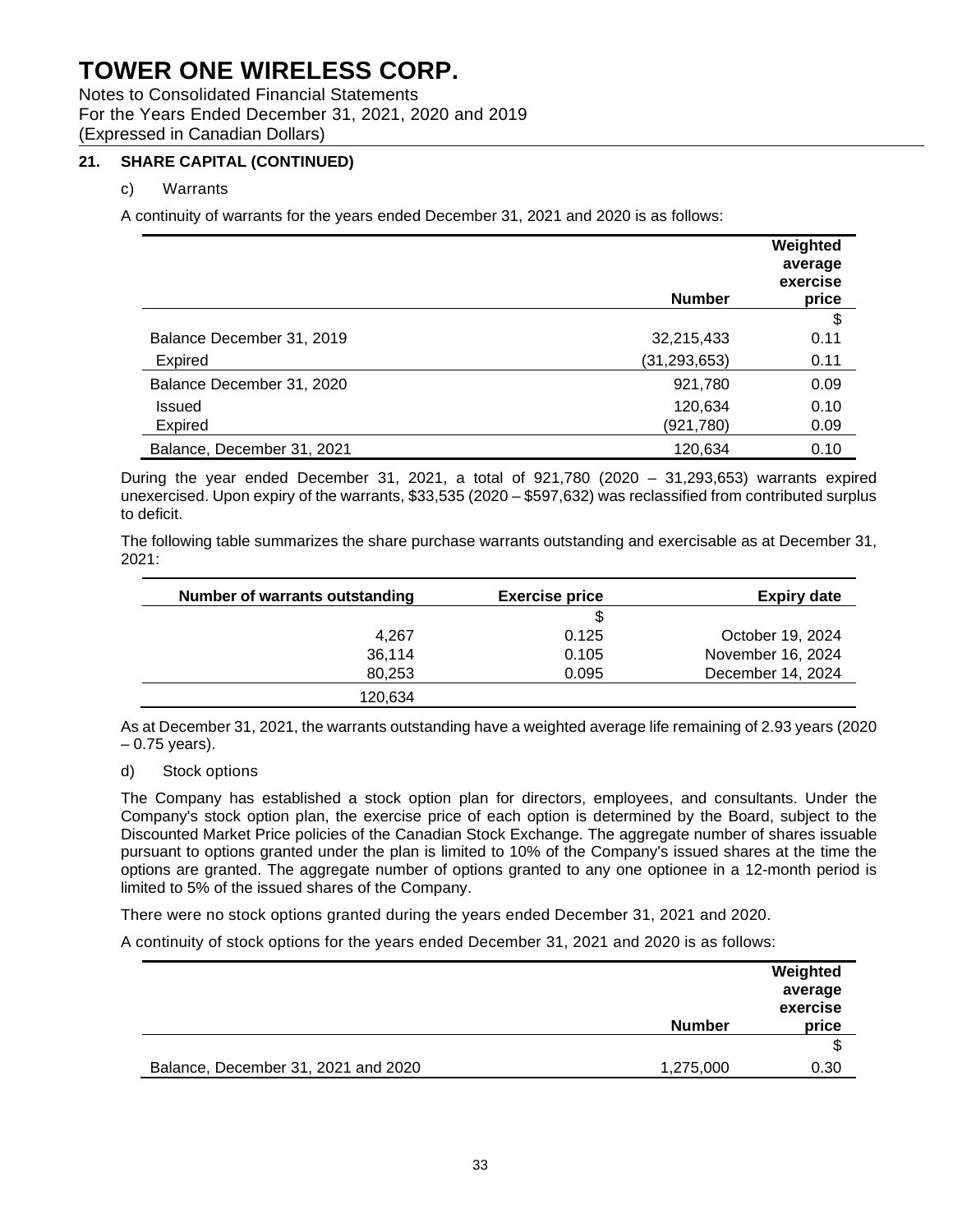Notes to Consolidated Financial Statements For the Years Ended December 31, 2021, 2020 and 2019 (Expressed in Canadian Dollars)

## **21. SHARE CAPITAL (CONTINUED)**

d) Stock options (continued)

As at December 31, 2021, the following stock options were outstanding and exercisable:

| <b>Options</b><br>outstanding | <b>Options</b><br>exercisable | <b>Exercise</b><br>price | Remaining<br>life (years) | <b>Expiry Date</b> |
|-------------------------------|-------------------------------|--------------------------|---------------------------|--------------------|
|                               |                               |                          |                           |                    |
| 325,000                       | 325,000                       | 0.45                     | 0.21                      | March 17, 2022     |
| 950,000                       | 950,000                       | 0.25                     | 1.13                      | February 17, 2023  |
| 1,275,000                     | 1,275,000                     | 0.30                     | 0.90                      |                    |

#### e) Performance share units

On September 8, 2021, the Company approved an Omnibus Equity Incentive Plan, which is designed to provide certain consultants of the Company with the opportunity to acquire Performance Share Units ("PSU's") of the Company as an award for achieving certain performance criteria. Each PSU represents the right to receive one common share of the Company and will become vested if the participant achieves the performance criteria within the performance cycle set forth in the grant notice.

On September 8, 2021, the Company granted an aggregate of 2,000,000 PSU's to certain consultants. During the year ended December 31, 2021, the performance criteria was met and the 2,000,000 PSU's vested. Subsequent to the year ended December 31, 2021, the Company issued 2,000,000 common shares (Note 29).

As at December 31, 2021, the Company recognized share-based compensation and shares issuable of \$130,000 related to vested PSU's.

## **22. CAPITAL DISCLOSURES**

The Company manages its shareholders' deficiency, loans and convertible debts as capital. The Company's objective when managing capital is to safeguard the Company's ability to continue as a going concern in order to pursue the development of its assets and to maintain a flexible capital structure which optimizes the cost of capital at an acceptable risk. The Company manages the capital structure and adjusts it considering changes in economic conditions and the risk characteristics of the underlying assets. To maintain or adjust the capital structure, the Company may attempt to issue new shares, issue debt or acquire or dispose of assets. In order to facilitate the management of its capital requirements, the Company prepares expenditure budgets that are updated as necessary depending on various factors, including successful capital deployment and general industry conditions. As at December 31, 2021, the shareholders' deficiency was \$14,798,215 (2020 – \$11,443,589). The Company is not subject to any externally imposed capital requirements. The Company did not change its approach to capital management during the year ended December 31, 2021.

## **23. FINANCIAL INSTRUMENTS AND RISK**

As at December 31, 2021, the Company's financial instruments consist of cash, amounts receivable, accounts payable and accrued liabilities, customer deposits, interest payable, convertible debentures, loans payable, loans from related parties, bonds payable and lease liabilities.

The Company provides information about financial instruments that are measured at fair value, grouped into Level 1 to 3 based on the degree to which the inputs used to determine the fair value are observable.

- a. Level 1 fair value measurements are those derived from quoted prices in active markets for identical assets or liabilities.
- b. Level 2 fair value measurements are those derived from inputs other than quoted prices included within Level 1, that are observable either directly or indirectly.
- c. Level 3 fair value measurements are those derived from valuation techniques that include inputs that are not based on observable market data.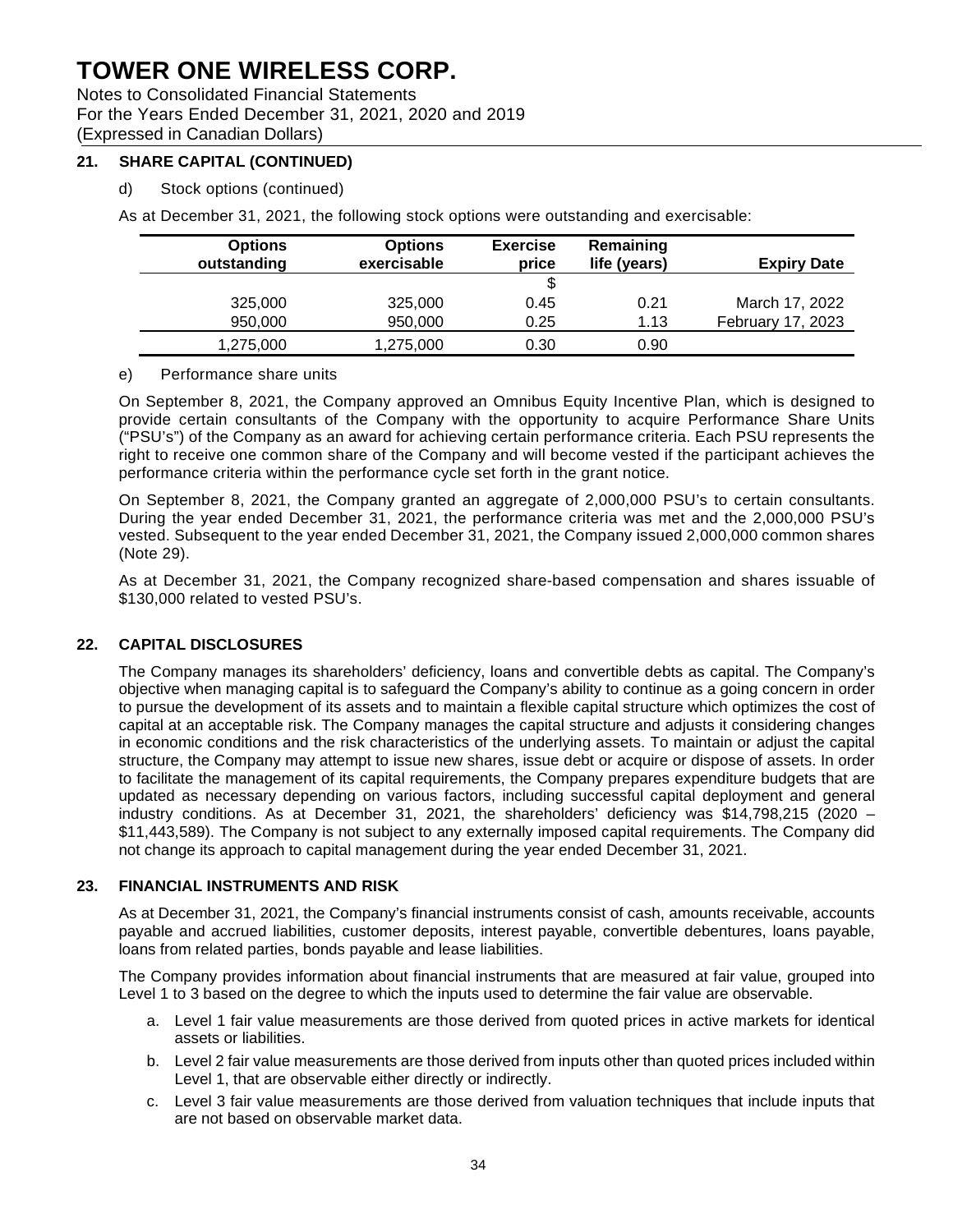Notes to Consolidated Financial Statements For the Years Ended December 31, 2021, 2020 and 2019 (Expressed in Canadian Dollars)

### **23. FINANCIAL INSTRUMENTS AND RISK (CONTINUED)**

Cash is measured using level 1 fair value inputs. The carrying values of the amounts receivable, accounts payable and accrued liabilities, customer deposits, interest payable, convertible debentures and loans from related parties approximate their fair values because of the short-term nature of these instruments. The bond payable, loan payable and lease liabilities are classified as level 3.

The Company is exposed in varying degrees to a variety of financial instrument related risks. The Board of Directors approves and monitors the risk management processes, inclusive of documented investment policies, counterparty limits, and controlling and reporting structures. The type of risk exposure and the way in which such exposure is managed is provided as follows:

#### *Credit Risk*

Credit risk is the risk of financial loss to the Company if a customer or counterparty to a financial instrument fails to meet its contractual obligations. Financial instruments that potentially subject the Company to concentrations of credit risk consist principally of cash. To minimize the credit risk the Company places cash with a high credit quality financial institution.

With respect to its accounts receivable, the Company assesses the credit rating of all customers and maintains provisions for potential credit losses, and any such losses to date have been within management's expectations. The Company's credit risk with respect to accounts receivable and maximum exposure thereto is \$4,819,388  $(2020 - $1,166,502)$ . Accounts receivable are shown net of provision of credit losses of \$7,617 (2020 – \$36,381). The following table summarizes the amounts that make up accounts receivable:

|                           | 2021      | 2020      |
|---------------------------|-----------|-----------|
|                           | \$        | Φ         |
| Accounts receivable       | 2,996,655 | 198,801   |
| Accruals                  | 900,675   | 400,020   |
| Taxes receivable          | 862.528   | 491,658   |
| Other receivables         | 59.530    | 76,023    |
| Total accounts receivable | 4,819,388 | 1,166,502 |

The following table summarizes the aging of accounts receivable as at December 31, 2021:

|                     | Carrying<br>amount | Current   | $0 - 30$<br>Davs | $31 - 60$<br>Davs | $61 - 90$<br>Days | >90<br>Days |
|---------------------|--------------------|-----------|------------------|-------------------|-------------------|-------------|
|                     |                    |           |                  |                   | \$                |             |
| Accounts receivable | 2,996,655          | 2,717,464 | 151,481          | 29.711            | 3.621             | 94,378      |

#### *Liquidity Risk*

Liquidity risk is the risk that the Company will not be able to meet its financial obligations as they fall due. The Company's objective in managing liquidity risk is to ensure that it has sufficient liquidity available to meet its liabilities when due. The Company uses cash to settle its financial obligations as they fall due. The ability to do this relies on the Company's ability to collect its revenue in a timely manner, continuous support from shareholders and investors and maintain sufficient cash on hand. To the extent that the Company does not believe it has sufficient liquidity to meet its current obligations, the Board of Directors considers securing additional funds through issuances of equity and debt or partnering transactions.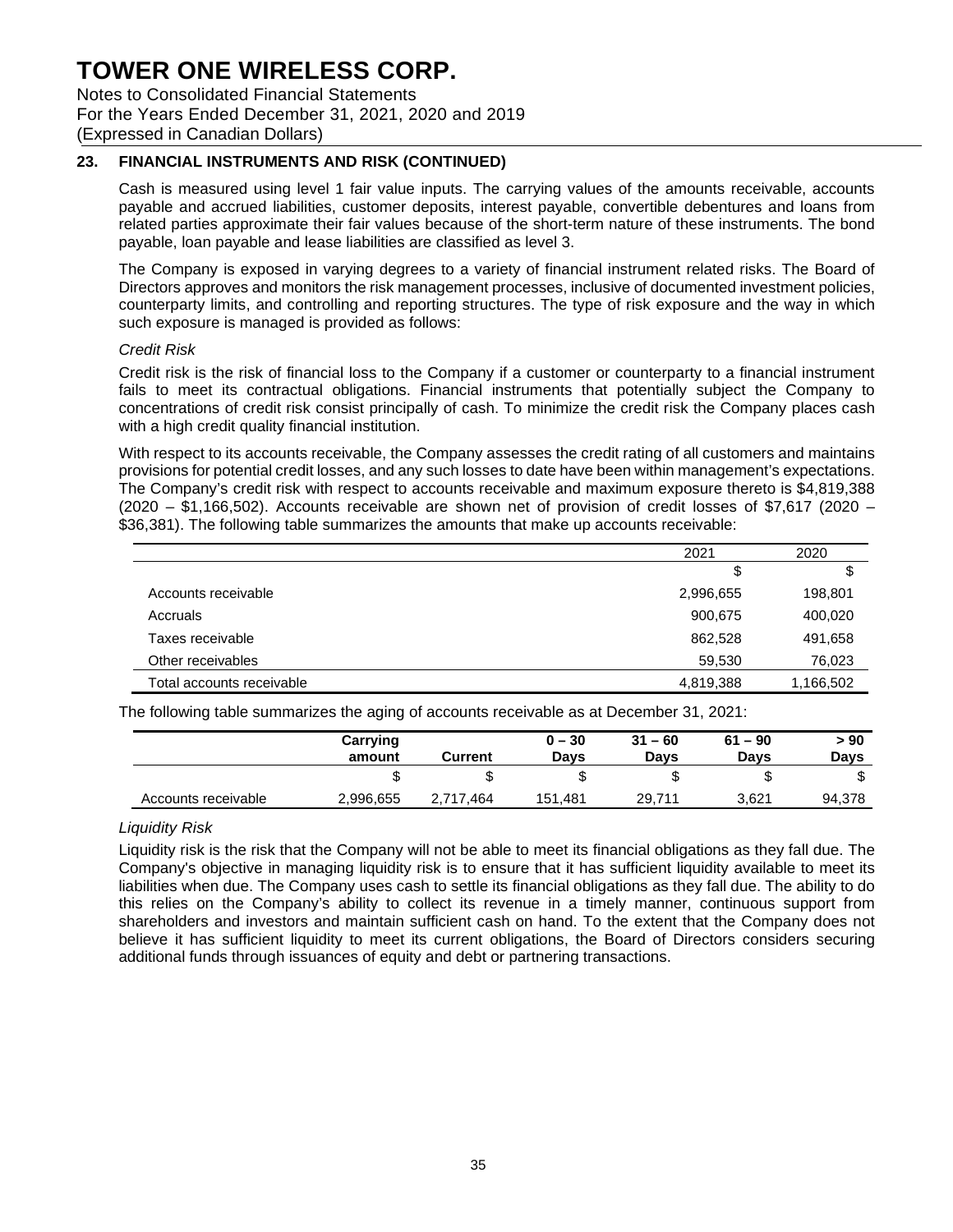Notes to Consolidated Financial Statements For the Years Ended December 31, 2021, 2020 and 2019 (Expressed in Canadian Dollars)

## **23. FINANCIAL INSTRUMENTS AND RISK (CONTINUED)**

The Company monitors its risk of shortage of funds by monitoring the maturity dates of existing trade and other accounts payable. The following table summarizes the maturities of the Company's financial liabilities as at December 31, 2021 based on the undiscounted contractual cash flows:

|                                             | Carrying<br>amount | <b>Contractual</b><br>cash flows | Less than<br>1 year      | $1 - 3$<br>vears | $4 - 5$<br>Years | After 5<br>years |
|---------------------------------------------|--------------------|----------------------------------|--------------------------|------------------|------------------|------------------|
|                                             | \$                 | \$                               | \$                       | \$               | \$               | \$               |
| Accounts payable and<br>accrued liabilities | 10,039,853         | 10,039,853                       | 10,039,853               |                  |                  |                  |
| Interest payable                            | 668,805            | 668,805                          | 294.826                  |                  |                  | 373,979          |
| Loans payable                               | 14,321,874         | 14,321,874                       | 4,208,925                | 232,288          | 95.266           | 9,785,395        |
| Loans from related parties                  | 1,560,394          | 1,560,394                        | 1,560,394                |                  |                  |                  |
| Bonds payable                               | 1,905,577          | 1,905,577                        | $\overline{\phantom{m}}$ | 1,905,577        |                  |                  |
| Lease liability                             | 2,332,405          | 8,871,097                        | 790,036                  | 2,370,107        | 1,397,191        | 4,389,367        |
| Total                                       | 30,828,908         | 37,367,600                       | 16,894,034               | 4,507,973        | 1,492,456        | 14,548,741       |

The Company has a working capital deficiency as of December 31, 2021 of \$16,749,316. Customer deposits consist of funds received from customers in advance of towers sold. As of December 31, 2021, the Company received \$5,301,501 (2020 – \$5,621,307) in customer deposits.

## *Currency Risk*

The Company generates revenues and incurs expenses and capital expenditures primarily in Canada, Colombia, Argentina, USA and Mexico and is exposed to the resulting risk from changes in foreign currency exchange rates. Some administrative and head office related expenses are incurred in Canada. In addition, the Company holds financial assets and liabilities in foreign currencies that expose the Company to foreign exchange risks. Assuming all other variables remain constant, a 7% (2020 – 17%) weakening or strengthening of the Colombia Peso, Argentine Peso, US dollar and Mexican Peso against the Canadian dollar would result in approximately \$1,639,528 (2020 – \$470,007) foreign exchange loss or gain in the consolidated statement of comprehensive loss. The Company has not hedged its exposure to currency fluctuations.

At December 31, 2021, the Company had the following financial instruments denominated in foreign currencies:

|                      | Argentine<br><b>Pesos</b> | Colombian<br><b>Pesos</b> | <b>Mexican</b><br><b>Pesos</b> | <b>United States</b><br><b>Dollars</b> | Total        |
|----------------------|---------------------------|---------------------------|--------------------------------|----------------------------------------|--------------|
|                      |                           |                           |                                |                                        |              |
|                      | \$                        | \$                        | \$                             | \$                                     | \$           |
| Cash                 | 95.002                    | 750,276                   | 8.891                          | 130,955                                | 985,125      |
| Amounts receivable   | 433,233                   | 6,608,587                 | 419,240                        | 692                                    | 7,461,725    |
| Accounts payable and |                           |                           |                                |                                        |              |
| accrued liabilities  | (159, 733)                | (7, 145, 543)             | (584, 213)                     | (480,830)                              | (8,370,319)  |
| Customer deposits    |                           | (4,382,299)               | (917, 284)                     | (1, 917)                               | (5,301,501)  |
| Interest payable     |                           | (465, 313)                |                                |                                        | (465, 313)   |
| Lease liability      |                           | (2, 244, 504)             | (87,901)                       |                                        | (2,332,405)  |
| Loans payable        |                           | (12,777,514)              | (121, 221)                     |                                        | (12,898,735) |
| <b>Net</b>           | 368,502                   | (19,656,310)              | (1,282,488)                    | (351,100)                              | (20.921.396) |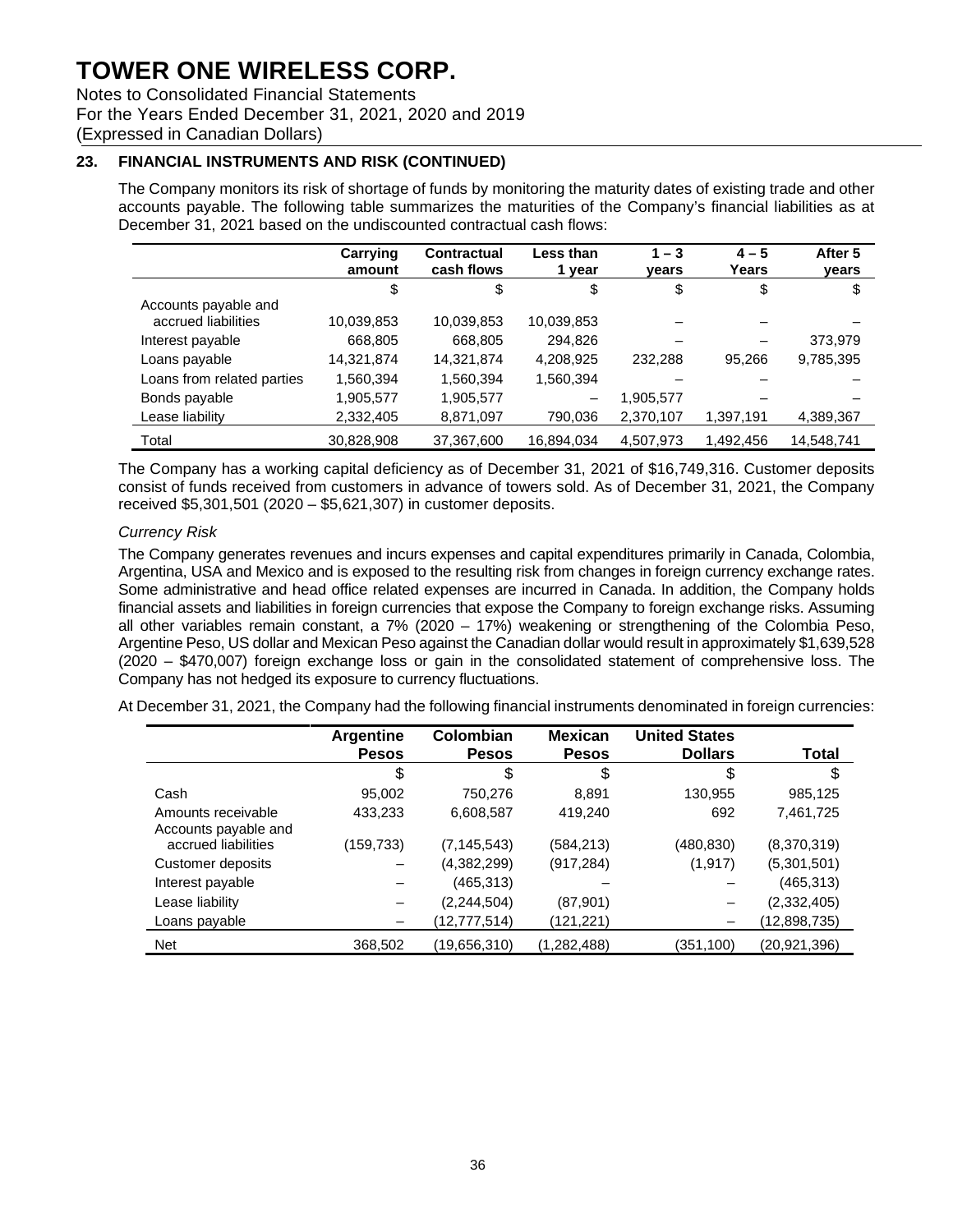Notes to Consolidated Financial Statements For the Years Ended December 31, 2021, 2020 and 2019 (Expressed in Canadian Dollars)

## **23. FINANCIAL INSTRUMENTS AND RISK (CONTINUED)**

#### *Interest Rate Risk*

Interest rate risk is the risk that future cash flows of the Company's assets and liabilities can change due to a change in interest rates. Loans payable have a fixed interest rate between 12% and 18%, and cash earns interest at a nominal rate. The Company is not exposed to significant interest rate risk.

Fair value estimates of financial instruments are made at a specific point in time, based on relevant information about financial markets and specific financial instruments. As these estimates are subjective in nature, involving uncertainties and matters of significant judgment, they cannot be determined with precision. Changes in assumptions can significantly affect estimated fair values.

#### **24. ECONOMIC DEPENDENCE**

For the year ended December 31, 2021, 82% of total revenues were generated with three major customers (2020 – 75% with two major customers). The loss of one or more of these customers could have a material adverse effect on the Company's financial position and results of operations.

The following table represents sales to individual customers exceeding 10% of the Company's annual revenues for the years ended December 31, 2021 and 2020:

|            | 2021      | 2020      |
|------------|-----------|-----------|
|            |           |           |
| Customer A | 4,345,189 | 5,134,327 |
| Customer B | 2,997,731 | 1,871,092 |
| Customer C | 1.429.481 | N/A       |

#### **25. SUPLEMENTAL CASH FLOW INFORMATION**

|                                            | 2021          | 2020       | 2019        |
|--------------------------------------------|---------------|------------|-------------|
|                                            | \$            | \$         | \$          |
| Changes in non-cash working capital items: |               |            |             |
| Amounts receivable                         | (3,892,623)   | 542,054    | (1,341,845) |
| Prepaid expenses and deposits              | (3,200,676)   | (131, 697) | 83,535      |
| Deferred Cost                              | (1, 223, 395) |            |             |
| Unbilled revenues                          |               | 111,845    | (107,099)   |
| Other receivable                           |               |            | 67,143      |
| Bank indebtedness                          |               |            | (39, 464)   |
| Accounts payable and accrued liabilities   | 4,581,698     | 612,050    | (725, 292)  |
| Interest payable                           | 18.527        | 292,365    | 488,997     |
| Deferred revenue                           | (278,443)     | (167,096)  | 259,182     |
| <b>Customer deposits</b>                   | 431,106       | 1,184,170  | 8,470,889   |
| Income tax payable                         | (2,363)       | 247,500    | 373,196     |
|                                            | (3,566,169)   | 2,691,191  | 7,529,242   |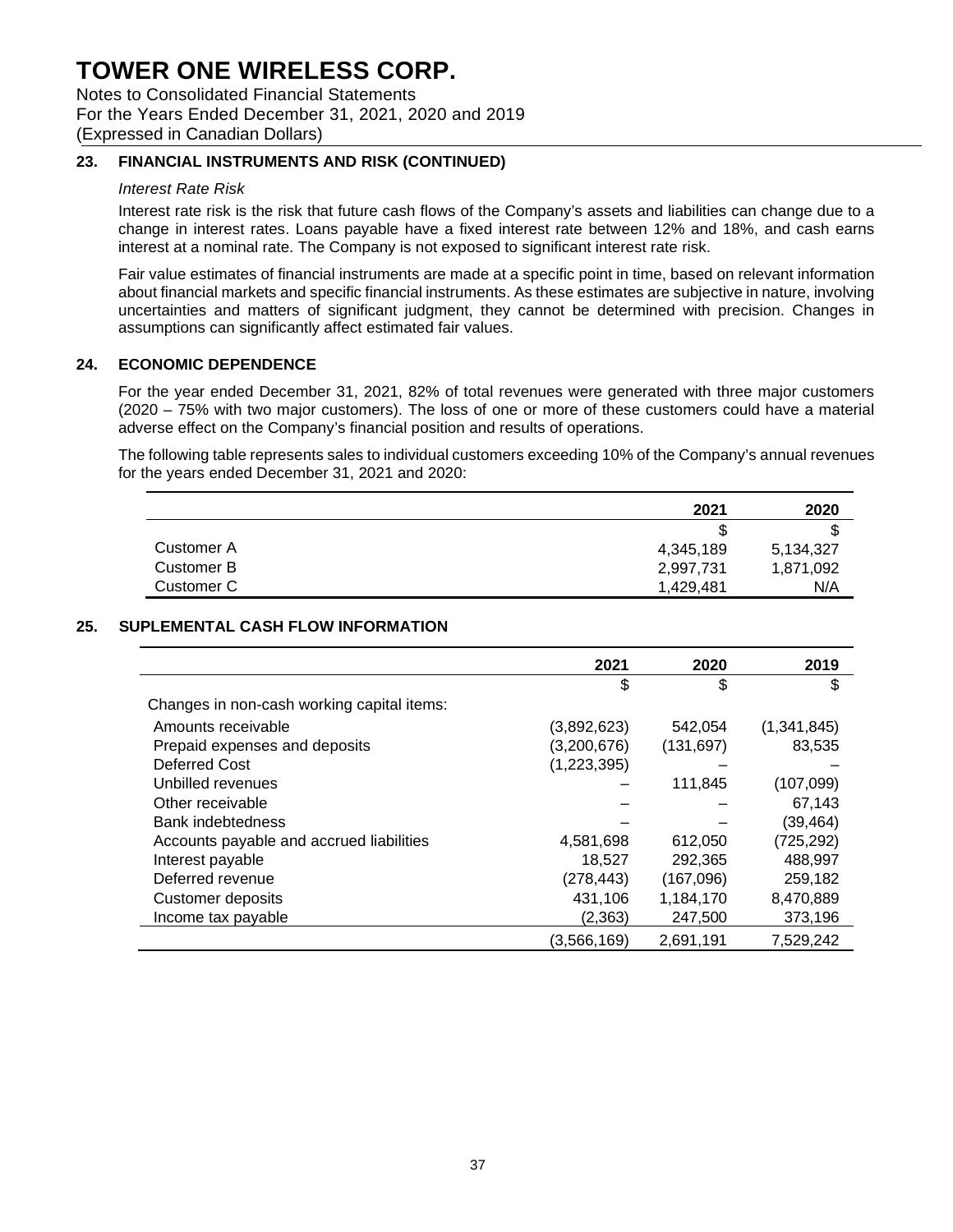Notes to Consolidated Financial Statements For the Years Ended December 31, 2021, 2020 and 2019 (Expressed in Canadian Dollars)

## **26. SEGMENTED INFORMATION**

The Company has three operating segments, which are the locations in which the Company operates. The reportable segments are the Company's Argentinian, Colombian, American and Mexican operations. A breakdown of revenues, short-term assets, long-term assets and net income for each reportable segment as at and for the years ended December 31, 2021 and 2020 is reported below.

|                          |               |            |               | <b>United States of</b> |             |              |
|--------------------------|---------------|------------|---------------|-------------------------|-------------|--------------|
|                          | Argentina     | Colombia   | <b>Mexico</b> | America                 | Other       | Total        |
|                          |               | \$         | \$            | \$                      | \$          | \$           |
| December 31, 2021:       |               |            |               |                         |             |              |
| Current assets           | 534,112       | 6,043,886  | 428,915       | 128,887                 | 418,618     | 7,554,418    |
| Property and equipment   | 18,445        | 10,668,693 | 1,767,875     | 38,753                  | (697, 807)  | 11,793,959   |
| Other non-current assets |               | 2,375,403  | 161,191       |                         |             | 2,536,594    |
| <b>Total assets</b>      | 552,557       | 19,087,982 | 2,357,981     | 167,640                 | (279, 189)  | 21,886,971   |
| Revenues:                |               |            |               |                         |             |              |
| Tower rental revenue     | 678,002       | 2,014,364  | 147,902       |                         |             | 2,840,268    |
| Service revenue          |               | 3,416,385  |               |                         | 2,182,516   | 5,598,901    |
| Sales of towers          | 2,238,087     |            | 10,370        |                         |             | 2,248,457    |
| <b>Total revenues</b>    | 2,916,089     | 5,430,749  | 158,272       |                         | 2,182,516   | 10,687,626   |
|                          |               |            |               |                         |             |              |
| Net income (loss)        | (1, 287, 808) | 1,083,294  | (611, 696)    | 14,443                  | (3,792,521) | (4,594,288)  |
|                          |               |            |               | <b>United States of</b> |             |              |
|                          | Argentina     | Colombia   | <b>Mexico</b> | <b>America</b>          | Other       | <b>Total</b> |
|                          |               | \$.        | \$            |                         | \$          | \$.          |
| December 31, 2020:       |               |            |               |                         |             |              |
| <b>Current assets</b>    | 679,144       | 448,193    | 465,316       | 1,938                   | 96,650      | 1,691,241    |
| Property and equipment   | 2,680,675     | 2,989,580  | 437,596       | 51,278                  | 15,999      | 6,175,128    |
| Other non-current assets | 773,279       | 976,278    | 135,876       |                         | 1,357,658   | 3,243,091    |
| <b>Total assets</b>      | 4,133,098     | 4,414,051  | 1,038,788     | 53,216                  | 1,470,307   | 11,109,460   |
| Revenues:                |               |            |               |                         |             |              |
| Tower rental revenue     | 945,647       | 550,418    | 278,281       |                         |             | 1,774,346    |
| Service revenue          |               |            |               | 346,317                 | 626,319     | 972,636      |
| Sales revenue            | 1,244,773     | 14,439     | 5,119,888     |                         |             | 6,379,100    |
| <b>Total revenues</b>    | 2,190,420     | 564,857    | 5,398,169     | 346,317                 | 626,319     | 9,126,082    |
| Net income (loss)        | (2,388,551)   | 328,258    | 1,078,190     | 1,261,084               | (3,953,285) | (3,674,304)  |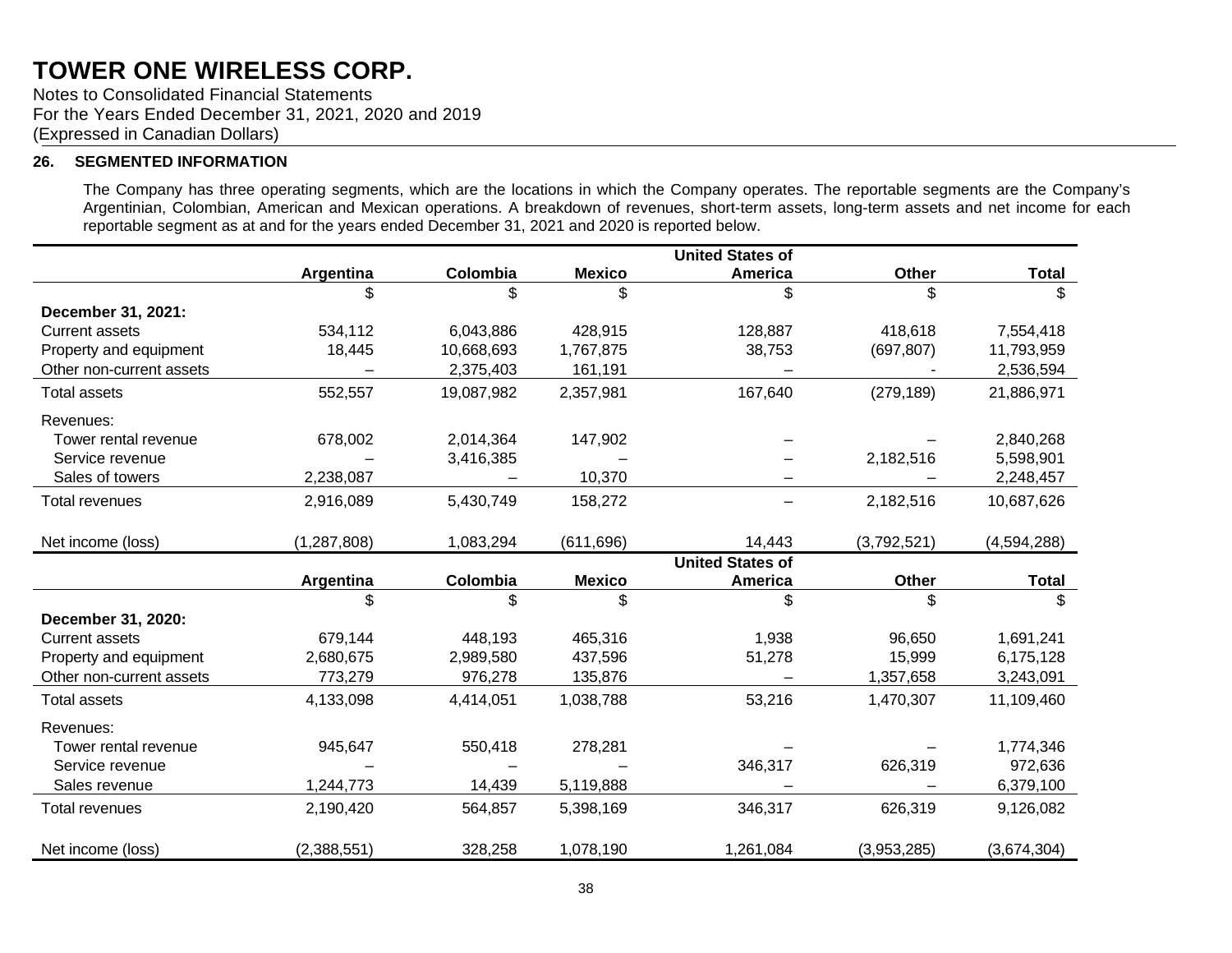Notes to Consolidated Financial Statements For the Years Ended December 31, 2021, 2020 and 2019 (Expressed in Canadian Dollars)

### **27. LEGAL DISCLOSURE**

- a) The cities of Quilmes, Bolivar and San Rafael filed claims against Evolution for dismantling towers in the respective cities. Quilmes is claiming a fine of \$18,536 (1,489,005 Argentine Pesos). The fines have been accrued by the Company. The outcome of these legal proceedings cannot be determined at December 31, 2021 and no additional amounts have been accrued.
- b) On June 3, 2021, the Company entered into an Asset Transfer Agreement whereby the Company agreed to sell certain towers. Pursuant to the Asset Transfer Agreement, the Company is liable for any claims made relating to the agreement up to a maximum liability amount of \$300,000. The Company estimates that the likelihood of a claim being made is remote and no amounts have been accrued as at December 31, 2021.

### **28. INCOME TAXES**

The tax effect (computed by applying the federal and provincial/state statutory rates in the jurisdictions the Company and its subsidiary operate) of the significant temporary differences, which comprise deferred income tax assets and liabilities, are as follows:

|                                                    | 2021        | 2020        |
|----------------------------------------------------|-------------|-------------|
|                                                    | \$          | \$          |
| Net loss before income taxes                       | (4,594,288) | (3,674,304) |
| Statutory income tax rate                          | <b>27%</b>  | 27%         |
| Income tax recovery                                | (1,240,458) | (992,062)   |
| Differences between Canadian and foreign tax rates | (83,782)    | (95, 362)   |
| Permanent differences and others                   | (249,362)   | (76, 522)   |
| Impact of foreign exchange                         | (125, 223)  | 142,767     |
| Under provided in prior years                      | 96,482      | 363,357     |
| Effect of change in income tax rates               | 4,187       | 164,204     |
| Temporary differences                              | 1,657,957   | 316,758     |
| Change in unrecognized losses                      | 25,468      | 363,420     |
|                                                    | 286,951     | 186,560     |
|                                                    |             |             |
| Current income tax expense                         | 85,269      | 186,560     |
| Deferred income tax recovery                       |             |             |
|                                                    |             |             |